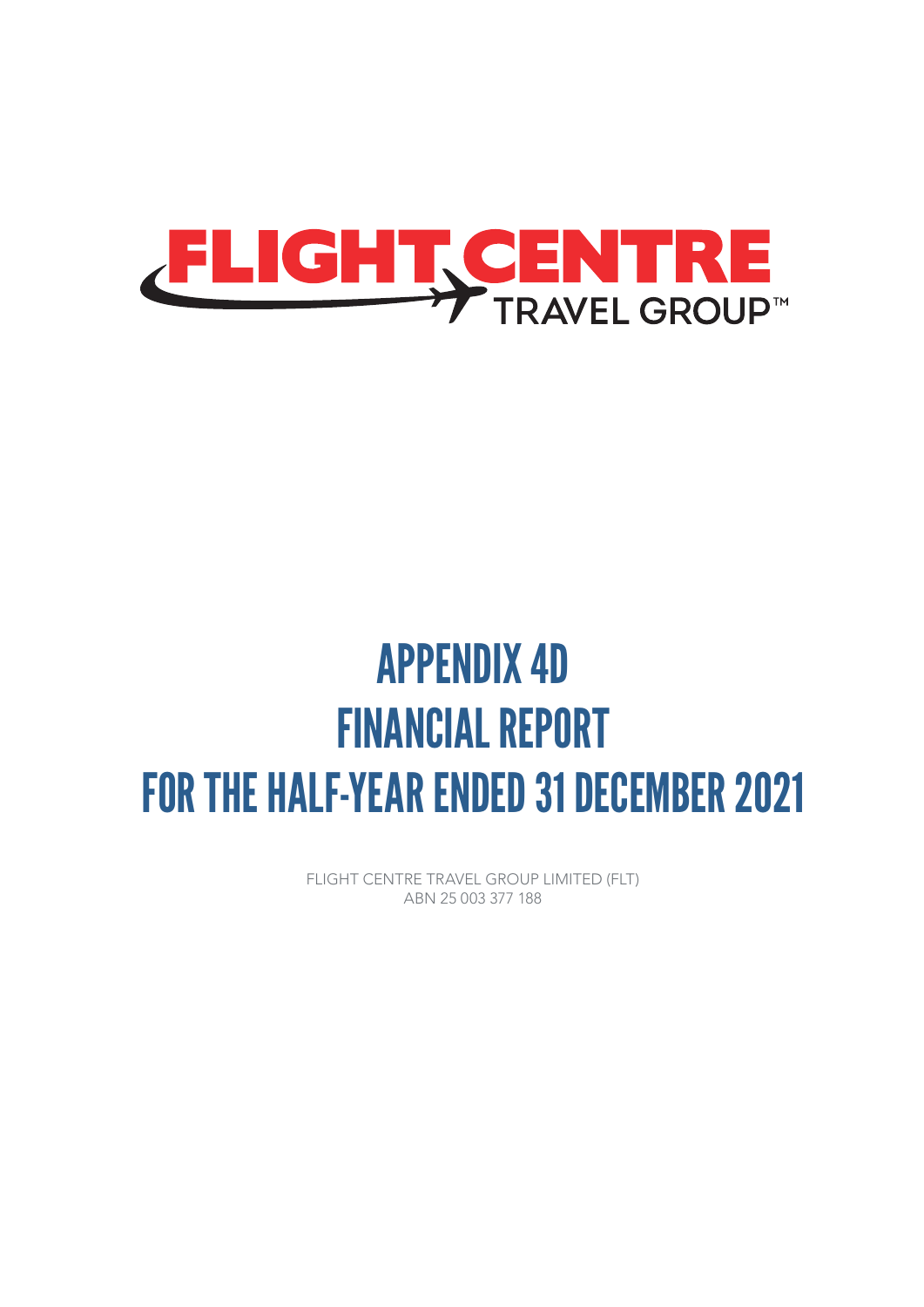# **CONTENTS**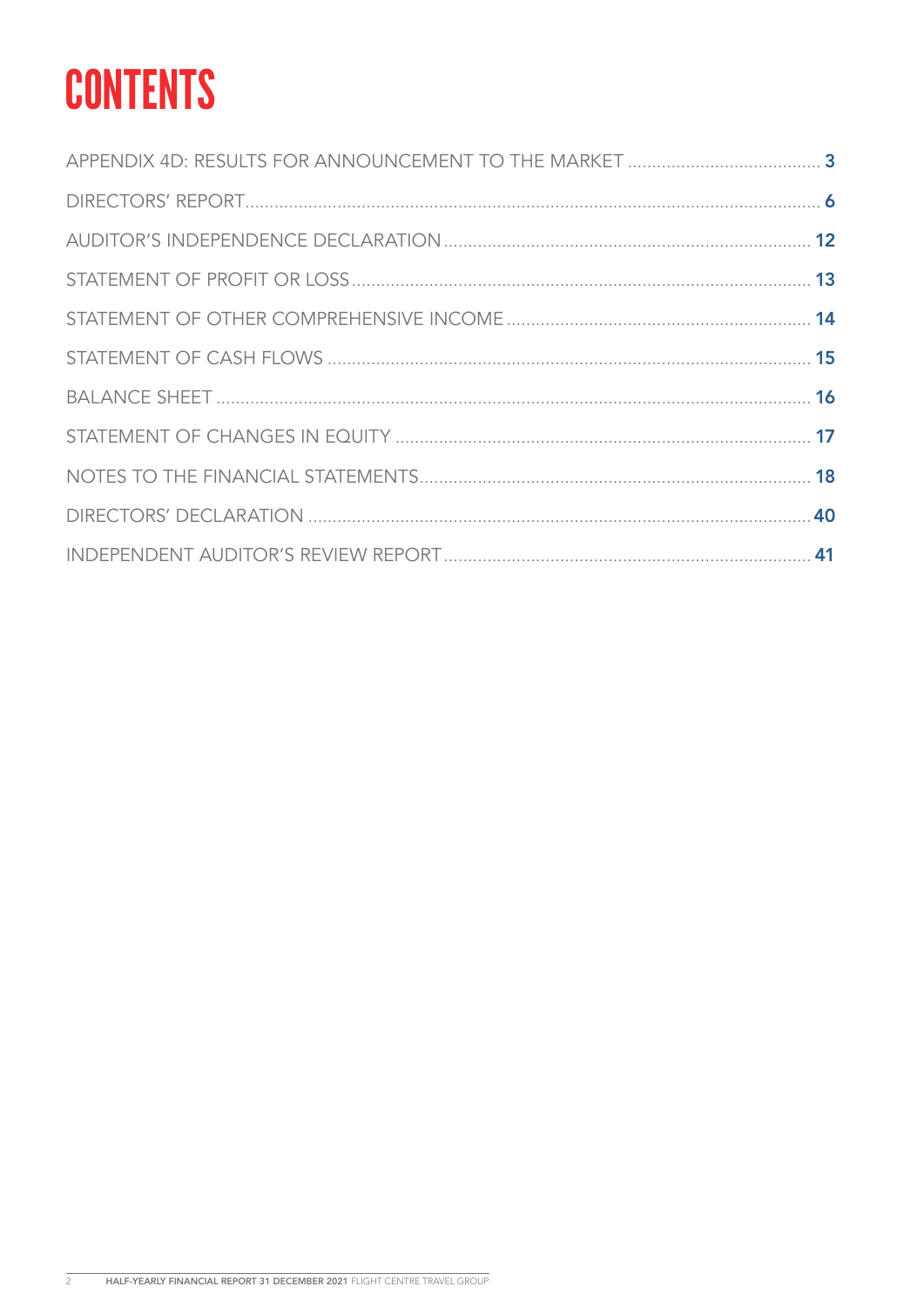# APPENDIX 4D

## RESULTS FOR ANNOUNCEMENT TO THE MARKET

| <b>RESULTS IN BRIEF</b>                                  | <b>DECEMBER</b><br>2021<br>\$'000 | <b>DECEMBER</b><br>2020<br>\$'000<br><b>RESTATED1</b> | <b>CHANGE</b><br>\$'000 | <b>CHANGE</b><br>$\%$ |
|----------------------------------------------------------|-----------------------------------|-------------------------------------------------------|-------------------------|-----------------------|
| Total transaction value (TTV) <sup>2</sup>               | 3,262,788                         | 1,532,778                                             | 1,730,010               | 112.9%                |
| Revenue                                                  | 315,714                           | 159,362                                               | 156,352                 | 98.1%                 |
| Statutory (loss) / profit before tax                     | (276,096)                         | (312, 844)                                            | 36,748                  | $(11.8\%)$            |
| Statutory (loss) / profit after tax                      | (194, 182)                        | (230, 525)                                            | 36,343                  | (15.8%)               |
| Statutory (loss) / profit attributable to company owners | (194, 184)                        | (230, 229)                                            | 36,045                  | (15.7%)               |
| Underlying EBITDA <sup>3</sup>                           | (184, 095)                        | (155, 593)                                            | (28, 502)               | 18.3%                 |
| Underlying (loss) / profit before tax <sup>3</sup>       | (270, 168)                        | (242, 721)                                            | (27, 447)               | 11.3%                 |
| Underlying (loss) / profit after tax <sup>3</sup>        | (188, 019)                        | (180, 830)                                            | (7, 189)                | 4.0%                  |

*1 FLT has restated 31 December 2020 balances as required for changes introduced by IFRIC Agenda Decision – Configuration or Customisation Costs in Cloud Computing Arrangements. Comparative information has been restated throughout the financial statements. Refer to note 22(b) for further information.*

*2 TTV is non-IFRS financial information and is not subject to review procedures, and does not represent revenue in accordance with Australian Accounting Standards. TTV represents the price at which travel products and services have been sold across the group's various operations, both as agent for various airlines and other service providers and as principal, plus revenue and other income from other sources. TTV has been reduced by refunds. FLT's revenue is, therefore, derived from TTV. 3 Underlying EBITDA, Underlying (loss) / profit before tax (PBT) and underlying (loss) / profit after tax (PAT) are non-IFRS measures and not subject to review procedures. Refer to table on the following page for reconciliation of statutory to underlying results.*

## DIVIDENDS

| <b>31 DECEMBER 2021</b>       | <b>AMOUNT PER</b><br><b>SECURITY</b><br><b>CENTS</b> | 100%<br><b>FRANKED</b><br><b>AMOUNT</b><br><b>CENTS</b> |
|-------------------------------|------------------------------------------------------|---------------------------------------------------------|
| Interim dividend <sup>4</sup> | $\sim$                                               |                                                         |
| <b>30 JUNE 2021</b>           |                                                      |                                                         |
| Interim dividend <sup>5</sup> | $\overline{\phantom{a}}$                             |                                                         |
| Final dividend <sup>5</sup>   | $\overline{\phantom{a}}$                             |                                                         |

*4 The directors have determined it is not prudent to declare an interim dividend for the period ended 31 December 2021 due to the ongoing COVID-19 uncertainty. 5 No interim dividend or final dividend was declared for the year ended 30 June 2021.* 

# NET TANGIBLE ASSETS (NTA)

|                                                  | <b>DECEMBER</b><br>2021 | <b>DECEMBER</b><br>2020<br><b>RESTATED<sup>6</sup></b> |
|--------------------------------------------------|-------------------------|--------------------------------------------------------|
| Net tangible asset backing per ordinary security | (1.24)                  |                                                        |

*6 FLT has restated 31 December 2020 balances as required for changes introduced by IFRIC Agenda Decision – Configuration or Customisation Costs in Cloud Computing Arrangements. Comparative information has been restated throughout the financial statements. Refer to note 22(b) for further information.*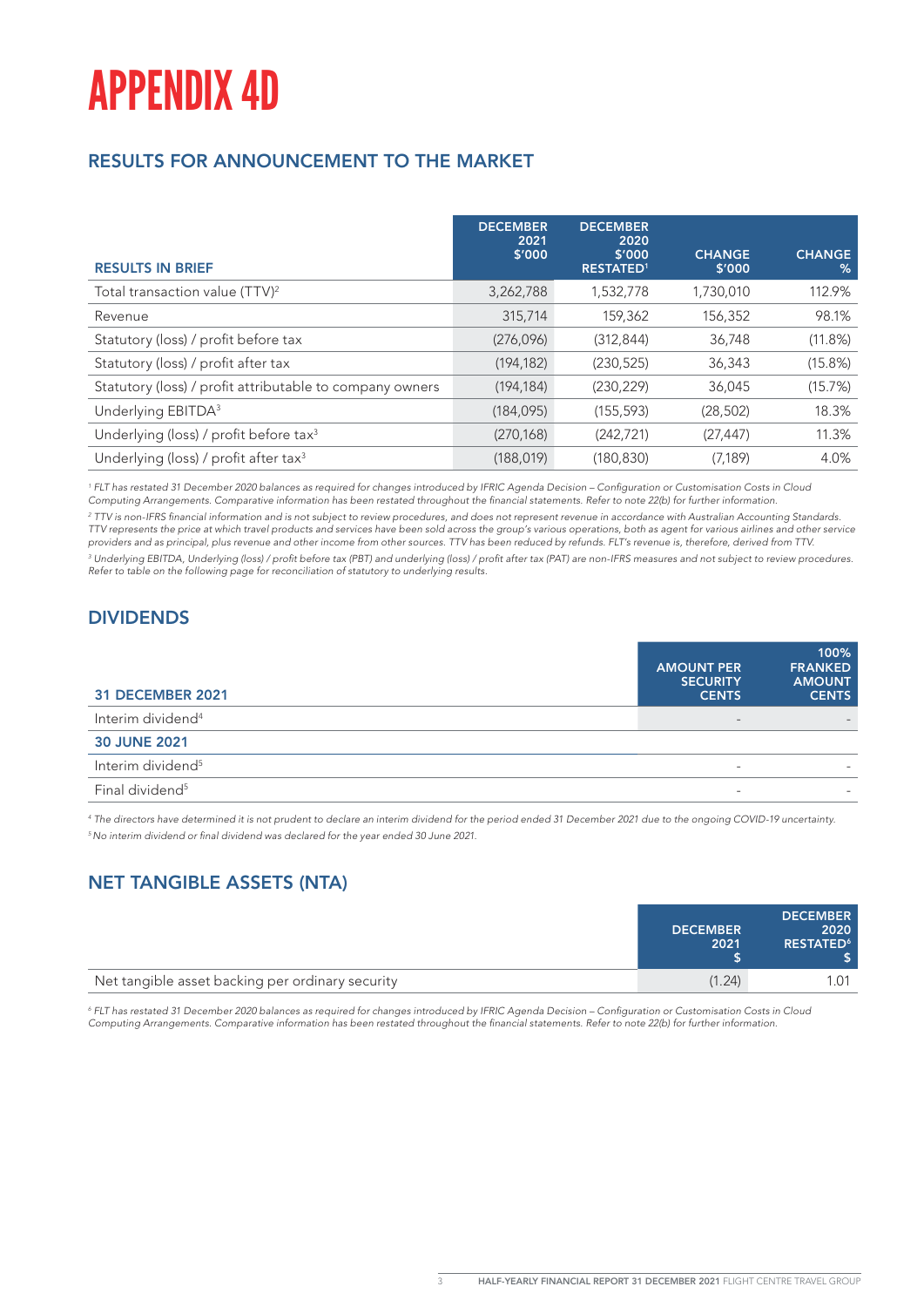

## DETAILS OF JOINT VENTURES AND ASSOCIATES

| <b>INVESTMENTS IN JOINT VENTURES</b> | <b>DECEMBER</b><br>2021 | <b>DECEMBER</b><br>2020 |
|--------------------------------------|-------------------------|-------------------------|
| Pedal Group Pty Ltd                  | 46.5%                   | 46.6%                   |
| Go Vacation Vietnam Company Limited  |                         |                         |

• During the period, Pedal Group issued additional shares to its employees, diluting FLT's and the other joint venture partners' holdings. In addition, FLT received a dividend of \$8,873,000 (2020: \$3,110,000) of which 100% (2020: 50%, \$1,555,000) was received as shares as part of the Pedal dividend reinvestment plan. FLT continues to have joint control.

Share of profit from Pedal Group for the period was \$9,775,000 (2020: \$8,940,000).

• On 10 July 2020, FLT divested its investment in Go Vacation Vietnam Company Limited for \$169,000 bringing FLT's ownership to nil.

| <b>INVESTMENTS IN ASSOCIATES</b>           | <b>DECEMBER</b><br>2021 | <b>DECEMBER</b><br>2020 |
|--------------------------------------------|-------------------------|-------------------------|
| Biblos America LLC                         |                         | 28.8%                   |
| The Upside Travel Company                  | 25.0%                   | 25.0%                   |
| TP Connects Technologies LLC (TP Connects) | 21.7%                   | 21.7%                   |

• On 23 April 2021, FLT divested its investment in Biblos America LLC for nil consideration bringing FLT's ownership to nil.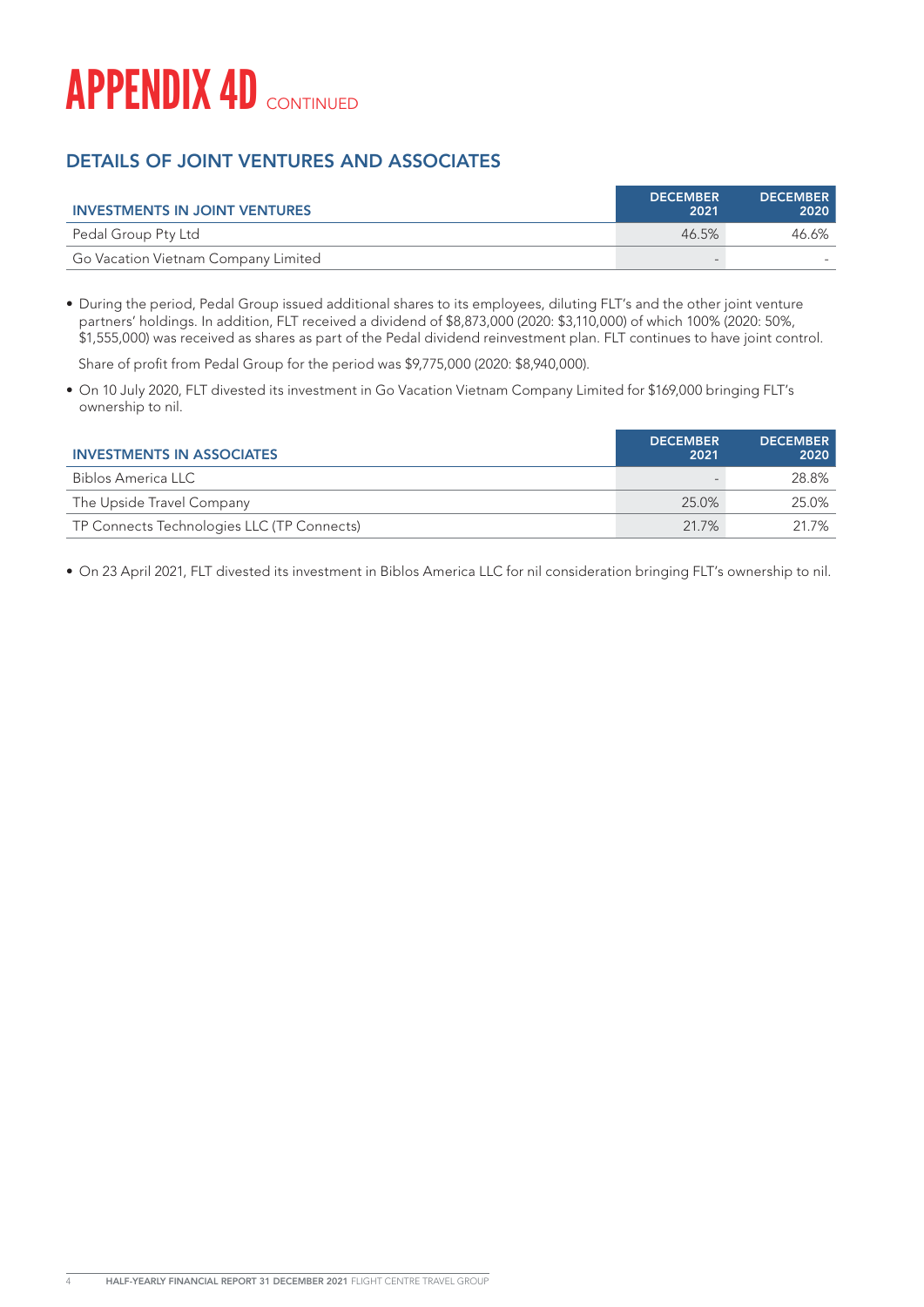## UNDERLYING ADJUSTMENTS

Reconciliation of EBITDA to underlying EBITDA and statutory (loss) / profit before tax and after tax to underlying (loss) / profit before tax and after tax provided below:

|                                                                                                                                | <b>HALF-YEAR ENDED</b>               |                                                   |
|--------------------------------------------------------------------------------------------------------------------------------|--------------------------------------|---------------------------------------------------|
|                                                                                                                                | <b>31 DECEMBER</b><br>2021<br>\$'000 | 31 DECEMBER<br>2020<br>\$'000<br><b>RESTATED1</b> |
| <b>EBITDA</b>                                                                                                                  | (190, 023)                           | (225, 716)                                        |
| Depreciation and amortisation                                                                                                  | (62, 835)                            | (76, 447)                                         |
| Interest income                                                                                                                | 3,766                                | 3,651                                             |
| Interest expense                                                                                                               | (27,004)                             | (14, 332)                                         |
| Statutory (loss) / profit before tax                                                                                           | (276,096)                            | (312, 844)                                        |
| Gain on disposal of right-of-use asset - Southpoint head office lease                                                          | (5, 277)                             |                                                   |
| Costs incurred due to COVID-19 cost base transition                                                                            |                                      |                                                   |
| Employee benefits - redundancies                                                                                               | 623                                  | 67,077                                            |
| Lease related <sup>2</sup>                                                                                                     | 47                                   | 21,629                                            |
| Communication & IT - early exit costs                                                                                          | (613)                                | 1,406                                             |
| Employee retention plans                                                                                                       | 11,148                               |                                                   |
| Gain on sale of St Kilda building                                                                                              |                                      | (32,982)                                          |
| Loss on disposal of store assets: non-cash write down of tangible assets upon<br>closure/exit of head office and store network |                                      | 12,993                                            |
| Underlying adjustments                                                                                                         | 5,928                                | 70,123                                            |
| <b>Underlying EBITDA</b>                                                                                                       | (184, 095)                           | (155, 593)                                        |
|                                                                                                                                |                                      |                                                   |
| Underlying (loss) / profit before tax                                                                                          | (270, 168)                           | (242, 721)                                        |
|                                                                                                                                |                                      |                                                   |

| Underlying (loss) / profit before tax        | (Z/U, 100) | (Z4Z, Z1)  |
|----------------------------------------------|------------|------------|
| Statutory income tax credit / (expense)      | 81.914     | 82.319     |
| Underlying adjustments associated tax effect | 235        | (20.428)   |
| Underlying (loss) / profit after tax         | (188.019)  | (180, 830) |

EBITDA, underlying EBITDA, underlying (loss) / profit before tax (PBT) and underlying (loss) / profit after tax (PAT) are non-IFRS measures and not subject to review procedures.

<sup>1</sup> Restated as required for changes introduced by IFRIC Agenda Decision – Configuration or Customisation Costs in Cloud Computing Arrangements. Refer to note *22(b) for details.*

*2 Includes right-of-use asset impairment, gain/loss on disposal of right-of-use assets and other occupancy costs.*

### COMPLIANCE STATEMENT

The report is based on accounts which have been reviewed by the auditor of Flight Centre Travel Group Limited. There have been no matters of disagreement and a report of the auditor's review appears in the half-year financial report.

The report should be read in conjunction with the annual report for the year ended 30 June 2021 and any public announcements made by FLT in accordance with the continuous disclosure requirements arising under the *Corporations Act 2001* and *ASX Listing Rules*.

Your directors present their report on the consolidated entity consisting of Flight Centre Travel Group Limited (FLT) and the entities it controlled at the end of, or during, the half-year ended 31 December 2021.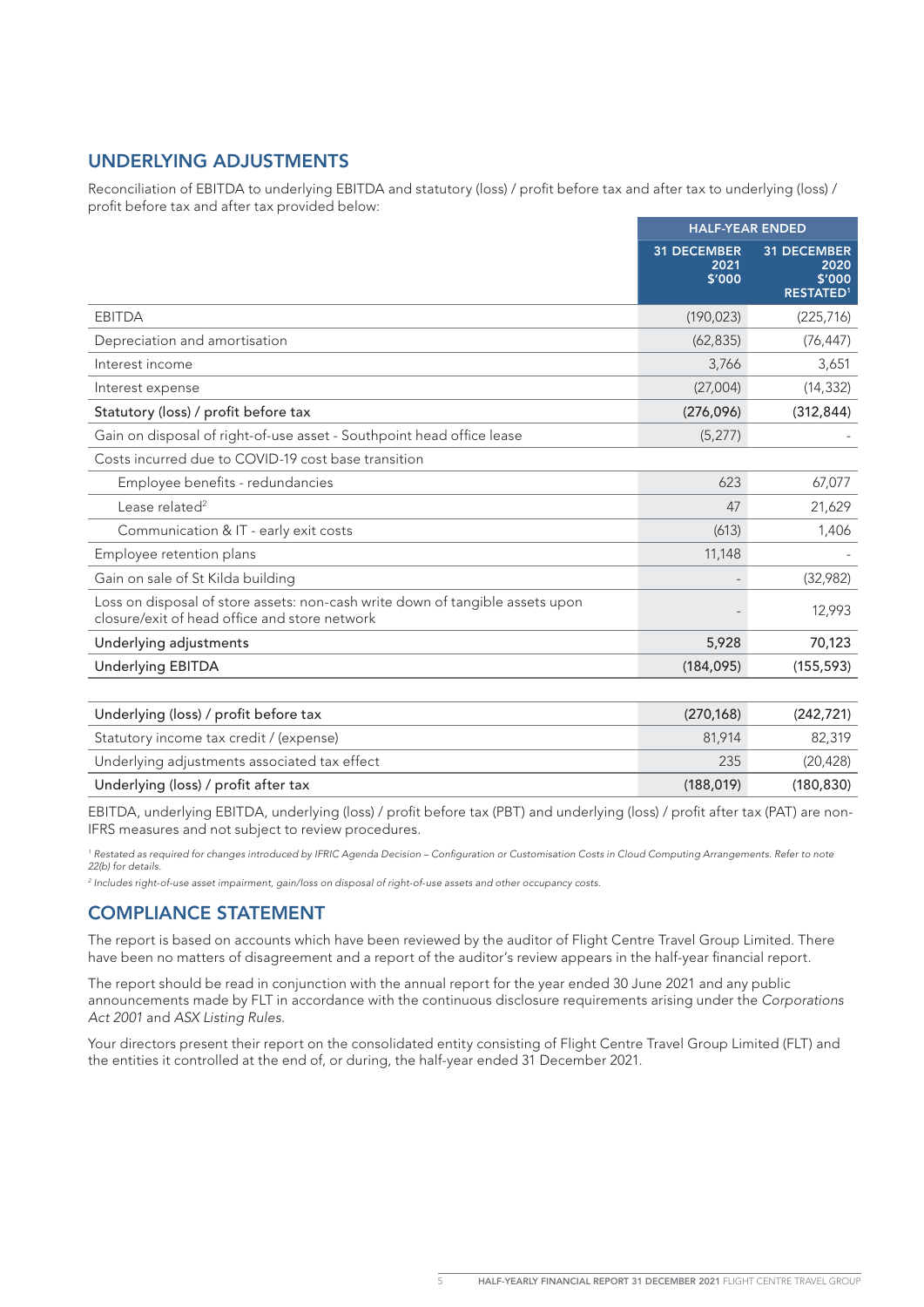# DIRECTORS' REPORT

## **DIRECTORS**

The following persons were directors of FLT during the half year and up to the date of this report.

G.F. Turner

- G.W. Smith
- J.A. Eales
- R.A. Baker
- C. Garnsey

## REVIEW OF OPERATIONS AND RESULTS

THE Flight Centre Travel Group (FLT) is targeting a near-term return to profitability after a significant recent improvement in market conditions globally.

The company, which is one of the world's largest travel retailers and corporate travel managers, is becoming increasingly confident that the rapid recovery it is seeing in both travel sectors since late January marks the start of a material and sustainable rebound.

This confidence is based on:

- Omicron concerns generally decreasing in key markets
- Travel restrictions easing or being removed as countries learn to live with the virus and the world reopens which is now happening at pace; and
- Significant pent-up demand from travellers looking to make up for two years of lost time

FLT will, however, continue to monitor market conditions and developments, given uncertainty around future strains and government responses to them and current tensions in Ukraine.

Total transaction value before refunds (gross TTV) has increased quarter-on-quarter throughout the pandemic and has again spiked this month as governments globally have relaxed or removed restrictions that have grounded international and, in some cases, domestic travel for the best part of two years.

Preliminary projections for February indicate that monthly sales could top the COVID-period gross TTV record achieved in November 2021, with significant recovery being seen across all geographies and across both the leisure and corporate sectors after a short-term omicron downturn in December and January.

Based on these projections:

- Both the corporate and leisure businesses are on track to deliver more than 50% higher total transaction value (TTV) growth compared to January 2022; and
- The Europe, Middle East and Africa (EMEA) and Americas businesses, which collectively generated 50% of first half (1H) TTV and more than tripled sales during the period compared to the prior corresponding period (PCP), are again leading the recovery with corporate TTV in these regions tracking 90% and 55% respectively above January levels

In Australia, Flight Centre brand delivered a \$10m TTV day on Tuesday (February 22, 2022), the first time that this milestone has been achieved during the pandemic and a significant recovery towards the \$15m days that the company generally targeted pre-COVID1 (PC).

Further recovery globally is expected in the months ahead, assuming omicron cases continue to decrease and restrictions continue to ease, as FLT closes in on its return-to-profit targets of 55% of PC TTV in corporate and 45% of PC TTV in leisure.

After two years of lockdowns and heavy restrictions, the company is now seeing the strongest indicators of a return to normalcy.

Borders are now generally open and some governments, particularly in Europe, are starting to treat the virus as endemic.

Changes are happening at pace – positive new developments relating to travel are occurring every day.

Confidence in the recovery is building and momentum is taking off globally, as is clearly being seen right now in both the corporate and leisure sectors and particularly in the three regions that materially drive FLT's results - EMEA, the Americas and Australia.

*1 Pre-COVID (PC) refers to the corresponding period for the 12 months up to February 2020, which was unaffected by the pandemic.*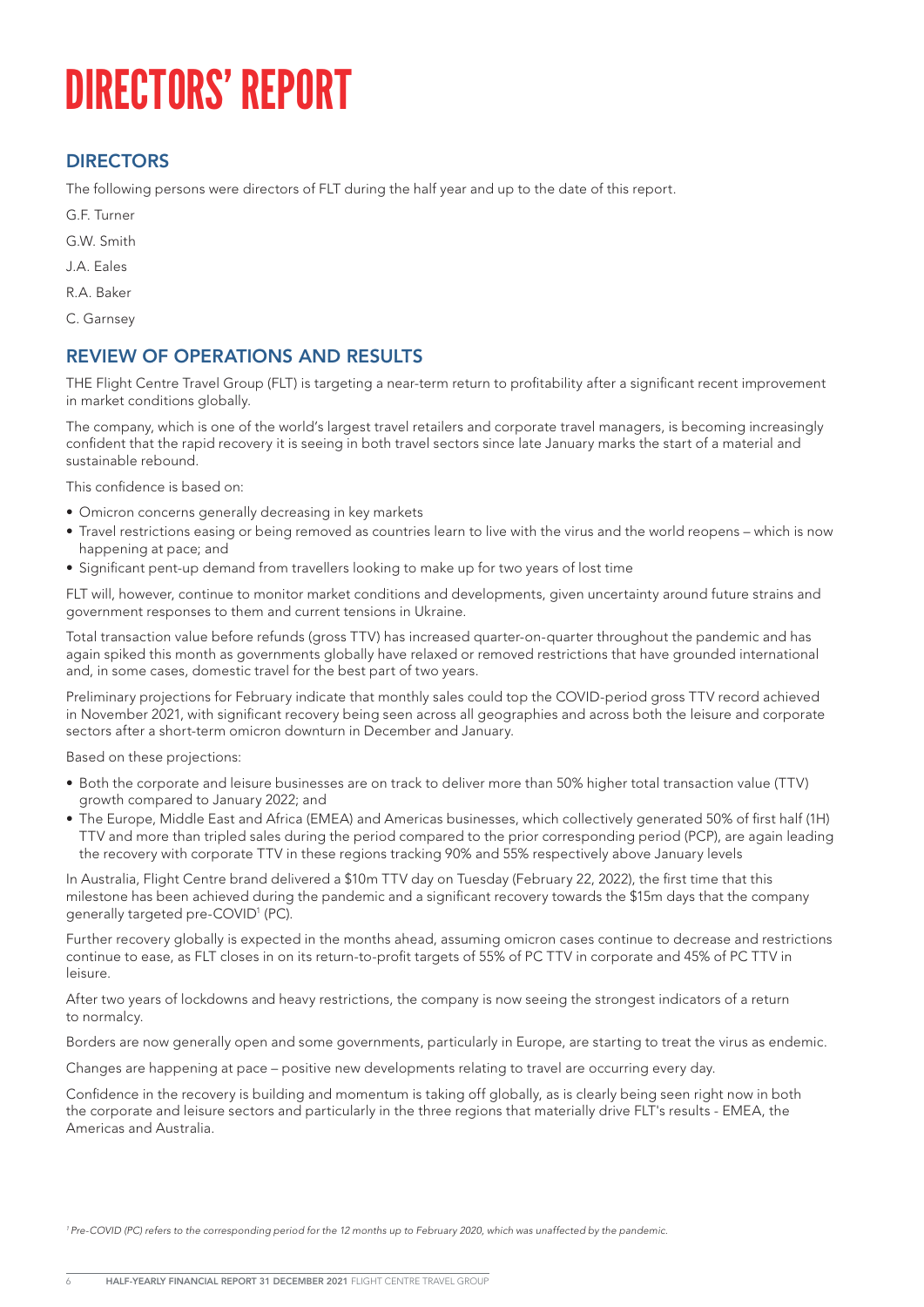## REVIEW OF OPERATIONS AND RESULTS (CONTINUED)

While there may be further COVID-related challenges to overcome in the future, FLT believes it is well positioned for recovery as the world reopens, given its:

- Strong global presence, which means it is not reliant on any one country or sector
- Investment in key assets during the pandemic, while maintaining a strong liquidity position
- Successful execution of key strategies, including Grow to Win in corporate and the development of a lower-cost leisure growth model built around a smaller but stronger shop network that is complemented by other highly scalable models and channels
- Leaner and more efficient structure, which has led to a structurally lower cost base; and
- Current TTV trajectory in improving conditions

#### **FY22 1H RESULTS**

FLT recorded strong sales growth during the six months to December 31 2021, with TTV increasing 113% to \$3.3b compared to the PCP.

The company achieved significant sales rebounds immediately after the delta spike in late August and early September, which led to COVID-period record gross TTV of \$859m in November 2021.

Demand then softened in December, normally a seasonally slower trading month, after the omicron variant emerged in South Africa and then spread globally, prompting governments to temporarily reinstate restrictions. In a further positive sign of rapid post-omicron recovery, the South African business returned to profit in January 2022, after many of these restrictions were quickly removed and despite key airline partners not restoring services until late in the month.

The global corporate business was tracking at 57% of PC gross TTV levels in both November and December, above its return to profitability target (55% of PC TTV). However, after adjusting for the very low margin hotel quarantine program, which has now ended, TTV was just below 50% of PC levels in November, when the business almost broke even.

1H gross leisure TTV also peaked in November at 30% of PC levels and more than doubled between September and November, before the omicron-induced slowdown in December.

While 1H revenue increased strongly (up \$156m compared to the PCP) and comfortably exceeded the \$125m underlying cost growth, the loss of government subsidies (predominantly JobKeeper in Australia) masked significant year-on-year operational performance improvement.

Retained benefits globally during the FY22 1H decreased by \$65m compared to the PCP, largely reflecting JobKeeper's removal in March 2021.

At an earnings before interest, tax, depreciation and amortisation (EBITDA) level, underlying<sup>2</sup> losses increased from \$156m during the FY21 1H to \$184million, with the FY21 1H benefitting from the \$65m impact of government subsidies.

FLT's South Africa and United Arab Emirates businesses were profitable during the 1H, along with various brands throughout the world.

The Pedal Group cycle joint venture and aircraft charter business AVMIN delivered record profits, with Pedal Group generating record sales in excess of \$200m and a \$32m 1H profit before tax.

The EMEA geographic segment was profitable in both November and December and was close to breakeven for the 1H, while the global corporate business was also close to breakeven in November, ahead of the global omicron wave and the traditional Christmas season slowdown.

Corporate activity is again stepping up, particularly in the Northern Hemisphere, as evidenced by the strong month-onmonth TTV growth being seen in the UK and North America.

Growth has been bolstered by the return of several companies that have reinitiated their corporate travel programs this month after placing those programs on hold during the height of the pandemic.

Within the leisure sector, significant 1H losses were recorded, as expected given the business's traditional reliance on Australia and New Zealand. Together, these businesses, which remained heavily locked down until recently, contributed about 58% of gross leisure TTV PC.

The South Africa leisure business recovered solidly, while Liberty was profitable at various times during the 1H, which was traditionally the US business's seasonally weaker and loss-making period.

Overall costs remained at circa 40% of pre-COVID levels as FLT maintained tight controls over expenses, while continuing to invest in its key growth drivers – people, systems and technology.

*<sup>2</sup> A reconciliation of EBITDA to underlying EBITDA for both the FY22 and FY21 1Hs is included on pages 20 and 21.*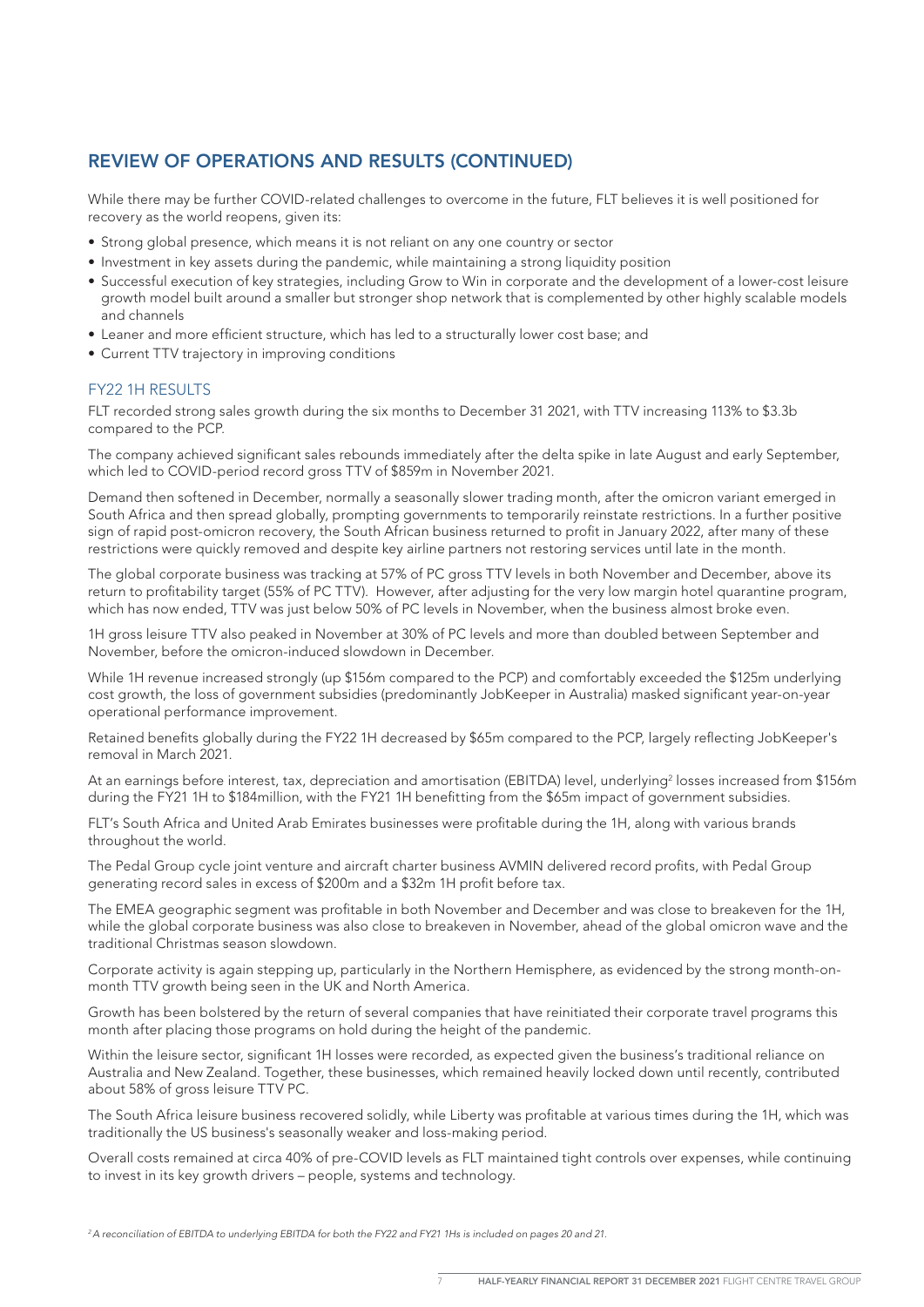# **DIRECTORS' REPORT CONTINUED**

## REVIEW OF OPERATIONS AND RESULTS (CONTINUED)

#### FY22 1H RESULTS (CONTINUED)

Staffing levels increased during the 1H – ahead of the recovery and in anticipation of strong demand after the world reopened – which contributed to increased employee benefits expenses during the period.

Costs will continue to increase as demand recovers and the company ramps up staffing levels and marketing activity but is expected to remain materially lower in full recovery than during FY19, when FLT delivered record TTV of \$23.7billion, as a result of:

- Structural changes made to increase productivity and scalability; and
- Growth in labour-light leisure models, specifically online, business to business (independent agents) and call centres

FLT has maintained a healthy balance sheet and had a \$1.5b global cash and investment portfolio at December 31, 2021. Liquidity topped \$1billion, after allowing for a complete unwind of working capital and client cash.

As announced during the 1H, FLT will use some of the proceeds from its \$400m convertible note issue in November 2021 to repay the UK 115m pound, low interest loan it received under the Bank of England's short-term Covid Corporate Financing Facility when the loan expires next month.

After recording operating cash outflows in excess of \$41million in September, monthly operating cash outflows rapidly decreased to \$20million in November as the delta wave passed - another COVID-period record and an indication of the pace with which the post-omicron recovery could occur. These outflows were then contained between \$35million- \$40million in the seasonally softer and omicron-impacted December and January months.

### STRATEGIC UPDATE & OUTLOOK – CORPORATE

FLT's corporate business was the major contributor to group TTV, contributing about 60% of sales during the 1H and organically increasing TTV by almost 150% compared to the PCP to \$2.04b.

At an underlying EBITDA level, losses improved to \$30m (PCP: \$46m EBITDA loss), despite a \$13m decrease in retained subsidies compared to the FY21 1H.

The business continues to successfully execute its Grow To Win strategy – which couples large volumes of account wins with very high customer retention rates – and is consistently gaining market-share across its key regions, while ensuring its two key brands, FCM and Corporate Traveller, are fit to win in a post-COVID world.

While average client spend remains well below PC levels and is unlikely to rebound fully in the near-term, FLT believes its corporate TTV can now surpass peak FY19 (monthly) levels during FY23 with:

- Average client spend (market recovery) expected to reach circa 60-75% of traditional levels as restrictions ease and as a result of pent-up demand for face-to-face meetings; and
- Material TTV flowing through from the large pipeline of accounts won during the past two years 12 of the company's 20 largest clients globally have now been secured during the pandemic

Wins since the end of the FY20 1H have now reached \$4.5b in annual pre-COVID spend, which would represent circa 50% growth on the global corporate business's \$8.9b FY19 result if all clients were retained and were trading at previous levels.

These wins have enhanced what was already a diverse client book and have also included major government accounts in France, Singapore and the United Kingdom (UK). The UK government is now one of the company's largest clients in the country.

Changing customer needs and market dynamics are creating opportunities for both Corporate Traveller and FCM.

In terms of customer needs, safety concerns are likely to lead to reduced leakage, higher adoption of managed travel programs and a shift away from supplier direct offerings. Customers are also focussing on sustainability solutions, which are being incorporated into the two brands' corporate product and technology suite.

In terms of market dynamics, the competitive landscape is changing with recent merger and acquisition (M&A) activity leaving large clients with less choice and seeking an alternative.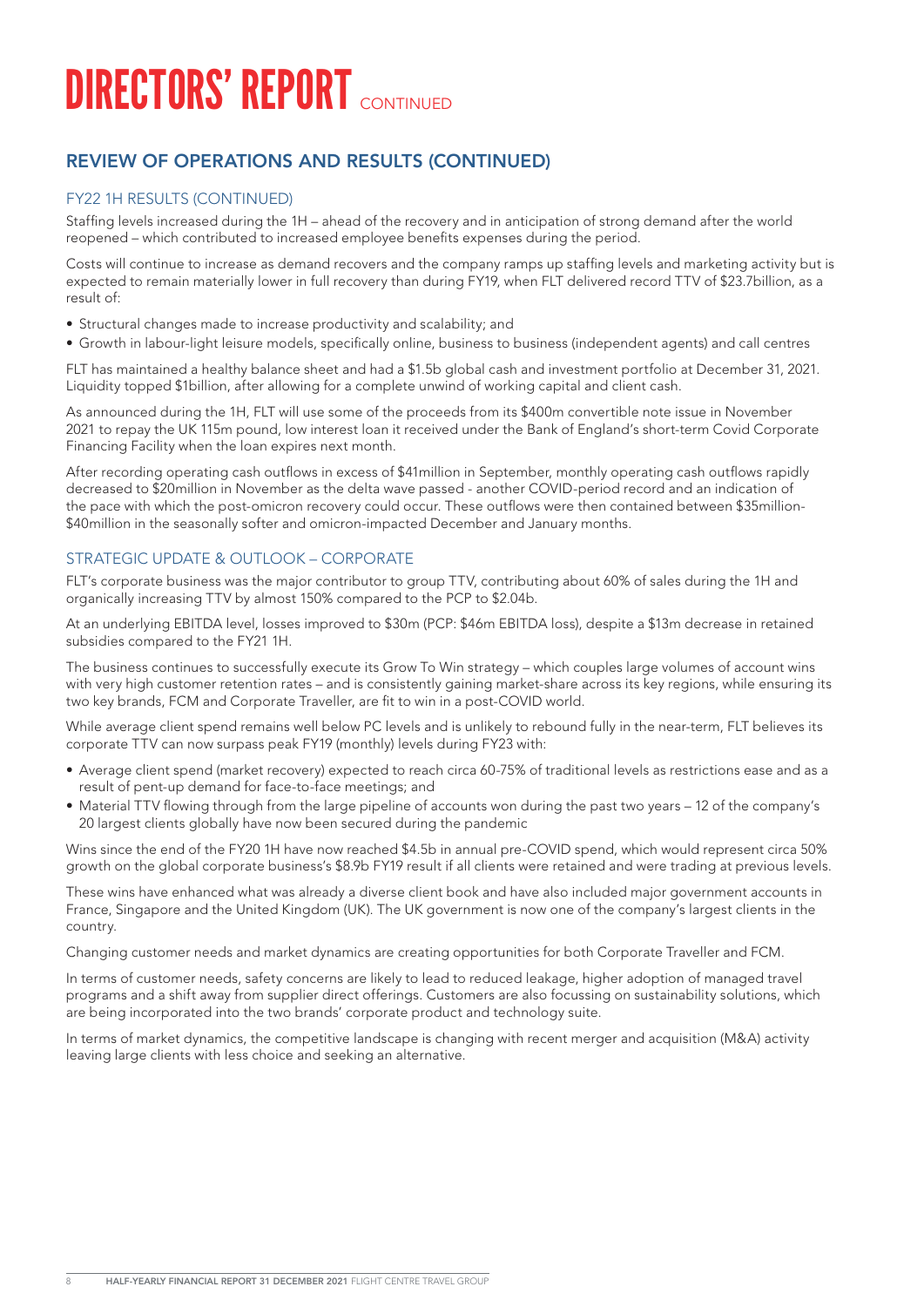## REVIEW OF OPERATIONS AND RESULTS (CONTINUED)

#### STRATEGIC UPDATE & OUTLOOK – CORPORATE (CONTINUED)

FLT has also participated in M&A activity but has, to date, focussed on strategically expanding its geographic footprint and enhancing its technology and product suite to drive further organic growth in the future rather than large-scale acquisitions to boost TTV.

This is evidenced by recent investments in:

- A small joint venture in Japan (the world's fourth largest corporate travel market) during the 1H. The business started to trade in January 2022; and
- Tech businesses Whereto early in the pandemic this investment paved the way for the Corporate Traveller Melon platform and the FCM Platform to be developed and introduced – and Shep, a browser extension, late in the 1H

FLT will consider larger acquisitions if suitable strategic opportunities arise, but will predominantly focus on organic growth opportunities given its ongoing success in winning and retaining accounts.

This success has been aided by significant investments in products and initiatives that have improved the customer experience during the pandemic while some legacy travel management companies have been unable to invest in new products to meet changing post-COVID needs.

#### STRATEGIC UPDATE & OUTLOOK - LEISURE

The global leisure business recorded a \$155m underlying EBITDA loss during the 1H, compared to an underlying<sup>3</sup> \$119m EBITDA loss during the PCP.

As was the case company-wide, the removal of government subsidies adversely impacted results during the period and also masked an operational performance improvement underpinned by ongoing cost discipline and strong sales recovery.

1H TTV increased circa 90% to \$950m (PCP: \$501m), despite the negative effects of:

- Ongoing heavy restrictions in Australia and New Zealand
- Short-term slowdowns late in the first and second quarters associated with the delta and omicron strains respectively.

On a positive note, both downturns were quickly followed by significant demand spikes, with the global leisure business peaking at 30% of PC gross TTV in November (post delta) and on track to surpass that contribution this month as omicron concerns abate and as the world reopens.

FLT expects further recovery in the coming months, as the leisure business closes in on its breakeven target of 45% of pre-COVID TTV before the end of FY22 and a full recovery during FY24.

FLT's leisure businesses globally are well placed to capitalise on the reopening and on the significant pent-up demand for international travel, as evidenced by the bookings and enquiries surges that typically follow border reopening announcements. For example, last week's news of the impending West Australian border reopening led to a circa 200% increase in searches for flights to and from WA on each of the first three days after the announcement (Feb 18-20).

The company has retained strong and highly accessible Flight Centre shop networks in its larger markets of Australia, New Zealand and South Africa. These shops now house an experienced workforce with:

- The expertise to help customers navigate post-pandemic travel complexities; and
- Access to improved systems and tools, which together should deliver greater productivity gains, as has already been seen in various markets and businesses, including South Africa, the US and Ignite in Australia, during the 1H.

The Flight Centre shops now operate alongside a stronger stable of targeted customer offerings and highly scalable complementary businesses that are earmarked as key future growth drivers.

These offerings have already started to cost-effectively capture a higher share of sales, with the leisure online, call centre and business to business (B2B) channels delivering about 40% of gross core 1H TTV within the core leisure business (excluding wholesale, Flight Centre Business Travel and Travel Money FX).

Online businesses captured 18% of 1H gross core leisure TTV globally – up from 11% PC.

These businesses include:

- The various flightcentre.com websites
- US-based student travel marketplace StudentUniverse, which is now capturing a meaningful percentage of volume via its relationship with Amazon, and
- The Jetmax online travel agencies (BYOJet and Aunt Betty), which will next month launch in four new markets the US, Ireland, Hong Kong and Singapore – via Google Flights.

*3 A reconciliation of EBITDA to underlying EBITDA for both the FY22 and FY21 1Hs is included on pages 20 and 21.*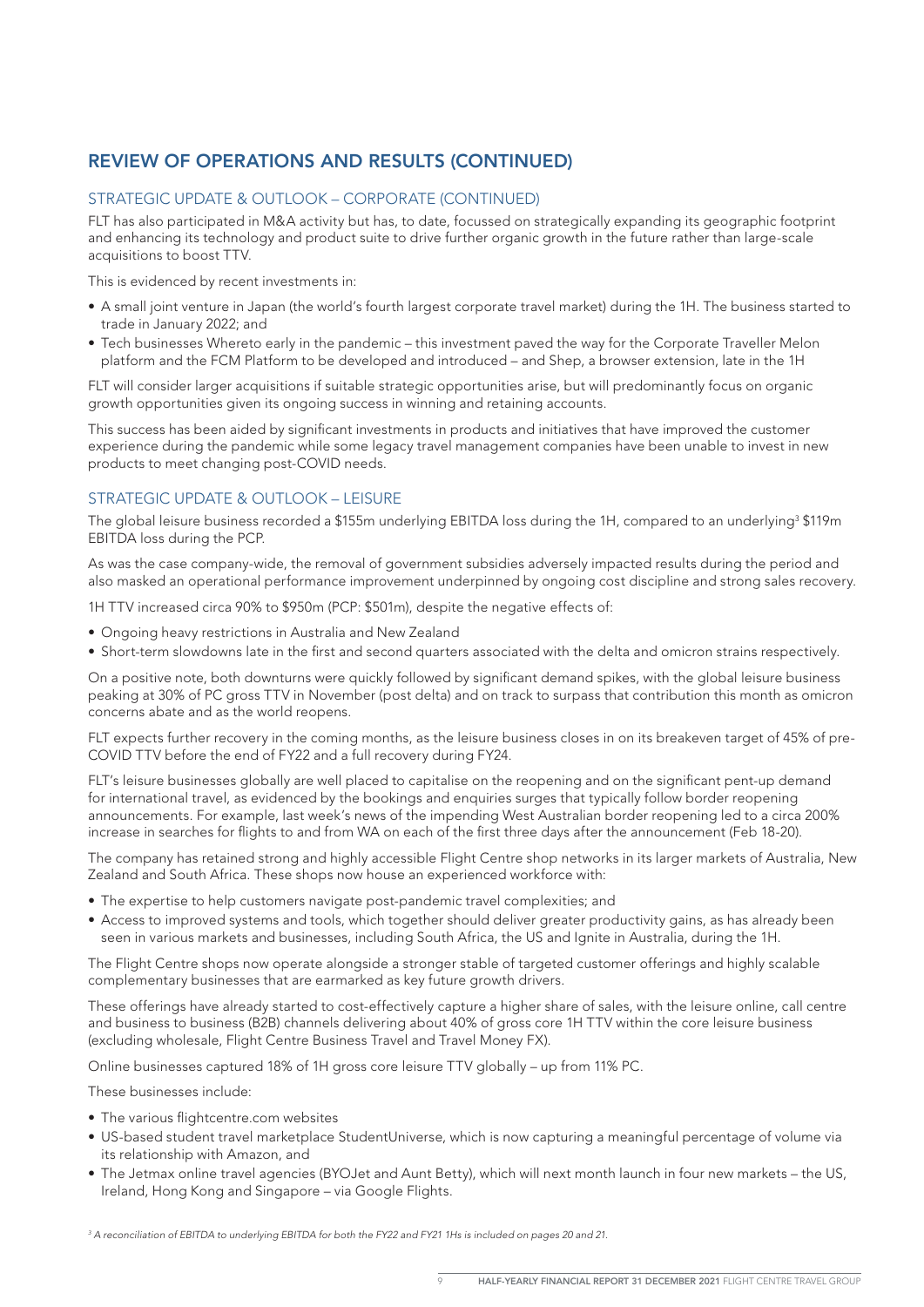# **DIRECTORS' REPORT CONTINUED**

## REVIEW OF OPERATIONS AND RESULTS (CONTINUED)

#### STRATEGIC UPDATE & OUTLOOK – LEISURE (CONTINUED)

The B2B offerings, which are labelled Home Of The Travel Entrepreneur (HOTTE), generated 12% of 1H core leisure TTV (gross). Within this channel, FLT aims to deliver the widest and best range of travel and technology products to its expanding member network.

FLT's call centres delivered 8% of 1H core gross leisure TTV, with the Ignite business and its specialist My Brands stable (My Cruises, My Fiji, My Queensland Holiday and others) performing well.

The company also continues to strengthen its premium sector presence, through the boutique Travel Associates brand in Australia and Laurier Du Vallon in Canada.

This leisure sector diversity has allowed FLT to capture a broad customer mix and has contributed to increased marketshare in Australia and South Africa during the most challenging period the industry has faced.

These challenges have inevitably led to consolidation, with industry body the Australian Federation of Travel Agents estimating that some 14% of travel agents in Australia have left the industry and an additional 37% would be at risk if additional government support was not made available.

While other businesses and channels are expected to drive FLT's future leisure growth, the Flight Centre shop network remains the business's backbone, particularly in the Southern Hemisphere. Work is underway to reinvigorate the famous brand ahead of its 40th birthday later this year, with the Flight Centre 4.0 project in place to deliver a modernised brand and omni-channel operating model that is positioned to win in the recovery phase.

#### SUPPLIER RELATIONSHIPS

FLT maintains strong relationships with a diverse range of suppliers globally and has long-term deals in place with airlines, cruise lines, tour companies and other partners.

In Australia and New Zealand, some airlines have recently flagged changes to agency commission payments (front-end margin), which are just one source of FLT's revenue and overall margin.

Ongoing discussions are underway with these airlines, with a view to adjusting back-end margins or pursuing a number of other strategies, to offset the impacts of any commission loss, as FLT has generally been able to do in the past. Between the FY2010 1H and the FY2020 1H, FLT's Australian leisure revenue margin increased from 12.6% to 14% (excluding the Travel Money FX business) at the same time as the company's average international air commissions decreased from 6.7% to 3.7%.

Pre-COVID, the Australian outbound aviation market was highly competitive, with more than 50 international airlines operating scheduled passenger services to and from Australia (Source: BITRE). These airlines are typically looking to restore capacity and regain market-share as the recovery ramps up, creating further opportunities for FLT, with its large and diverse brand stable and customer base, to work closely with key partners.

#### FY22 FULL YEAR OUTLOOK

The positive trends that were being seen pre-omicron have re-emerged globally, after a relatively short downturn in December and January.

Confidence in the recovery is building, with the near-term rebound in demand – which is already underway – looking likely to quickly exceed the post-delta rebound in November. At that time, heavy travel restrictions were still in place, with limited opportunities to travel internationally from Australia and only the New South Wales and Victorian domestic borders open in a meaningful way.

The outlook now for travel is considerably brighter although the recent unrest in Russia and Ukraine may impact the pace of recovery if it escalates significantly.

FLT remains comfortable with its pre-omicron return to profit timetables and will continue to target a return to monthly profitability in corporate and leisure during FY22.

The corporate business is now targeting profit in March-April and a return to PC TTV levels on a monthly basis during FY23, assuming client activity increases to circa 60-75% and with a significant contribution from our new accounts.

The global leisure business is expected to return to profit later in the FY22 2H, when its core product of international travel is likely to be back in a more meaningful way

FLT is not yet able to provide specific FY22 profit guidance, given the lack of visibility around the likely timeframes for – and extent of – recovery and government reactions to future variants.

The travel industry is entering uncharted waters after two years of unprecedented restrictions. In Australia alone, there were some 10million fewer short-term resident departures last calendar year (CY) than there were during CY19, the last full year without lockdowns (Source: Australian Bureau of Statistics). Undoubtedly, these grounded travellers will be keen to make up for lost time, but it is impossible to predict at this stage exactly how quickly that pent-up demand will return, although very positive signs are being seen right now.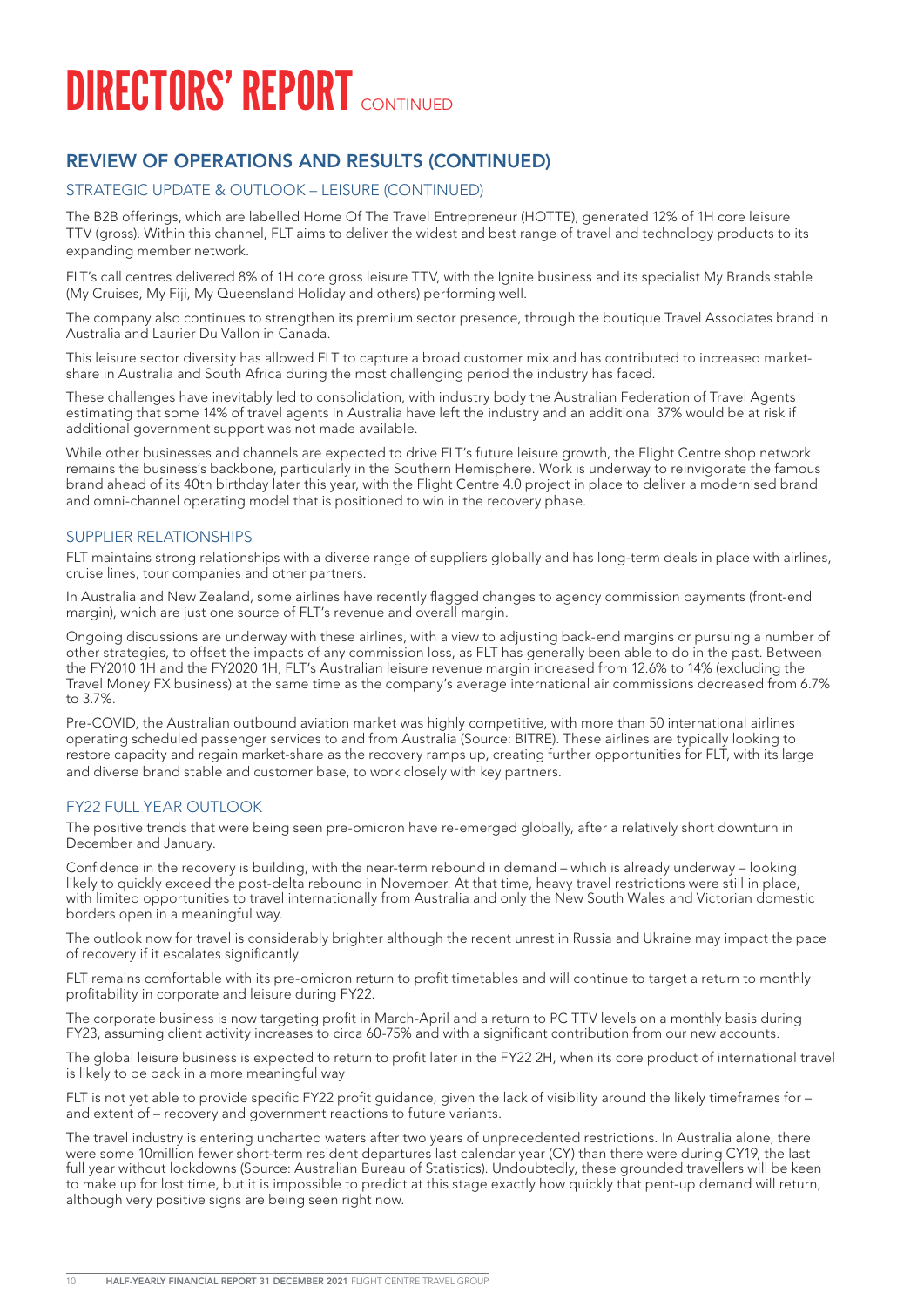## REVIEW OF OPERATIONS AND RESULTS (CONTINUED)

#### FY22 FULL YEAR OUTLOOK (CONTINUED)

There is also a positive read-through from SARS, when FLT saw a strong travel rebound throughout 2004 after a very short downturn and without restrictions or lockdowns.

Travel will inevitably be more complex in the post-COVID recovery, given that government and airline policies vary, and this will play to the strengths of FLT's expert travel advisors in both the leisure and corporate sectors.

## MATTERS SUBSEQUENT TO THE END OF THE REPORTING PERIOD

#### OTHER MATTERS

On 2 September 2021, FLT announced plans to launch its leading FCM travel management business in Japan with NSF Engagement Corporation (FCM Japan). The entity is controlled by FLT. Cash was invested into the entity by both parties in December 2021. On 5 January 2022 assets and liabilities were transferred to FCM Japan and operations commenced.

No other material matters have arisen since 31 December 2021.

### AUDITOR'S INDEPENDENCE DECLARATION

A copy of the auditor's independence declaration as required under section 307C of the *Corporations Act 2001* is set out on page 12.

### ROUNDING OF AMOUNTS

The company is of a kind referred to in ASIC Corporations (Rounding in Financial/Directors' Reports) Instrument 2016/191, issued by the Australian Securities and Investments Commission, relating to the "rounding-off" of amounts in the directors' report and financial statements. Amounts in the directors' report and financial statements have been rounded off to the nearest thousand dollars in accordance with that Class Order.

This report is made in accordance with a resolution of directors.

ffer

G.F. Turner Director 24 February 2022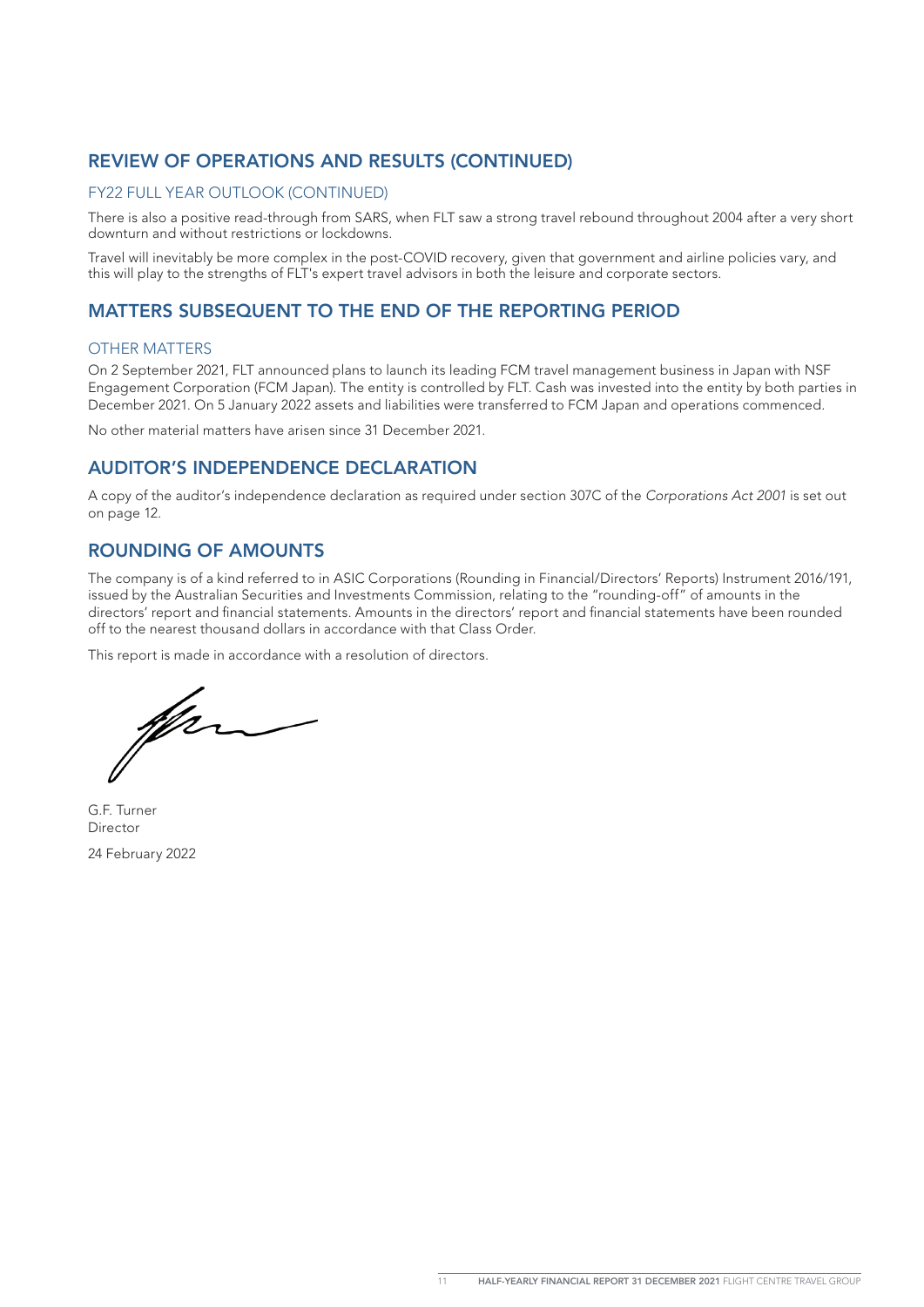

Ernst & Young 111 Eagle Street Brisbane QLD 4000 Australia GPO Box 7878 Brisbane QLD 4001

Tel: +61 7 3011 3333 Fax: +61 7 3011 3100 ey.com/au

# **Auditor's Independence Declaration to the Directors of Flight Centre Travel Group Limited**

As lead auditor for the review of the half-year financial report of Flight Centre Travel Group Limited for the half-year ended 31 December 2021, I declare to the best of my knowledge and belief, there have been:

- a. No contraventions of the auditor independence requirements of the *Corporations Act 2001* in relation to the review;
- b. No contraventions of any applicable code of professional conduct in relation to the review; and
- c. No non-audit services provided that contravene any applicable code of professional conduct in relation to the review.

This declaration is in respect of Flight Centre Travel Group Limited and the entities it controlled during the financial period.

Ernst & Young

Ric Roach Partner 24 February 2022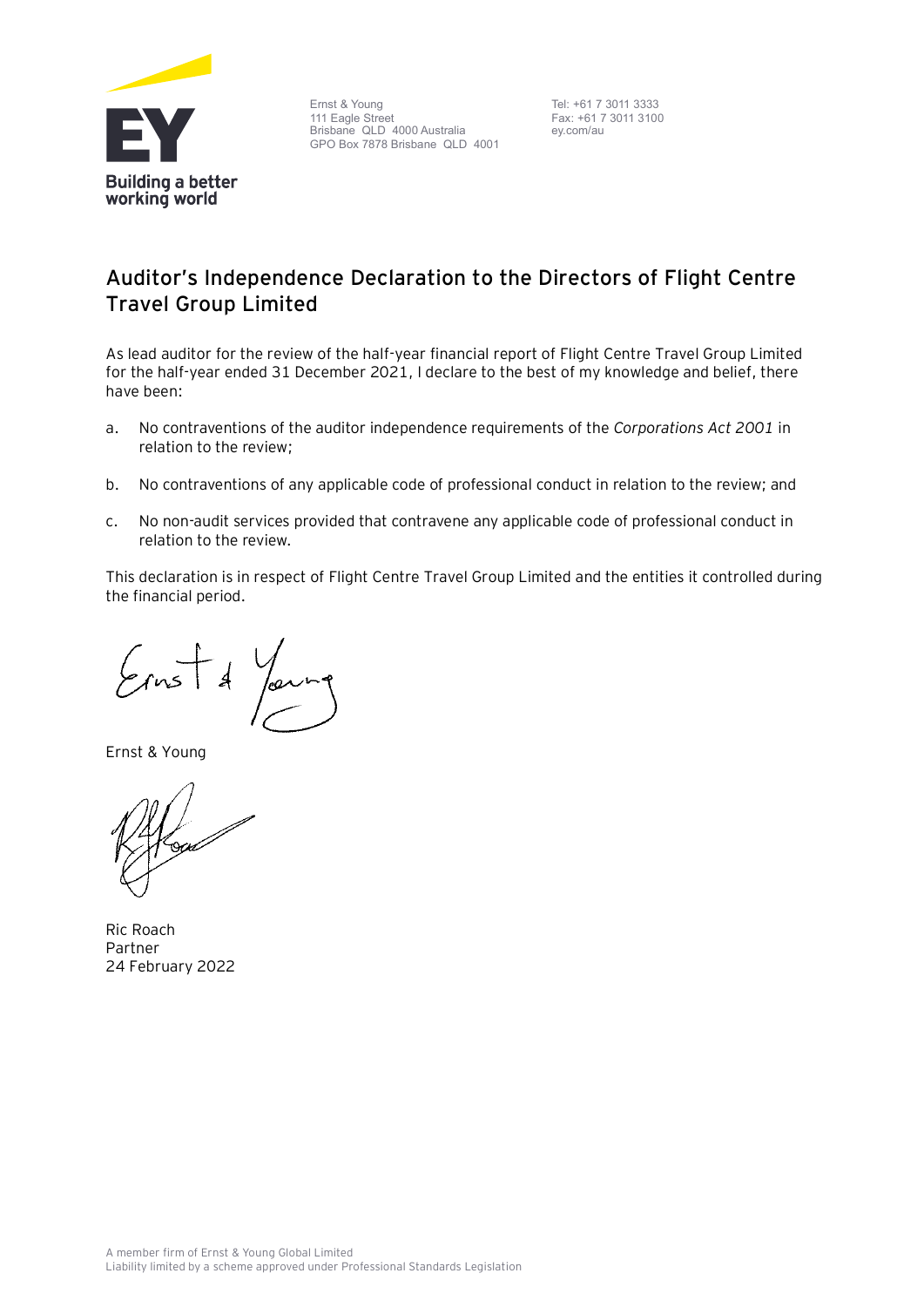# STATEMENT OF PROFIT OR LOSS

|                                                           |                | <b>HALF-YEAR ENDED</b><br><b>31 DECEMBER</b> |                                    |
|-----------------------------------------------------------|----------------|----------------------------------------------|------------------------------------|
|                                                           | <b>NOTES</b>   | 2021<br>\$'000                               | 2020<br>\$'000<br><b>RESTATED1</b> |
| Revenue                                                   | 2              | 315,714                                      | 159,362                            |
|                                                           |                |                                              |                                    |
| Other income                                              | 3              | 32,679                                       | 218,037                            |
|                                                           |                |                                              |                                    |
| Share of profit / (loss) of joint ventures and associates | $\overline{4}$ | 9,494                                        | 8,734                              |
|                                                           |                |                                              |                                    |
| Employee benefits                                         |                | (384, 810)                                   | (459, 193)                         |
| Amortisation and depreciation                             |                | (62, 835)                                    | (76, 447)                          |
| Sales and marketing                                       |                | (22, 337)                                    | (8,703)                            |
| Finance costs                                             |                | (27,004)                                     | (14, 332)                          |
| Tour operations - cost of sales                           |                | (6, 422)                                     | (1, 153)                           |
| Impairment reversal / (charge)                            |                | 330                                          | (22, 925)                          |
| Other expenses                                            | 5              | (130,905)                                    | (116, 224)                         |
|                                                           |                |                                              |                                    |
| (Loss) / Profit before income tax                         |                | (276, 096)                                   | (312, 844)                         |
|                                                           |                |                                              |                                    |
| Income tax credit / (expense)                             |                | 81,914                                       | 82,319                             |
| (Loss) / Profit after income tax                          |                | (194, 182)                                   | (230, 525)                         |
|                                                           |                |                                              |                                    |
| (Loss) / Profit attributable to:                          |                |                                              |                                    |
| Company owners                                            |                | (194, 184)                                   | (230, 229)                         |
| Non-controlling interests                                 |                | $\overline{2}$                               | (296)                              |
|                                                           |                | (194, 182)                                   | (230, 525)                         |

(Loss) / earnings per share for (loss) / profit attributable to the ordinary equity holders of the company:

|                                     |    | <b>CENTS</b> | <b>CENTS</b><br><b>RESTATED1</b> |
|-------------------------------------|----|--------------|----------------------------------|
| Basic (loss) / earnings per share   | 18 | (97.4)       | (115.6)                          |
| Diluted (loss) / earnings per share | 18 | (97.4)       | (115.6)                          |

<sup>1</sup> Restated as required for changes introduced by IFRIC Agenda Decision – Configuration or Customisation Costs in Cloud Computing Arrangements. Refer to note *22(b) for details.*

The above statement of profit or loss should be read in conjunction with the accompanying notes.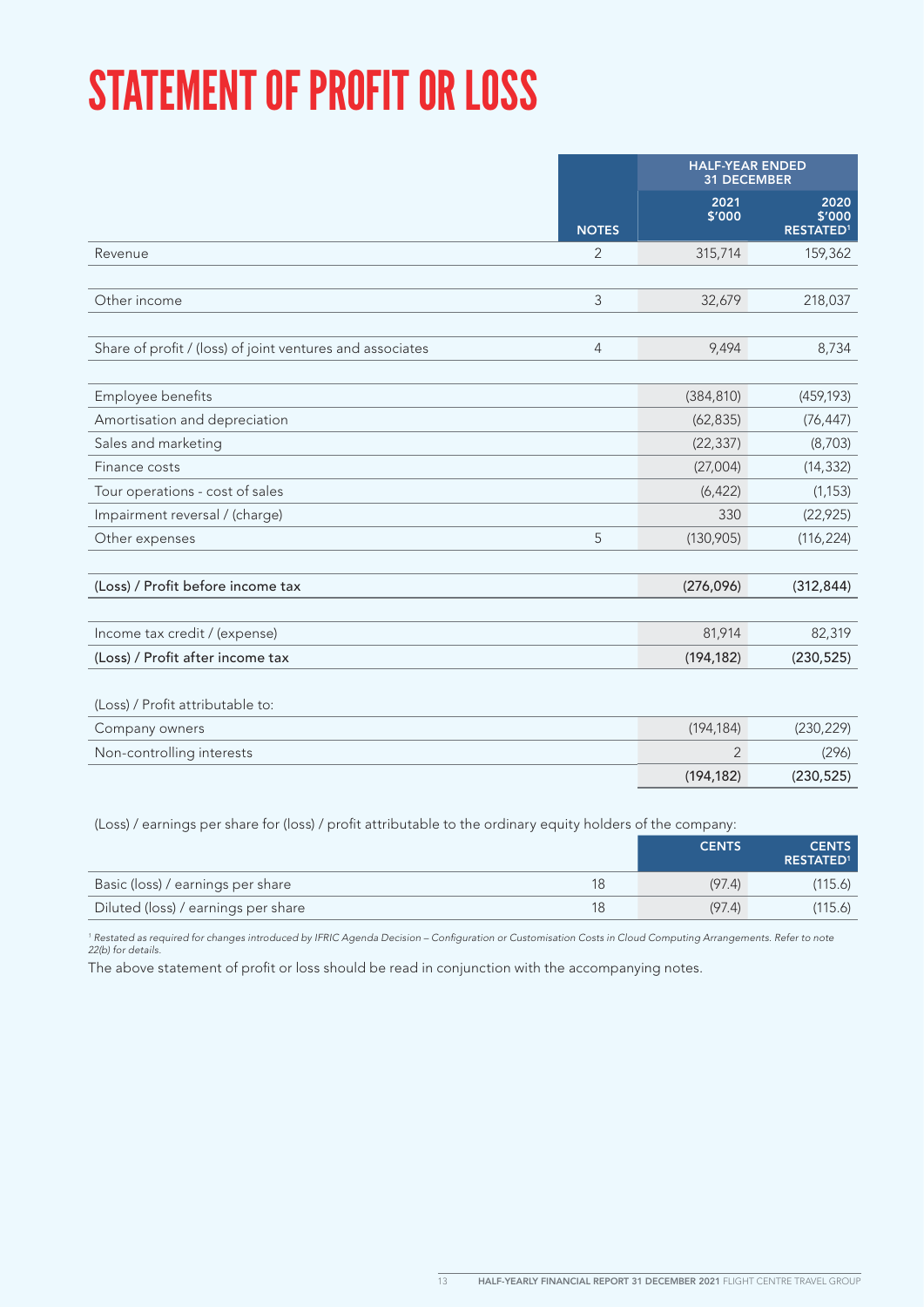# STATEMENT OF OTHER COMPREHENSIVE INCOME

|                                                               | <b>HALF-YEAR ENDED</b><br><b>31 DECEMBER</b> |                                    |
|---------------------------------------------------------------|----------------------------------------------|------------------------------------|
|                                                               | 2021<br>\$'000                               | 2020<br>\$'000<br><b>RESTATED1</b> |
| (Loss) / Profit after income tax                              | (194, 182)                                   | (230, 525)                         |
| Other comprehensive income:                                   |                                              |                                    |
| Items that have been reclassified to profit or loss           |                                              |                                    |
| Net exchange differences on translation of foreign operations |                                              | (152)                              |
| Items that may be reclassified to profit or loss              |                                              |                                    |
| Gain on cash flow hedges                                      | $\overline{\phantom{0}}$                     | 87                                 |
| Gain on net investment hedges                                 | 1,309                                        | 2,404                              |
| Net exchange differences on translation of foreign operations | 8,246                                        | (41, 579)                          |
| Income tax on items of other comprehensive income             | (525)                                        | (311)                              |
| Total other comprehensive income                              | 9,030                                        | (39, 551)                          |
|                                                               |                                              |                                    |
| Total comprehensive income                                    | (185, 152)                                   | (270, 076)                         |
| Attributable to:                                              |                                              |                                    |
| Company owners                                                | (185, 154)                                   | (269, 778)                         |
| Non-controlling interests                                     | 2                                            | (298)                              |
|                                                               | (185, 152)                                   | (270, 076)                         |
|                                                               |                                              |                                    |

*1 Restated as required for changes introduced by IFRIC Agenda Decision – Configuration or Customisation Costs in Cloud Computing Arrangements. Refer to note 22(b) for details.*

The above statement of other comprehensive income should be read in conjunction with the accompanying notes.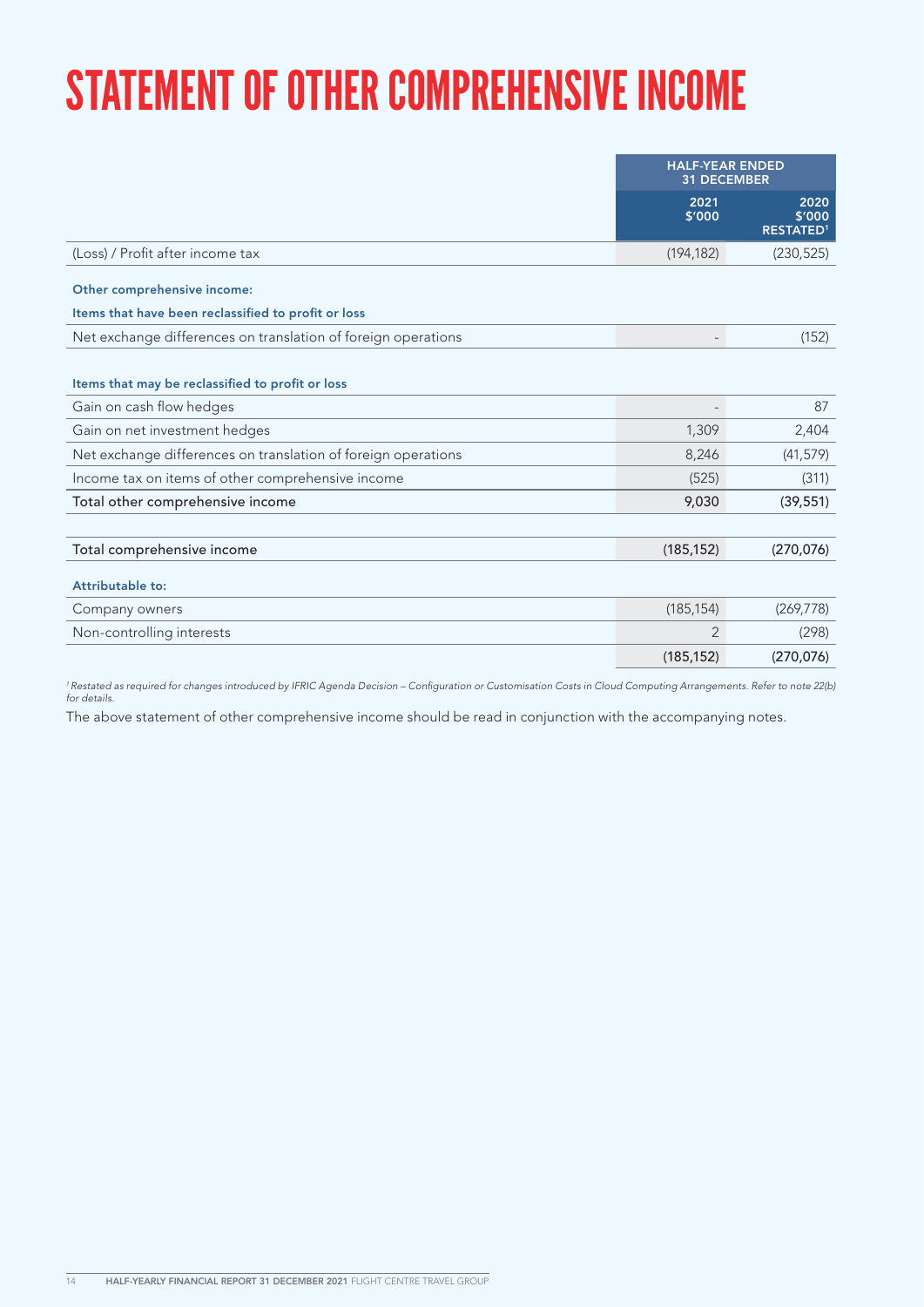# STATEMENT OF CASH FLOWS

|                                                                     |              | <b>HALF-YEAR ENDED</b><br><b>31 DECEMBER</b> |                                    |
|---------------------------------------------------------------------|--------------|----------------------------------------------|------------------------------------|
| <b>CASH FLOWS FROM OPERATING ACTIVITIES</b>                         | <b>NOTES</b> | 2021<br>\$'000                               | 2020<br>\$'000<br><b>RESTATED1</b> |
| Receipts from customers <sup>2</sup>                                |              | 289,757                                      | 312,525                            |
| Payments to suppliers, employees and customers <sup>2</sup>         |              | (560, 411)                                   | (1, 172, 378)                      |
| Interest received                                                   |              | 6,075                                        | 5,052                              |
| Interest paid (non-leases)                                          |              | (13, 756)                                    | (8,934)                            |
| Interest paid (leases)                                              | 10           | (5,092)                                      | (6, 335)                           |
| Government subsidies received                                       |              | 21,427                                       | 190,940                            |
| Income taxes refund                                                 |              | 37,109                                       | 17,470                             |
| Net cash (outflow) from operating activities                        |              | (224, 891)                                   | (661, 660)                         |
| <b>CASH FLOWS FROM INVESTING ACTIVITIES</b>                         |              |                                              |                                    |
| Acquisition of subsidiaries, net of cash acquired                   | 6a           | (563)                                        | (145)                              |
| Proceeds from non-controlling interests in subsidiaries             |              | 1,907                                        |                                    |
| Proceeds from disposal of non-controlling interests in subsidiaries | 6c           |                                              | 157                                |
| Proceeds from disposal of joint ventures and associates             | 4            |                                              | 169                                |
| Payments of contingent consideration                                |              |                                              | (1,634)                            |
| Proceeds from sale of St Kilda building                             | 3            |                                              | 62,150                             |
| Payments for property, plant and equipment                          |              | (3, 552)                                     | (2, 512)                           |
| Payments for intangibles                                            |              | (14, 341)                                    | (16, 651)                          |
| Payments for the purchase of financial asset investments            |              | (196, 122)                                   | (2, 223)                           |
| Dividends received from joint venture                               | 4            |                                              | 1,555                              |
| Net cash (outflow) / inflow from investing activities               |              | (212, 671)                                   | 40,866                             |
| <b>CASH FLOWS FROM FINANCING ACTIVITIES</b>                         |              |                                              |                                    |
| Proceeds from borrowings                                            | 12           |                                              | 116,692                            |
| Net proceeds from issue of convertible note                         | 13           | 392,184                                      | 392,228                            |
| Repayment of borrowings                                             | 12           |                                              | (1, 511)                           |
| Payment of principal on lease liabilities                           | 10           | (44, 104)                                    | (50, 726)                          |
| Lease surrender payments                                            | 10           | (2,228)                                      | (33, 180)                          |
| Proceeds from issue of shares, net of transaction costs             |              | 3,962                                        | 2,666                              |
| Payments for purchase of treasury shares                            |              | (1,962)                                      |                                    |
| Net cash inflow from financing activities                           |              | 347,852                                      | 426,169                            |
|                                                                     |              |                                              |                                    |
| Net (decrease) in cash held                                         |              | (89, 710)                                    | (194, 625)                         |
| Cash and cash equivalents at the beginning of the half year         |              | 1,290,831                                    | 1,865,797                          |
| Effects of exchange rate changes on cash and cash equivalents       |              | 9,843                                        | (1,496)                            |
| Cash and cash equivalents at end of the half year                   | 8            | 1,210,964                                    | 1,669,676                          |

*<sup>1</sup> Restated as required for changes introduced by IFRIC Agenda Decision – Configuration or Customisation Costs in Cloud Computing Arrangements. Refer to note 22(b) for details.*

*2 Including consumption tax*

The above statement of cash flows should be read in conjunction with the accompanying notes.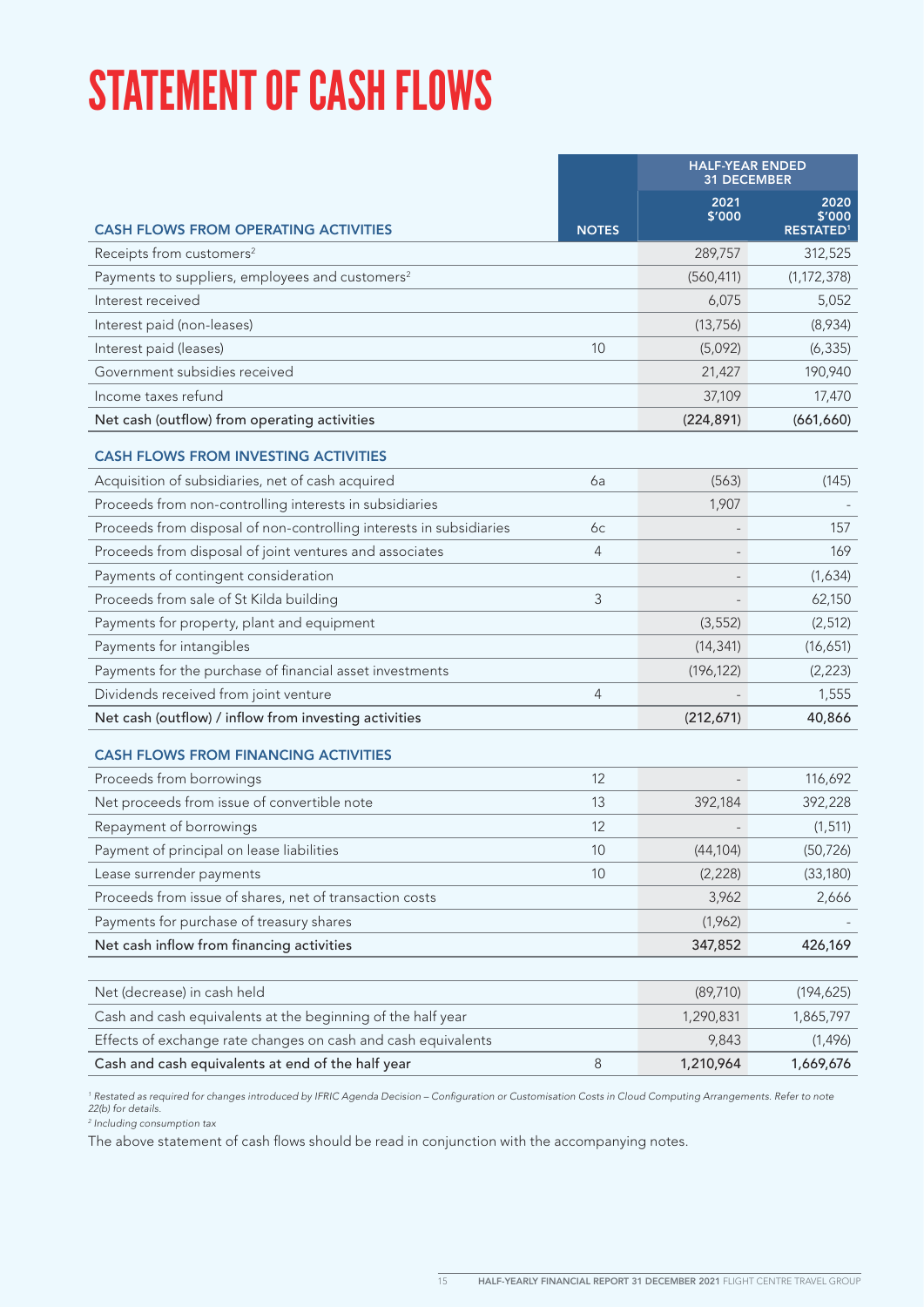# BALANCE SHEET

|                                              |                | <b>AS AT</b><br><b>31 DECEMBER</b> | AS AT<br>30 JUNE |
|----------------------------------------------|----------------|------------------------------------|------------------|
| <b>ASSETS</b>                                |                | 2021                               | 2021             |
| <b>Current assets</b>                        | <b>NOTES</b>   | \$'000                             | \$'000           |
| Cash and cash equivalents                    | 8              | 1,210,964                          | 1,290,831        |
| Financial asset investments                  | 9              | 187,724                            | 65,142           |
| Trade receivables                            |                | 363,746                            | 279,299          |
| Contract assets                              |                | 65,000                             | 50,373           |
| Other assets                                 |                | 42,160                             | 43,478           |
| Other financial assets                       |                | 8,486                              | 5,642            |
| Current tax receivables                      |                | 43,890                             | 83,567           |
| Derivative financial instruments             |                | 1,751                              | 5,015            |
| Total current assets                         |                | 1,923,721                          | 1,823,347        |
| <b>Non-current assets</b>                    |                |                                    |                  |
| Financial asset investments                  | 9              | 67,458                             |                  |
| Property, plant and equipment                |                | 78,265                             | 89,979           |
| Intangible assets                            |                | 698,803                            | 687,512          |
| Right of use asset                           | 10             | 216,549                            | 243,690          |
| Other assets                                 |                | 8,371                              | 8,557            |
| Other financial assets                       |                | 29,486                             | 29,465           |
| Investments in joint ventures and associates |                | 58,853                             | 49,046           |
| Deferred tax assets                          |                | 402,416                            | 331,091          |
| Derivative financial instruments             |                | 940                                | 2,189            |
| Total non-current assets                     |                | 1,561,141                          | 1,441,529        |
| Total assets                                 |                | 3,484,862                          | 3,264,876        |
| <b>LIABILITIES</b>                           |                |                                    |                  |
| <b>Current liabilities</b>                   |                |                                    |                  |
| Trade and other payables                     |                | 894,928                            | 843,182          |
| Contract liabilities                         | 11             | 46,870                             | 54,536           |
| Contingent consideration                     | $\overline{7}$ | 3,683                              | 2,784            |
| Lease liabilities                            | 10             | 96,787                             | 100,783          |
| Borrowings                                   | 12             | 216,194                            | 212,167          |
| Provisions                                   |                | 40,379                             | 43,273           |
| Current tax liabilities                      |                | 2,243                              | 2,546            |
| Derivative financial instruments             |                | 6,214                              | 1,659            |
| <b>Total current liabilities</b>             |                | 1,307,298                          | 1,260,930        |
| <b>Non-current liabilities</b>               |                |                                    |                  |
| Trade and other payables                     |                |                                    | 2,041            |
| Contract liabilities                         | 11             | 34,196                             | 34,945           |
| Lease liabilities                            | 10             | 228,463                            | 267,670          |
| Borrowings                                   | 12             | 354,325                            | 355,684          |
| Convertible notes                            | 13             | 672,601                            | 347,239          |
| Provisions                                   |                | 26,270                             | 29,862           |
| Deferred tax liabilities                     |                | 8,278                              | 10,469           |
| Derivative financial instruments             |                | 361                                |                  |
| Total non-current liabilities                |                | 1,324,494                          | 1,047,910        |
| <b>Total liabilities</b>                     |                | 2,631,792                          | 2,308,840        |
| Net assets                                   |                | 853,070                            | 956,036          |
| <b>EQUITY</b>                                |                |                                    |                  |
| Contributed equity                           | 16             | 1,103,018                          | 1,099,056        |
| Treasury shares                              | 16             | (1, 217)                           |                  |
| Reserves                                     | 17             | 121,923                            | 35,614           |
| Retained profits / (accumulated losses)      |                | (372, 818)                         | (178, 634)       |
| Equity attributable to the company owners    |                | 850,906                            | 956,036          |
| Non-controlling interests                    |                | 2,164                              |                  |
| Total equity                                 |                | 853,070                            | 956,036          |

The above balance sheet should be read in conjunction with the accompanying notes.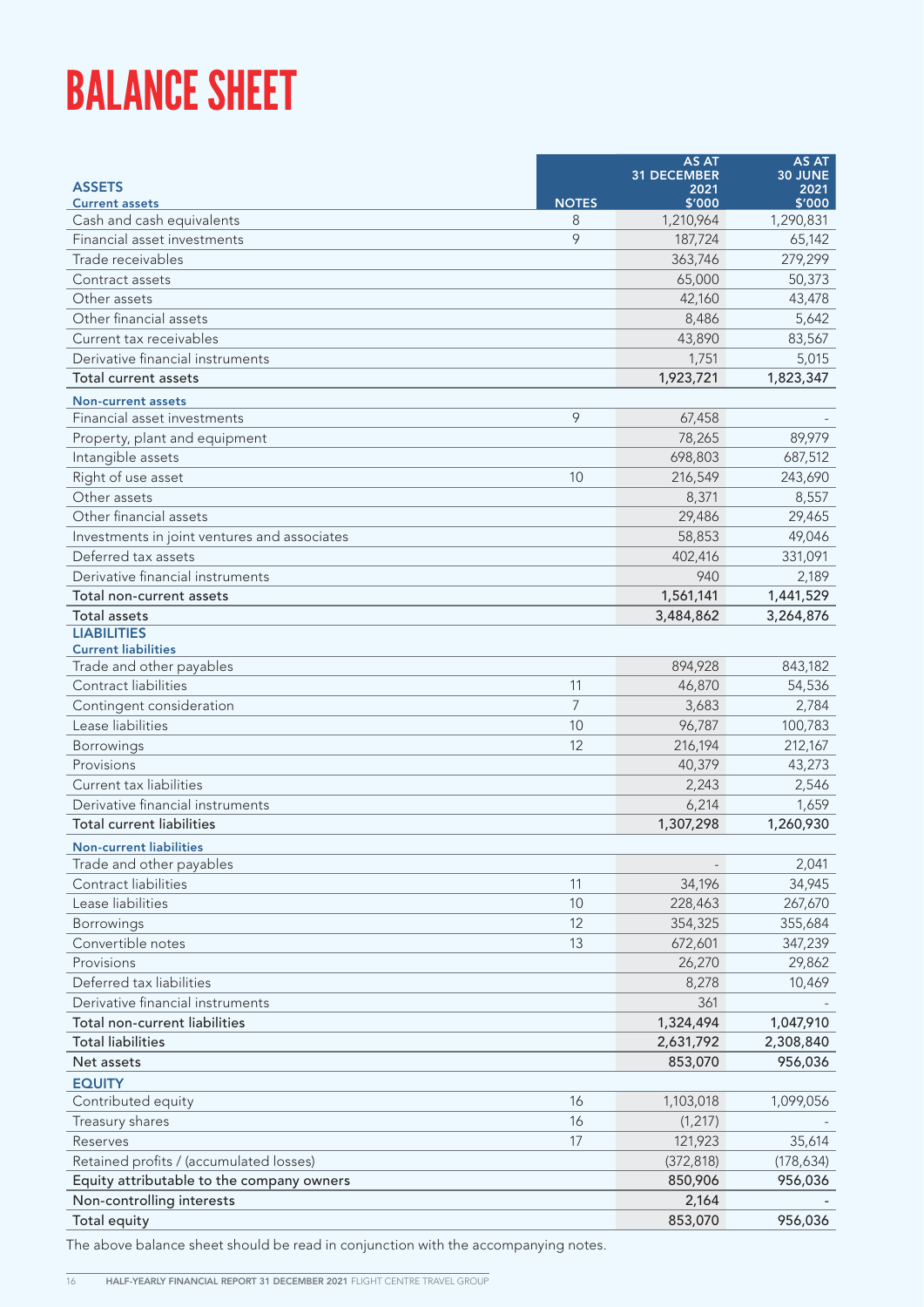# STATEMENT OF CHANGES IN EQUITY

|                                                         |                          |                                 |                                            |                           | FOR THE PERIOD ENDED 31 DECEMBER                                        |                 |                                                 |                 |
|---------------------------------------------------------|--------------------------|---------------------------------|--------------------------------------------|---------------------------|-------------------------------------------------------------------------|-----------------|-------------------------------------------------|-----------------|
|                                                         | <b>NOTES</b>             | \$'000<br>CONTRIBUTED<br>EQUITY | <b>SHARES</b><br>\$'000<br><b>TREASURY</b> | <b>RESERVES</b><br>\$'000 | <b>(ACCUMULATED)</b><br>\$'000<br>RETAINED<br>LOSSES)<br><b>PROFITS</b> | TOTAL<br>\$'000 | CONTROLLING<br>3'000<br>NON-<br><b>INTEREST</b> | TOTAL<br>\$'000 |
| BALANCE AT 1 JULY 2020                                  |                          | 1,094,095                       | ĭ.                                         | 11,172                    | 287,717                                                                 | 1,392,984       | 202                                             | 1,393,186       |
| Accounting policy change - SAAS<br>implementation costs |                          |                                 |                                            | 4                         | (33, 222)                                                               | (33, 218)       | $\mathbf I$                                     | (33, 218)       |
| RESTATED TOTAL EQUITY AS AT 1 JULY 2020'                |                          | 1,094,095                       | $\mathbf{I}$                               | 11,176                    | 254,495                                                                 | 1,359,766       | 202                                             | 1,359,968       |
|                                                         |                          |                                 |                                            |                           |                                                                         |                 |                                                 |                 |
| (Loss) for the half year                                |                          | $\mathbf I$                     | $\mathbf{I}$                               |                           | (230, 229)                                                              | (230, 229)      | (296)                                           | (230, 525)      |
| Other comprehensive income                              |                          |                                 |                                            | (39,549)                  |                                                                         | (39,549)        |                                                 | (39, 551)       |
| Total comprehensive income for the half year            |                          | I.                              | I.                                         | (39,549)                  | (230, 229)                                                              | (269,778)       | (298)                                           | (270, 076)      |
| Transactions with owners in their capacity as owners:   |                          |                                 |                                            |                           |                                                                         |                 |                                                 |                 |
| Non-controlling interests disposal of subsidiary        |                          |                                 | $\mathbf I$                                |                           |                                                                         |                 | $\infty$                                        | 96              |
| Employee share-based payments                           | $\frac{1}{2}$            | 2,653                           |                                            | 4,546                     |                                                                         | 7,199           |                                                 | 7,199           |
| Equity component of convertible notes                   |                          |                                 |                                            | 37,930                    |                                                                         | 37,930          |                                                 | 37,930          |
| Balance at 31 December 2020'                            |                          | 1,096,748                       | $\blacksquare$                             | 14,103                    | 24,266                                                                  | 1,135,117       | $\blacksquare$                                  | 1,135,117       |
|                                                         |                          |                                 |                                            |                           |                                                                         |                 |                                                 |                 |
| BALANCE AT 1 JULY 2021                                  |                          | 1,099,056                       |                                            | 35,614                    | (178, 634)                                                              | 956,036         | $\blacksquare$                                  | 956,036         |
|                                                         |                          |                                 |                                            |                           |                                                                         |                 |                                                 |                 |
| (Loss) for the half year                                |                          |                                 |                                            |                           | (194, 184)                                                              | (194, 184)      | $\sim$                                          | (194, 182)      |
| Other comprehensive income                              |                          |                                 |                                            | 9,030                     |                                                                         | 9,030           |                                                 | 9,030           |
| Total comprehensive income for the half year            |                          |                                 | $\mathbf{I}$                               | 9,030                     | (194, 184)                                                              | (185, 154)      | $\sim$                                          | (185, 152)      |
| Transactions with owners in their capacity as owners:   |                          |                                 |                                            |                           |                                                                         |                 |                                                 |                 |
| Non-controlling interests                               |                          |                                 |                                            |                           |                                                                         |                 | 2,162                                           | 2,162           |
| Employee share-based payments                           | $\frac{1}{2}$            | 3,962                           |                                            | 23,874                    |                                                                         | 27,836          |                                                 | 27,836          |
| Treasury shares                                         | $\frac{1}{2}$            | $\mathbf I$                     | (1, 217)                                   |                           |                                                                         | (1, 217)        | $\mathbf I$                                     | (1, 217)        |
| Equity component of convertible notes                   | $\widetilde{\mathbb{C}}$ |                                 |                                            | 53,405                    |                                                                         | 53,405          |                                                 | 53,405          |
| Balance at 31 December 2021                             |                          | 1,103,018                       | (1, 217)                                   | 121,923                   | (372, 818)                                                              | 850,906         | 2,164                                           | 853,070         |

Restated as required for changes introduced by IFRIC Agenda Decision – Configuration or Customisation Costs in Cloud Computing Arrangements. Refer to note 22(b) for details. *1 Restated as required for changes introduced by IFRIC Agenda Decision – Configuration or Customisation Costs in Cloud Computing Arrangements. Refer to note 22(b) for details.*

The above statement of changes in equity should be read in conjunction with the accompanying notes. The above statement of changes in equity should be read in conjunction with the accompanying notes.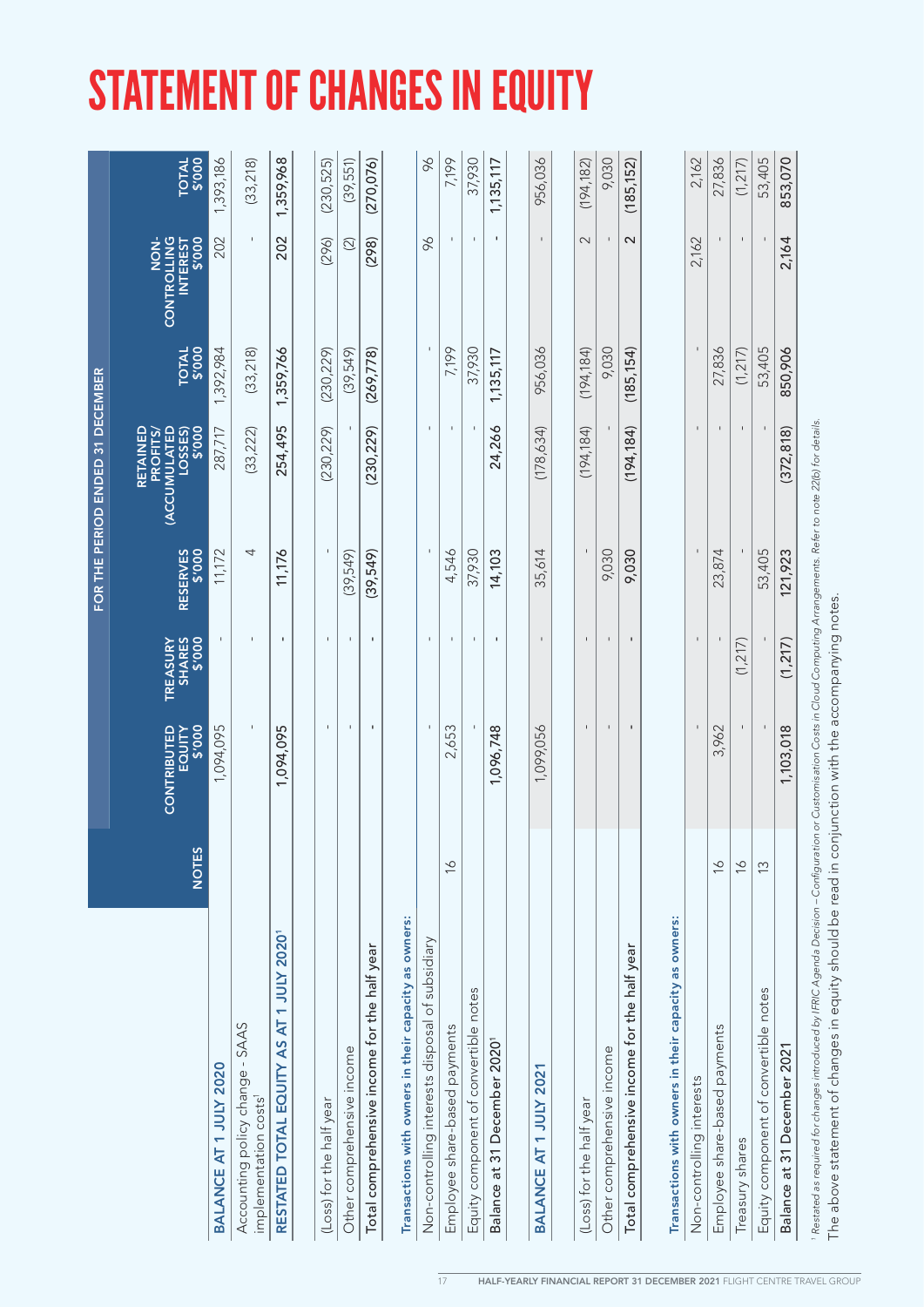## SIGNIFICANT MATTERS IN THE CURRENT REPORTING PERIOD

The following significant events and transactions occurred during the half-year ended 31 December 2021:

#### UNDERLYING ADJUSTMENTS

#### COVID-19 COST BASE

- In the prior period, FLT incurred \$90,112,000 costs to achieve our COVID-19 hibernation cost base reduction including redundancies, lease break fees and IT early exit costs. The current year balances represent finalisation of the cost base reduction program.
- During the period, FLT reached an agreement with the lessor for their Brisbane head office (Southpoint) to exit a number of floors before the original lease termination date. This resulted in a reduction in the right-of-use asset and lease liability, with the difference of \$5,277,000 taken to the statement of profit or loss. Refer to note 3.
- Employee retention plans (\$11,148,000) were announced in response to COVID-19 conditions.

#### LIQUIDITY

FLT closely manages and monitors liquidity at a group level through rolling 18-month operating cashflow forecasts and comparing actual cashflows to this forecast, which is supported by Global Treasury review of cashflow forecasts prepared weekly at a detailed level by business and country.

On 1 November 2021, the Company issued convertible notes with an aggregate principal amount of \$400,000,000 and strike price of \$27.30 which mature in November 2028 and have a put date of May 2026. Refer to note 13.

FLT is not required to comply with its existing operating leverage ratio, fixed charges ratio and shareholder funds ratio covenants until 31 December 2022, at which point covenants will be calculated based on the six month period from 1 July 2022 to 31 December 2022. Until that time FLT will be required to maintain a cash to total borrowings ratio of greater than or equal to 1:1 (with total borrowings to exclude the convertible notes).

COVID-19 continues to impact FLT and there is uncertainty in the timing of the travel rebound and FLT's revenues. Given the cost reduction initiatives executed to date together with the cash in bank and long term financing arrangements in place, the Directors are satisfied the company has the ability to meet its debts as and when due for the next 12 months, and for the financial report to be prepared on a going concern basis.

#### ACQUISITIONS

On 2 September 2021, FLT announced plans to launch its leading FCM travel management business in Japan with NSF Engagement Corporation (FCM Japan). The entity is controlled by FLT. Cash was invested into the entity by both parties in December 2021. On 5 January 2022 assets and liabilities were transferred to FCM Japan and operations commenced. Refer to note 6a.

On 22 December 2021, FLT acquired 100% of Compl.ai Inc., a Texas based business that has developed an industry first browser extension, Shep, that will be integrated into FLT's flagship FCM travel management business. Refer to note 6a.

#### DIVIDEND

The directors have determined it is not prudent to declare an interim dividend for the period ended 31 December 2021 given the loss for the period and the requirements of FLT's borrowing agreements.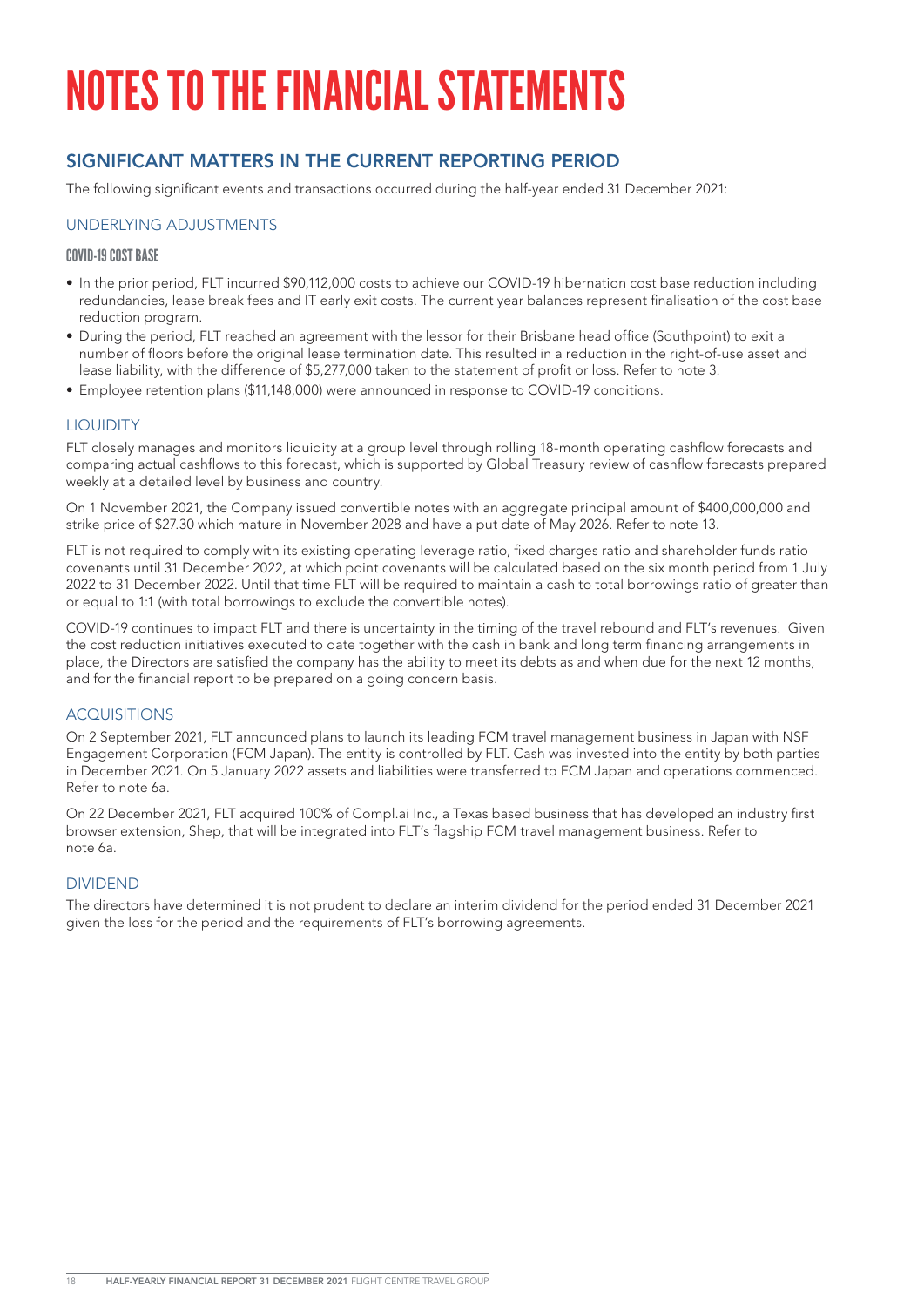## 1 SEGMENT INFORMATION

#### (A) BASIS OF SEGMENTATION AND MEASUREMENT

FLT has identified its operating segments based on the internal reports that are reviewed and used by the board and global task force (chief operating decision makers – CODM) in assessing performance and in determining resource allocation.

The company's executive team currently consists of the following members:

- Managing director
- Chief financial officer
- Chief executive officer Leisure; and
- Chief executive officer Corporate.

The executive team, together with the below regional Managing Directors (MDs) form the global taskforce:

- MD Australia
- MD The Americas
- MD EMEA

While the MDs play a key role in setting the strategy, they report to the CEOs, who then allocate resources and assess performance. Therefore, the MDs are not considered as part of the CODM.

#### **LEISURE**

The Leisure segment combines the retail store front and on-line brand for retail customers. It also includes the global experiences business which incorporates touring, ground-handling and hotels.

#### CORPORATE

The Corporate segment includes the FCM brand, Corporate Traveller and other Corporate customer brands.

#### OTHER

Other segment includes Brisbane-based support and wholesale procurement businesses that support the global network (including Global Treasury, Global Procurement Network, the India Forex business and the share of profits relating to the investment in Pedal Group). It also includes individual businesses that report directly to head office.

The group consolidation adjustments are also included in this segment.

#### ALTERNATIVE PROFIT MEASURES

In addition to using profit as a measure of the group and its segments' financial performance, FLT uses EBITDA, underlying EBITDA and underlying PBT as this information is presented and used by the CODMs. These measures are not defined under IFRS and are, therefore, termed "non-IFRS" measures.

EBITDA is defined as group earnings before net interest, tax, depreciation and amortisation.

A reconciliation of these non-IFRS measures and specific items to the nearest measure prepared in accordance with IFRS is included in the tables on the following pages.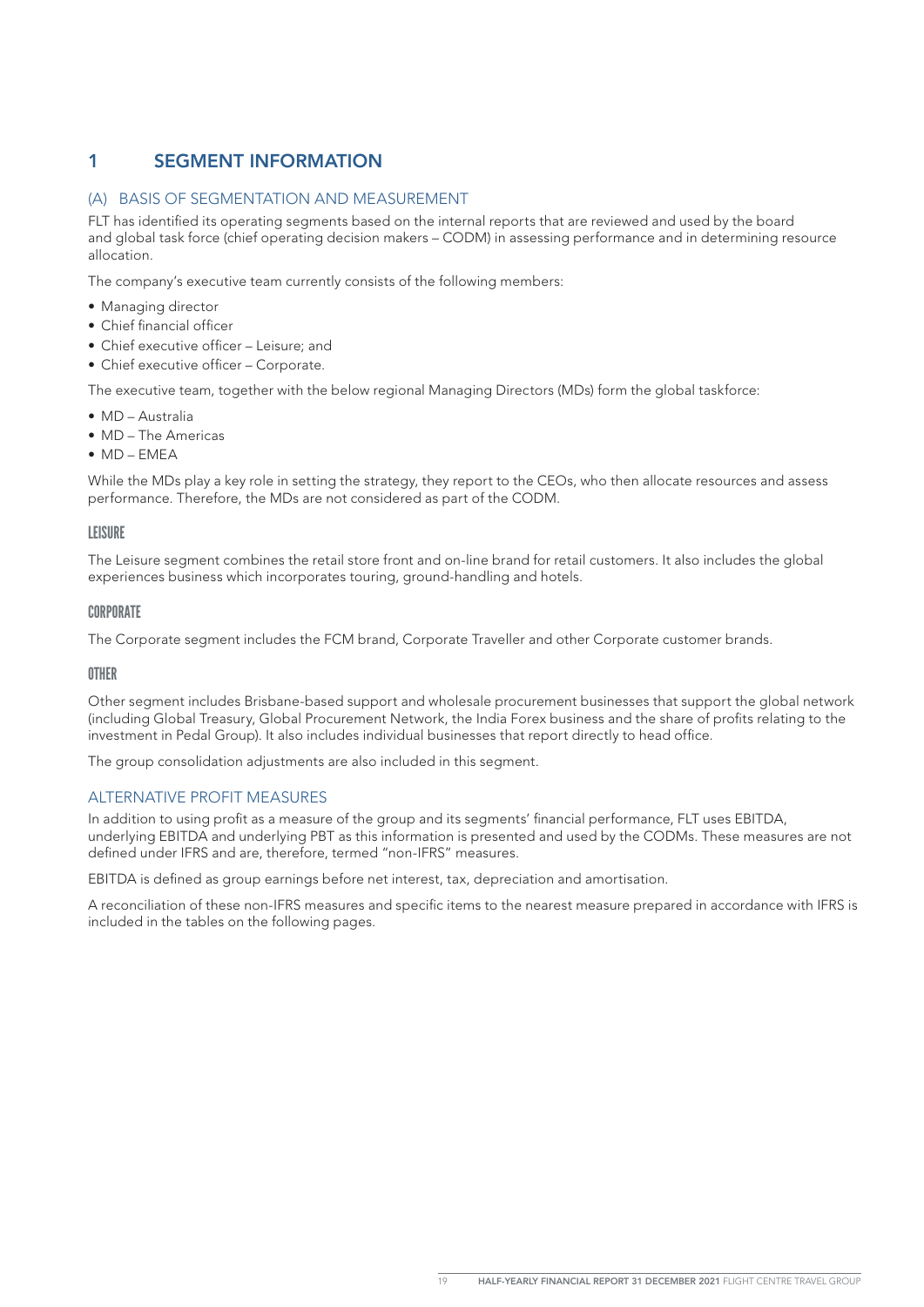## 1 SEGMENT INFORMATION (CONTINUED)

### (B) SEGMENT INFORMATION PRESENTED TO THE BOARD OF DIRECTORS AND GLOBAL TASK FORCE

The segment information provided to the board and global task force for the reportable segments for the half-years ended 31 December 2021 and 31 December 2020 is shown in the following tables:

|                                                                          | <b>LEISURE</b><br>\$'000 | <b>CORPORATE</b><br>\$'000 | <b>OTHER</b><br>\$'000 | <b>TOTAL</b><br>\$'000 |
|--------------------------------------------------------------------------|--------------------------|----------------------------|------------------------|------------------------|
| 31 DECEMBER 2021<br><b>Segment information</b>                           |                          |                            |                        |                        |
|                                                                          |                          |                            |                        |                        |
| TTV <sup>1</sup>                                                         | 950,498                  | 2,039,724                  | 272,566                | 3,262,788              |
|                                                                          |                          |                            |                        |                        |
| Agency revenue from the provision of travel                              | 98,576                   | 188,978                    | 5,119                  | 292,673                |
| Principal revenue from the provision of travel                           | 6,391                    | 1,491                      | 26                     | 7,908                  |
| Revenue from tour & hotel operations                                     | 7,157                    | 10                         | 43                     | 7,210                  |
| Revenue from other businesses                                            | 193                      | 1,898                      | 5,832                  | 7,923                  |
| Total revenue from contracts with customers                              | 112,317                  | 192,377                    | 11,020                 | 315,714                |
|                                                                          |                          |                            |                        |                        |
| EBITDA <sup>1</sup>                                                      | (158, 406)               | (34, 425)                  | 2,808                  | (190, 023)             |
| Depreciation and amortisation                                            | (38, 744)                | (16,009)                   | (8,082)                | (62, 835)              |
| Interest income                                                          | 2,760                    | 358                        | 648                    | 3,766                  |
| Interest expense                                                         | (5,998)                  | (2, 264)                   | (18, 742)              | (27,004)               |
| Net (loss) / profit before tax                                           | (200, 388)               | (52, 340)                  | (23, 368)              | (276, 096)             |
| <b>Reconciliation of EBITDA to Underlying EBITDA</b>                     |                          |                            |                        |                        |
| EBITDA <sup>1</sup>                                                      | (158, 406)               | (34, 425)                  | 2,808                  | (190, 023)             |
| Gain on disposal of right-of-use asset - Southpoint<br>head office lease |                          |                            | (5, 277)               | (5, 277)               |
| Costs incurred due to COVID-19 cost base transition                      |                          |                            |                        |                        |
| Employee benefits                                                        | 232                      | 205                        | 186                    | 623                    |
| Lease related <sup>2</sup>                                               | (713)                    | (249)                      | 1,009                  | 47                     |
| Communications & IT                                                      | (786)                    | 2                          | 171                    | (613)                  |
| Employee retention plans                                                 | 4,697                    | 4,714                      | 1,737                  | 11,148                 |
| Underlying EBITDA <sup>1</sup>                                           | (154, 976)               | (29, 753)                  | 634                    | (184, 095)             |
|                                                                          |                          |                            |                        |                        |
| Underlying net (loss) / profit before tax <sup>1</sup>                   | (196, 958)               | (47,668)                   | (25, 542)              | (270, 168)             |

<sup>1</sup>*TTV, EBITDA, underlying EBITDA and underlying PBT are non-IFRS financial information and not subject to review procedures.*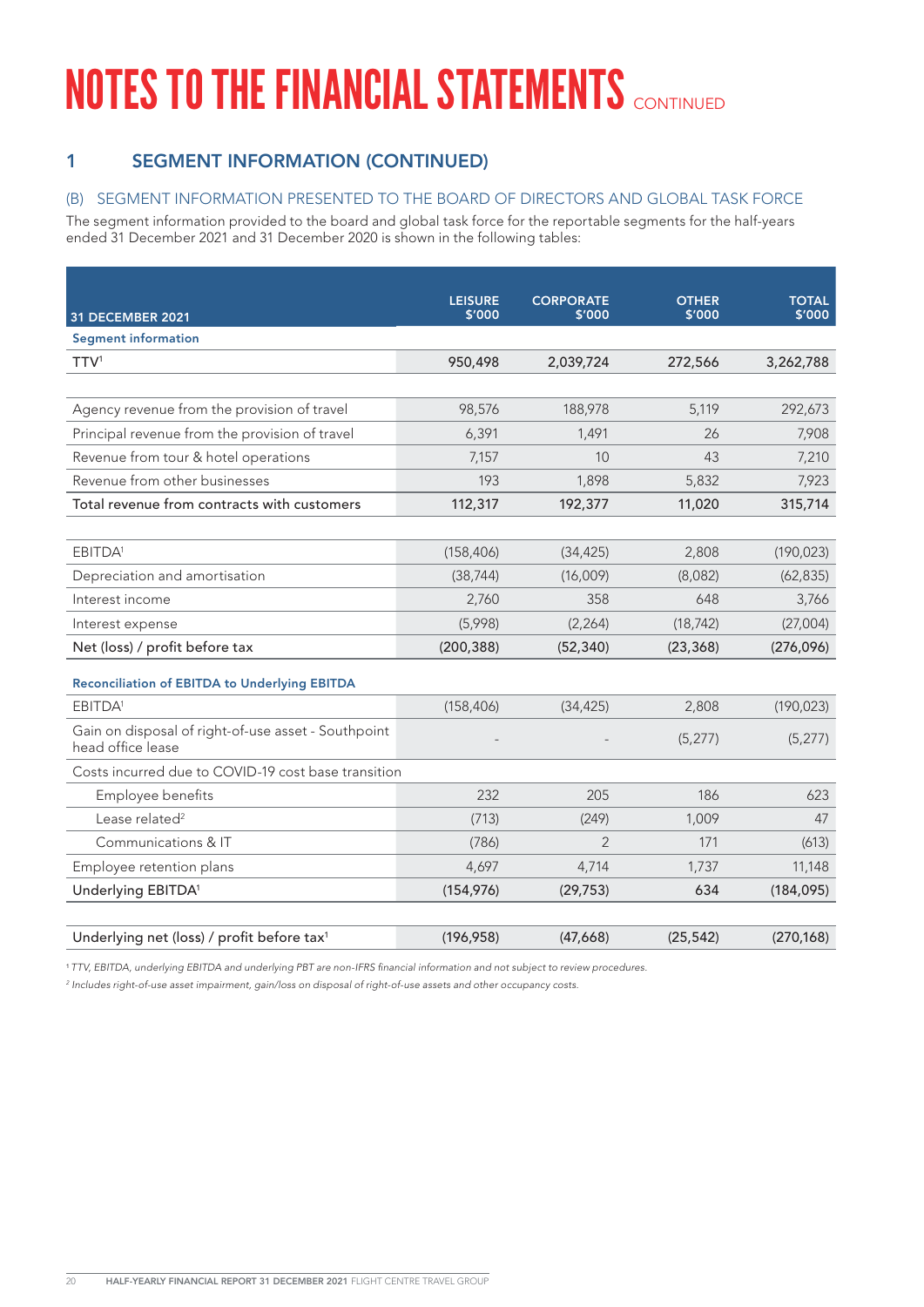## 1 SEGMENT INFORMATION (CONTINUED)

| 31 DECEMBER 2020 - RESTATED <sup>1</sup>               | <b>LEISURE</b><br>\$'000 | <b>CORPORATE</b><br>\$'000 | <b>OTHER</b><br>\$'000 | <b>TOTAL</b><br>\$'000 |
|--------------------------------------------------------|--------------------------|----------------------------|------------------------|------------------------|
| <b>Segment information</b>                             |                          |                            |                        |                        |
| TTV <sup>2</sup>                                       | 501,482                  | 822,539                    | 208,757                | 1,532,778              |
|                                                        |                          |                            |                        |                        |
| Agency revenue from the provision of travel            | 50,577                   | 85,842                     | 11,011                 | 147,430                |
| Principal revenue from the provision of travel         | 932                      | 1,804                      | 776                    | 3,512                  |
| Revenue from tour & hotel operations                   | 751                      |                            |                        | 751                    |
| Revenue from other businesses                          | 2,103                    | 1,108                      | 4,458                  | 7,669                  |
| Total revenue from contracts with customers            | 54,363                   | 88,754                     | 16,245                 | 159,362                |
| EBITDA <sup>2</sup>                                    | (198, 346)               | (60, 587)                  |                        |                        |
|                                                        |                          |                            | 33,217                 | (225, 716)             |
| Depreciation and amortisation                          | (51, 550)                | (21, 141)                  | (3,756)                | (76, 447)              |
| Interest income                                        | 4,909                    | 921                        | (2,179)                | 3,651                  |
| Interest expense                                       | (5,705)                  | (1,858)                    | (6,769)                | (14, 332)              |
| Net (loss) / profit before tax                         | (250, 692)               | (82,665)                   | 20,513                 | (312, 844)             |
| <b>Reconciliation of EBITDA to Underlying EBITDA</b>   |                          |                            |                        |                        |
| EBITDA <sup>2</sup>                                    | (198, 346)               | (60, 587)                  | 33,217                 | (225, 716)             |
| Gain on sale of St Kilda building                      |                          |                            | (32,982)               | (32,982)               |
| Loss on disposal of head office and store assets       | 11,404                   | 1,329                      | 260                    | 12,993                 |
| Costs incurred due to COVID-19 cost base transition    |                          |                            |                        |                        |
| Employee benefits                                      | 47,172                   | 10,782                     | 9,123                  | 67,077                 |
| Lease related <sup>3</sup>                             | 19,115                   | 2,514                      |                        | 21,629                 |
| Communications & IT                                    | 1,234                    |                            | 172                    | 1,406                  |
| Underlying EBITDA <sup>2</sup>                         | (119, 421)               | (45,962)                   | 9,790                  | (155, 593)             |
| Underlying net (loss) / profit before tax <sup>2</sup> | (171, 767)               | (68,040)                   | (2,914)                | (242, 721)             |

<sup>1</sup> Restated as required for changes introduced by IFRIC Agenda Decision – Configuration or Customisation Costs in Cloud Computing Arrangements. Refer to note *22(b) for details.*

*2 TTV, EBITDA, underlying EBITDA and underlying PBT are non-IFRS financial information and not subject to review procedures.*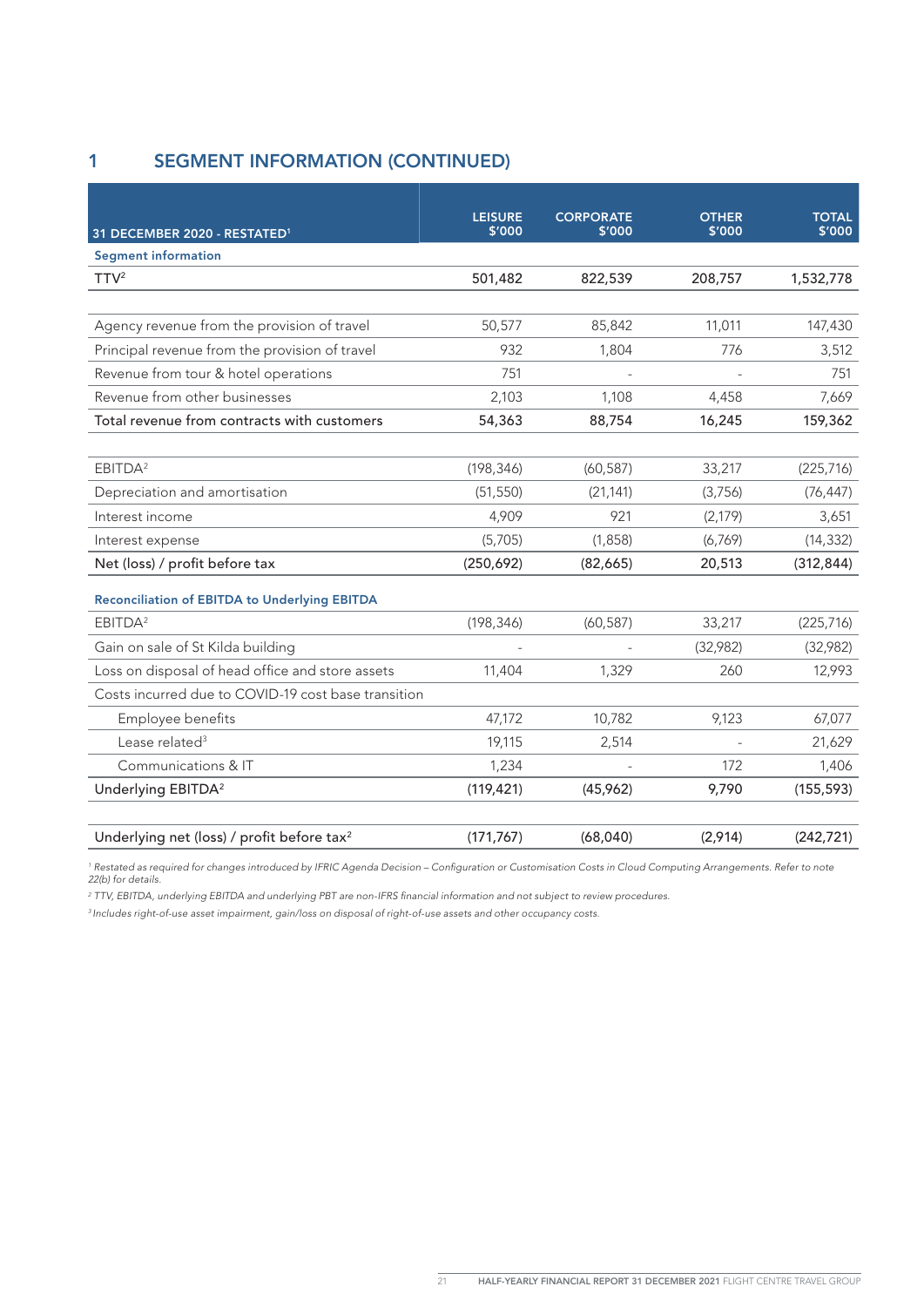# 1 SEGMENT INFORMATION (CONTINUED)

### (C) ADDITIONAL INFORMATION PRESENTED BY GEOGRAPHIC AREA

In addition to the pillar segment information provided above, the below table presents geographic revenue disclosures and also PBT information which has been included to aid user understanding.

| 31 DECEMBER 2021                                                          | <b>AUSTRALIA</b><br>& NZ<br>\$'000 | <b>AMERICAS</b><br>\$'000 | <b>EMEA</b><br>\$'000 | <b>ASIA</b><br>\$'000 | <b>OTHER</b><br><b>SEGMENT</b><br>\$'000 | <b>TOTAL</b><br>\$'000 |
|---------------------------------------------------------------------------|------------------------------------|---------------------------|-----------------------|-----------------------|------------------------------------------|------------------------|
| <b>Segment information</b>                                                |                                    |                           |                       |                       |                                          |                        |
| TTV <sup>1</sup>                                                          | 1,165,634                          | 955,814                   | 718,651               | 404,221               | 18,468                                   | 3,262,788              |
|                                                                           |                                    |                           |                       |                       |                                          |                        |
| Agency revenue from the provision<br>of travel                            | 92,270                             | 101,270                   | 85,250                | 10,447                | 3,436                                    | 292,673                |
| Principal revenue from the provision<br>of travel                         | 3,090                              | 3,632                     | 442                   | 37                    | 707                                      | 7,908                  |
| Revenue from tour & hotel operations                                      |                                    |                           |                       | 10                    | 7,200                                    | 7,210                  |
| Revenue from other businesses                                             | 3,585                              | 1,094                     | 319                   | 770                   | 2,155                                    | 7,923                  |
| Total revenue from contracts<br>with customers                            | 98,945                             | 105,996                   | 86,011                | 11,264                | 13,498                                   | 315,714                |
|                                                                           |                                    |                           |                       |                       |                                          |                        |
| EBITDA <sup>1</sup>                                                       | (127, 552)                         | (23, 116)                 | (4, 402)              | (11,003)              | (23,950)                                 | (190, 023)             |
| Depreciation and amortisation                                             | (33, 410)                          | (9, 124)                  | (10, 726)             | (1,758)               | (7, 817)                                 | (62, 835)              |
| Interest income                                                           | 2,338                              | 3,217                     | 4,904                 | 271                   | (6,964)                                  | 3,766                  |
| Interest expense                                                          | (4, 203)                           | (5,663)                   | (1,489)               | (586)                 | (15,063)                                 | (27,004)               |
| Net (loss) / profit before tax                                            | (162, 827)                         | (34,686)                  | (11, 713)             | (13,076)              | (53, 794)                                | (276, 096)             |
| <b>Reconciliation of EBITDA to Underlying EBITDA</b>                      |                                    |                           |                       |                       |                                          |                        |
| EBITDA <sup>1</sup>                                                       | (127, 552)                         | (23, 116)                 | (4, 402)              | (11,003)              | (23,950)                                 | (190, 023)             |
| Gain on disposal of right-of-use assets -<br>Southpoint head office lease | (5, 277)                           |                           |                       |                       |                                          | (5, 277)               |
| Costs incurred due to COVID-19 cost base transition                       |                                    |                           |                       |                       |                                          |                        |
| Employee benefits                                                         | 449                                | 13                        | 28                    |                       | 133                                      | 623                    |
| Lease related <sup>2</sup>                                                | 1,266                              | (690)                     | (504)                 |                       | (25)                                     | 47                     |
| Communications & IT                                                       | $\overline{7}$                     | (785)                     |                       |                       | 165                                      | (613)                  |
| Employee retention plans                                                  | 4,146                              | 1,653                     | 2,176                 | 897                   | 2,276                                    | 11,148                 |
| Underlying EBITDA <sup>1</sup>                                            | (126, 961)                         | (22, 925)                 | (2,702)               | (10, 106)             | (21, 401)                                | (184, 095)             |
|                                                                           |                                    |                           |                       |                       |                                          |                        |
| Underlying net (loss) / profit before tax <sup>1</sup>                    | (162, 236)                         | (34, 495)                 | (10, 013)             | (12, 179)             | (51, 245)                                | (270, 168)             |

<sup>1</sup>*TTV, EBITDA, underlying EBITDA and underlying PBT are non-IFRS financial information and not subject to review procedures.*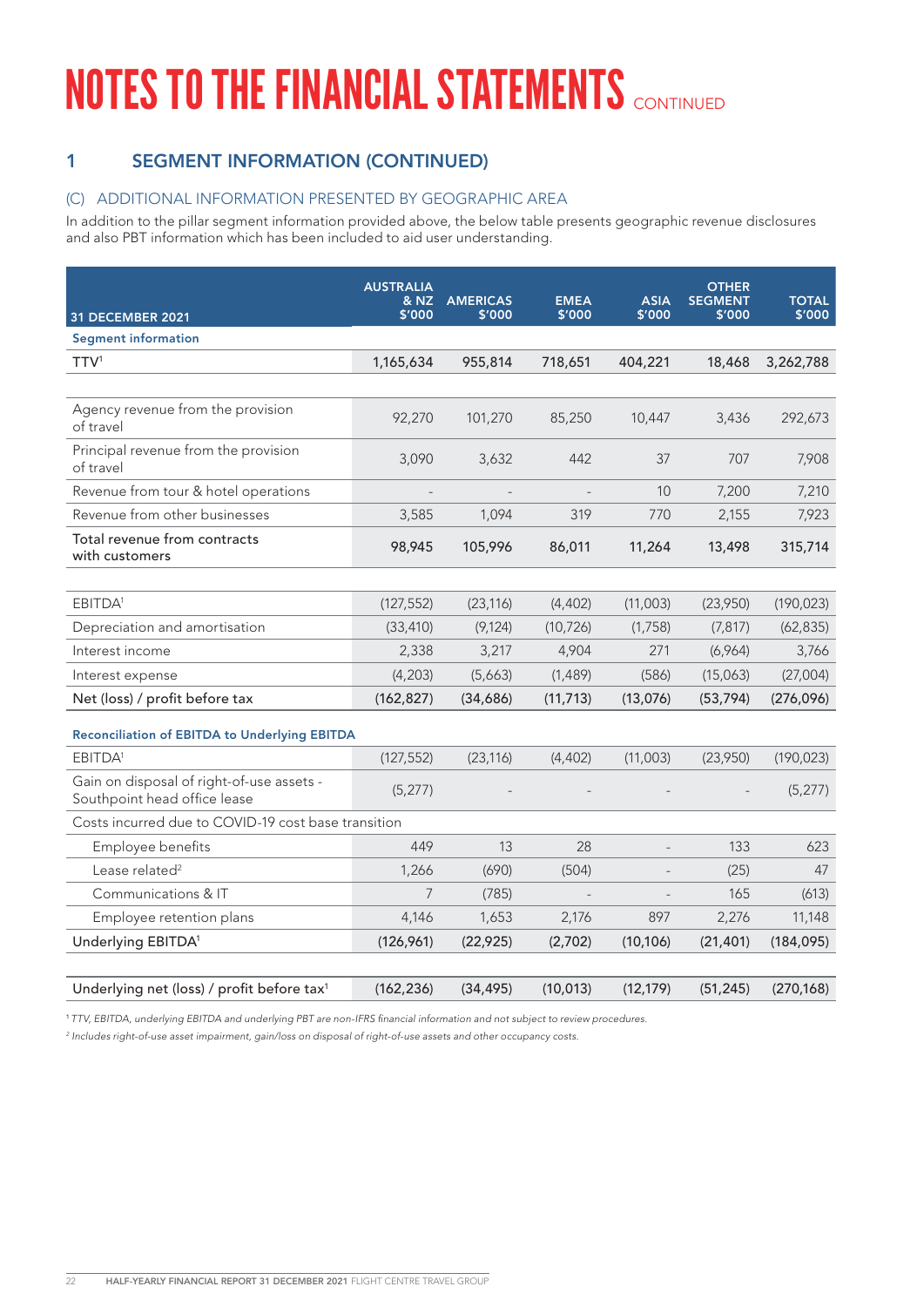# 1 SEGMENT INFORMATION (CONTINUED)

|                                                        | <b>AUSTRALIA</b><br>& NZ | <b>AMERICAS</b> | <b>EMEA</b> | <b>ASIA</b> | <b>OTHER</b><br><b>SEGMENT</b> | <b>TOTAL</b> |
|--------------------------------------------------------|--------------------------|-----------------|-------------|-------------|--------------------------------|--------------|
| 31 DECEMBER 2020 - RESTATED <sup>1</sup>               | \$'000                   | \$'000          | \$'000      | \$'000      | \$'000                         | \$'000       |
| <b>Segment information</b>                             |                          |                 |             |             |                                |              |
| TTV <sup>2</sup>                                       | 748,601                  | 306,954         | 221,569     | 239,385     | 16,269                         | 1,532,778    |
|                                                        |                          |                 |             |             |                                |              |
| Agency revenue from the provision<br>of travel         | 59,659                   | 48,241          | 31,774      | 6,190       | 1,566                          | 147,430      |
| Principal revenue from the provision<br>of travel      | 1,962                    | 133             | 242         | 53          | 1,122                          | 3,512        |
| Revenue from tour & hotel operations                   |                          |                 |             |             | 751                            | 751          |
| Revenue from other businesses                          | 2,983                    | 1,314           | 208         | 515         | 2,649                          | 7,669        |
| Total revenue from contracts<br>with customers         | 64,604                   | 49,688          | 32,224      | 6,758       | 6,088                          | 159,362      |
|                                                        |                          |                 |             |             |                                |              |
| EBITDA <sup>2</sup>                                    | (100, 140)               | (67, 898)       | (23,927)    | (9, 116)    | (24, 635)                      | (225, 716)   |
| Depreciation and amortisation                          | (42, 428)                | (16, 383)       | (12,765)    | (2,168)     | (2,703)                        | (76, 447)    |
| Interest income                                        | 2,639                    | 1,930           | 3,078       | 811         | (4,807)                        | 3,651        |
| Interest expense                                       | (3,952)                  | (2, 299)        | (1, 457)    | (403)       | (6, 221)                       | (14, 332)    |
| Net (loss) / profit before tax                         | (143, 881)               | (84, 650)       | (35,071)    | (10, 876)   | (38, 366)                      | (312, 844)   |
| <b>Reconciliation of EBITDA to Underlying EBITDA</b>   |                          |                 |             |             |                                |              |
| EBITDA <sup>2</sup>                                    | (100, 140)               | (67, 898)       | (23,927)    | (9, 116)    | (24, 635)                      | (225, 716)   |
| Gain on sale of St Kilda building                      | (32,982)                 |                 |             |             |                                | (32,982)     |
| Loss on disposal of head office and<br>store assets    | 8,301                    | 4,495           | 11          | 45          | 141                            | 12,993       |
| Costs incurred due to COVID-19 cost base transition    |                          |                 |             |             |                                |              |
| Employee benefits                                      | 49,820                   | 11,607          | 616         | 1,057       | 3,977                          | 67,077       |
| Lease related <sup>3</sup>                             | 17,917                   | 6,553           | (3,369)     | 98          | 430                            | 21,629       |
| Communications & IT                                    | 310                      | 1,085           |             |             | 11                             | 1,406        |
| Underlying EBITDA <sup>2</sup>                         | (56, 774)                | (44, 158)       | (26, 669)   | (7,916)     | (20, 076)                      | (155, 593)   |
|                                                        |                          |                 |             |             |                                |              |
| Underlying net (loss) / profit before tax <sup>2</sup> | (100, 515)               | (60, 910)       | (37, 813)   | (9,676)     | (33, 807)                      | (242, 721)   |

<sup>1</sup> Restated as required for changes introduced by IFRIC Agenda Decision – Configuration or Customisation Costs in Cloud Computing Arrangements. Refer to note *22(b) for details.*

*2 TTV, EBITDA, underlying EBITDA and underlying PBT are non-IFRS financial information and not subject to review procedures.*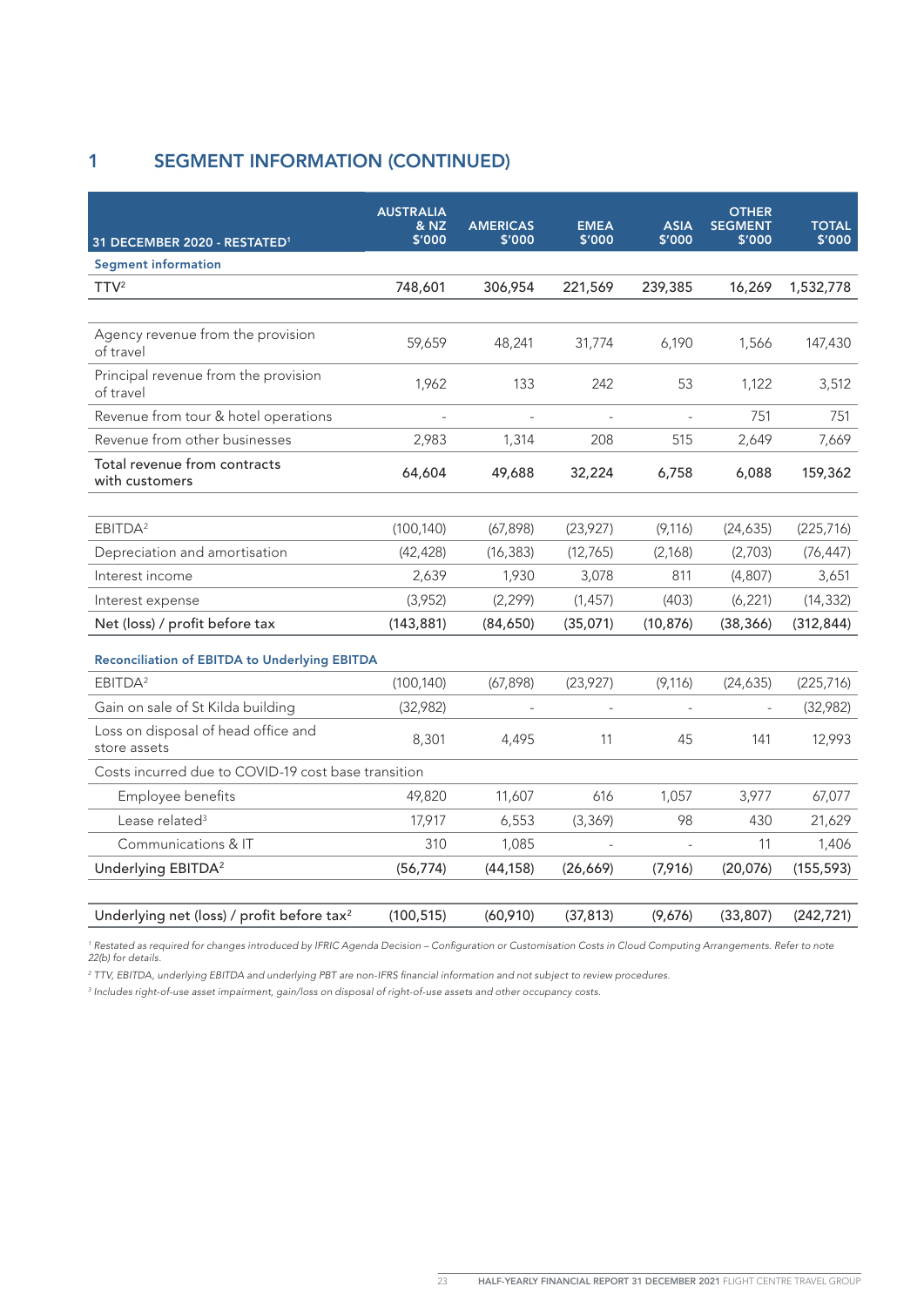# **NOTES TO THE FINANCIAL STATEMENTS** CONTINUED

# 2 REVENUE

|                                                | <b>HALF-YEAR ENDED</b>               |                                                          |
|------------------------------------------------|--------------------------------------|----------------------------------------------------------|
|                                                | <b>31 DECEMBER</b><br>2021<br>\$′000 | <b>31 DECEMBER</b><br>2020<br>\$′000<br><b>RESTATED1</b> |
| Agency revenue from the provision of travel    | 292,673                              | 147,430                                                  |
| Principal revenue from the provision of travel | 7,908                                | 3,512                                                    |
| Revenue from tour & hotel operations           | 7,210                                | 751                                                      |
| Revenue from other businesses                  | 7,923                                | 7,669                                                    |
| Total revenue from contracts with customers    | 315,714                              | 159,362                                                  |

<sup>1</sup> Restated as required for changes introduced by IFRIC Agenda Decision – Configuration or Customisation Costs in Cloud Computing Arrangements. Refer to note *22(b) for details.*

Additional disaggregation of revenue by geographic region is presented in note 1 Segment Information.

#### MATERIAL CONSTRAINTS

#### COVID-19 cancellation

FLT's agency revenue from the provision of travel is variable and in an ordinary operating environment is not subject to material constraints, hence is recognised at the time of ticketing when the performance obligation is satisfied.

In the current COVID-19 environment, there is a constraint attached to this revenue, namely that the booking may be cancelled prior to travel (either by the supplier, end-consumer or due to government restrictions) requiring a refund of the agency revenue earned by FLT.

While FLT has terms and conditions in place to allow the retention of cancellation fees on cancellation of bookings, a decision has been made that these will not be applied in all circumstances.

Therefore, FLT has recognised a contract liability which reflects the uncertainty that the travel may be cancelled prior to departure requiring a refund of the agency revenue earned by FLT. This is calculated using booking volumes and margins, known or anticipated travel restrictions and cancellation probability rates based on COVID-19 trading patterns.

This constraint of revenue will unwind when the uncertainty is removed. Either the end consumer will travel, in which case FLT will recognise the revenue in the statement of profit or loss, or if the travel does not proceed, this contract liability will be settled via payment to the end-consumer.

#### Volume incentives

Volume revenue has been recorded either to the extent of flown/availed revenue at guaranteed rates or upon ticketing where associated commission revenue is expected to not be constrained.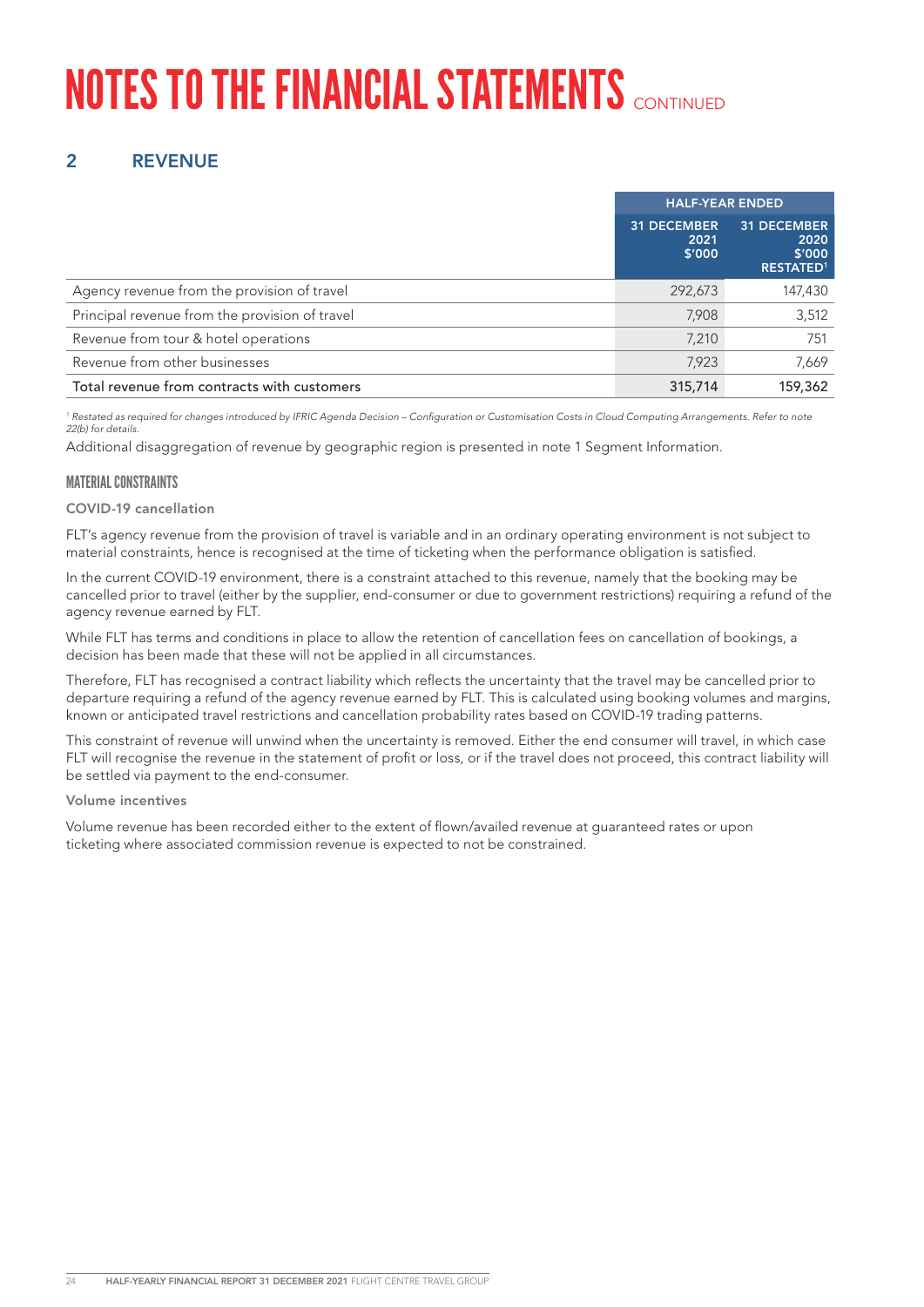## 3 OTHER INCOME

|                                                                       |              | <b>HALF-YEAR ENDED</b>               |                                      |
|-----------------------------------------------------------------------|--------------|--------------------------------------|--------------------------------------|
|                                                                       | <b>NOTES</b> | <b>31 DECEMBER</b><br>2021<br>\$'000 | <b>31 DECEMBER</b><br>2020<br>\$′000 |
| Interest                                                              |              | 3,766                                | 3,651                                |
| Rent and sub-lease rentals                                            |              | 3,168                                | 3,568                                |
| Net foreign exchange gains                                            |              | 1,166                                |                                      |
| (Loss) / gain on contingent consideration                             |              | (899)                                | (55)                                 |
| Investment distribution income                                        |              | 1,291                                |                                      |
| Gain on disposal of right-of-use asset - Southpoint head office lease |              | 5,277                                |                                      |
| Gain on sale of St Kilda building                                     |              |                                      | 32,982                               |
| Government subsidies                                                  |              | 18,910                               | 177,891                              |
| Total other income                                                    |              | 32,679                               | 218,037                              |

#### GAIN ON DISPOSAL OF RIGHT-OF-USE ASSET – SOUTHPOINT HEAD OFFICE LEASE

During the period, FLT reached an agreement with the lessor for their Brisbane head office (Southpoint) to exit a number of floors before the original lease termination date. This resulted in a reduction in the right-of-use asset and lease liability, with the difference of \$5,277,000 taken to the statement of profit or loss. The gain is presented within the Australia & New Zealand geographic area and the Other pillar segment.

#### GAIN ON SALE OF ST KILDA BUILDING

In the prior year, the sale of the St Kilda Melbourne head office property was completed for cash proceeds of \$62,150,000. Immediately prior to the sale, the building had been recognised in the balance sheet as held for sale at the carrying amount of \$20,850,000.

FLT continue to occupy a portion of the premises, therefore as part of the sale and leaseback, a net liability amount of \$8,318,000 was recognised in the balance sheet.

A gain of \$32,982,000 was recognised in other income within the statement of profit or loss and is presented within the Australia & New Zealand geographic area and the Other pillar segment.

#### GOVERNMENT SUBSIDIES

Due to the financial impact of COVID-19, FLT applied for and received wage subsidy and property related grants from governments globally.

The conditions of the wage subsidy grants vary globally but are broadly based on employer, employee and payment conditions, which FLT has met. The length of time these grants are available varies between nations.

Depending on the conditions of the grant, it is recognised as a trade receivable until the payment is received which is typically within 7-14 days of submission. Where the payment has been received in advance, it is recognised in deferred revenue and released to the statement of profit or loss over the term of the grant in line with the expenses for which the grants are intended to compensate.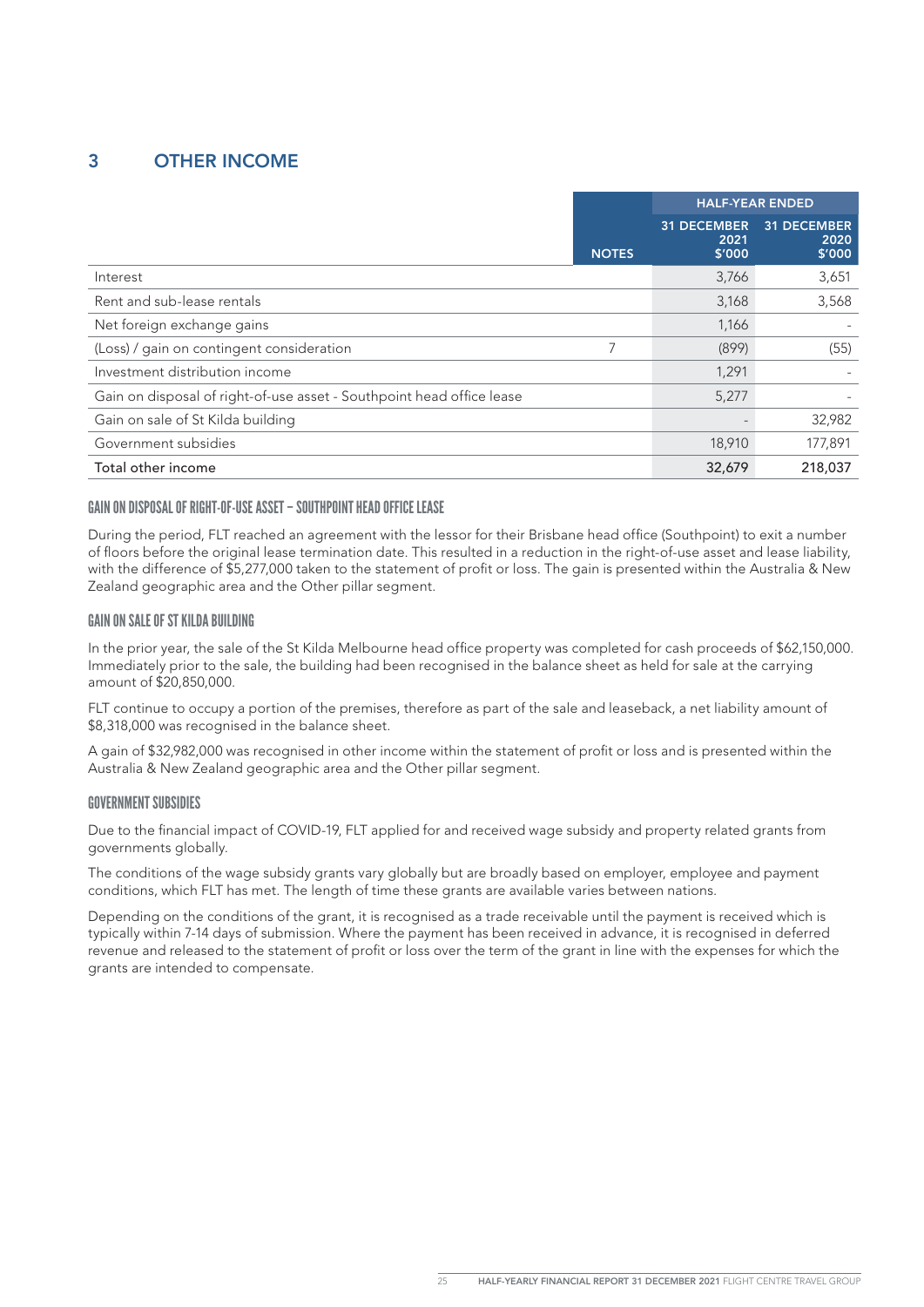# 4 SHARE OF PROFIT / (LOSS) OF JOINT VENTURES AND ASSOCIATES

|                                                    | <b>HALF-YEAR ENDED</b>               |                                      |
|----------------------------------------------------|--------------------------------------|--------------------------------------|
|                                                    | <b>31 DECEMBER</b><br>2021<br>\$′000 | <b>31 DECEMBER</b><br>2020<br>\$′000 |
| Profit from continuing operations - joint ventures | 9.775                                | 8,940                                |
| (Loss) from disposed operations - joint ventures   |                                      | (67)                                 |
| (Loss) from continuing operations - associates     | (281)                                | (139)                                |
| Total                                              | 9.494                                | 8.734                                |

Joint venture results include share of profit from Pedal Group of \$9,775,000 (2020: \$8,940,000). In addition, during the period FLT received a dividend of \$8,873,000 (2020: \$3,110,000) of which 100% (2020: 50%, \$1,555,000) was received as shares as part of the Pedal dividend reinvestment plan. During the period, Pedal Group issued additional shares to its employees, diluting FLT's and the other joint venture partners' holdings.

In the prior year, FLT sold Go Vacation Vietnam Company Limited, an immaterial joint venture entity that formed part of the Discova Asia business for cash proceeds of \$169,000 bringing FLT's ownership to nil.

## 5 OTHER EXPENSES

|                                   | <b>HALF-YEAR ENDED</b>               |                                                          |
|-----------------------------------|--------------------------------------|----------------------------------------------------------|
|                                   | <b>31 DECEMBER</b><br>2021<br>\$'000 | <b>31 DECEMBER</b><br>2020<br>\$'000<br><b>RESTATED1</b> |
| Other occupancy costs             | 16,700                               | 16,933                                                   |
| Rent expense                      | 1,296                                | 2,230                                                    |
| Outsourcing and consulting fees   | 23,022                               | 23,197                                                   |
| Independent agent consulting fees | 9,835                                | 3,549                                                    |
| Communication and IT              | 69,371                               | 56,237                                                   |
| Net foreign exchange losses       |                                      | 1,750                                                    |
| Other expenses                    | 10,681                               | 12,328                                                   |
| Total other expenses              | 130,905                              | 116,224                                                  |

<sup>1</sup> Restated as required for changes introduced by IFRIC Agenda Decision – Configuration or Customisation Costs in Cloud Computing Arrangements. Refer to note *22(b) for details.*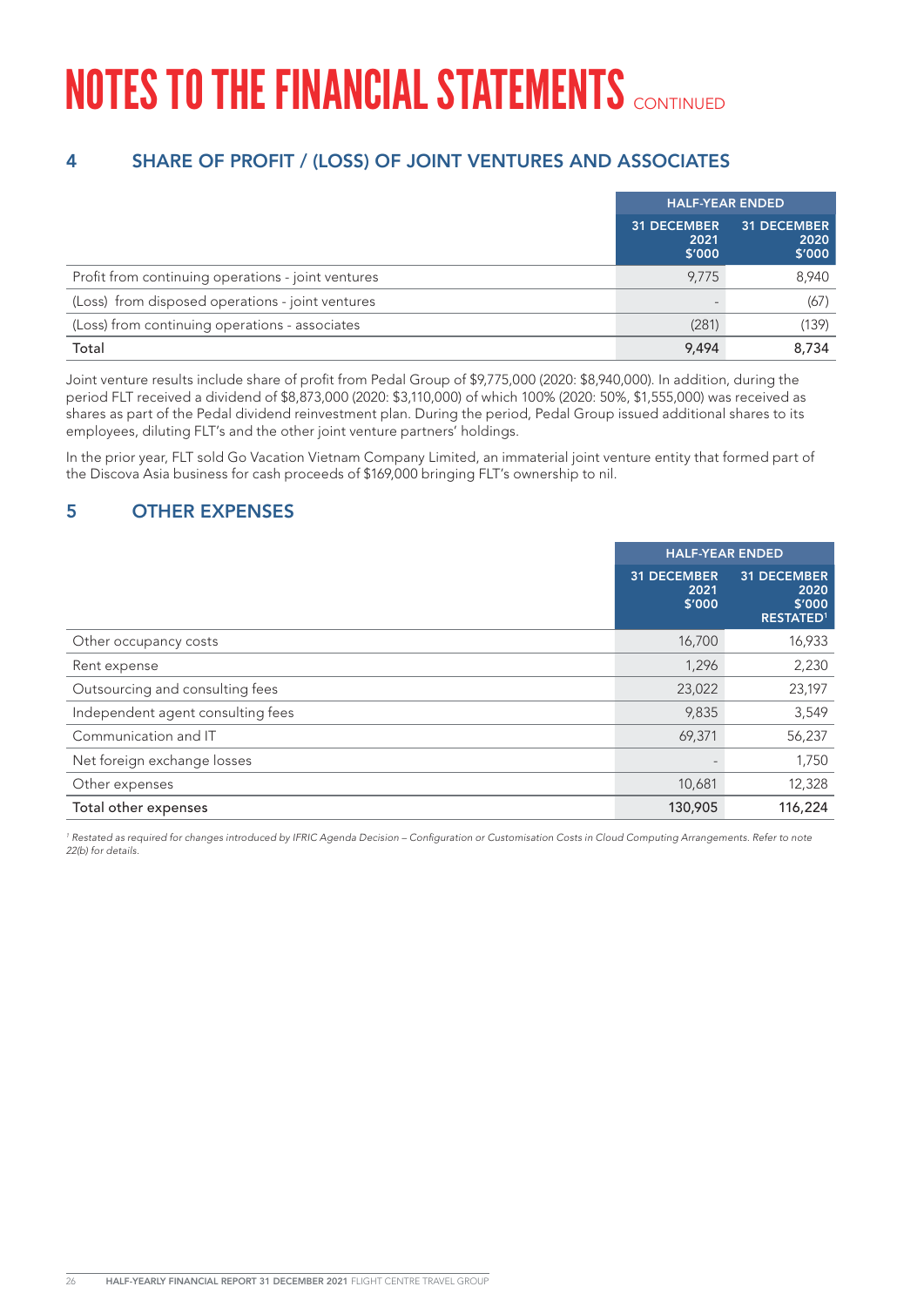## 6 BUSINESS COMBINATIONS & DISPOSALS

#### (A) CURRENT YEAR ACQUISITIONS

On 2 September 2021, FLT announced plans to launch its leading FCM travel management business in Japan with NSF Engagement Corporation (FCM Japan). The entity is controlled by FLT. Cash was invested into the entity by both parties in December 2021. On 5 January 2022 assets and liabilities were transferred to FCM Japan and operations commenced.

On 22 December 2021, FLT acquired 100% of Compl.ai Inc., a Texas based business that has developed an industry first browser extension, Shep, that will be integrated into FLT's flagship FCM travel management business.

The acquisition price was USD \$2,000,000 payable in five instalments of USD \$400,000. The first payment of AUD \$563,000 was paid on 22 December 2021 with the remaining AUD \$2,205,000 recorded as a current payable.

#### (B) PRIOR YEAR ACQUISITIONS

There were no acquisitions in the prior period.

#### (C) PRIOR YEAR DISPOSALS

During the prior period FLT sold Thien Minh Transportation Company Limited, an immaterial subsidiary in Vietnam that formed part of the Discova Asia business for cash proceeds of \$157,000.

Prior to the sale FLT held a 49% interest and had control over the entity's economic activities, hence it was recognised as a subsidiary. The remaining 51% holding was recognised as a non-controlling interest.

#### (D) GOODWILL & IMPAIRMENT

No additions or impairment of goodwill has been recognised in the half-year ended 31 December 2021. The increase of \$7,488,000 is due to the impact of foreign exchange translation (31 December 2020: \$28,878,000 decrease). The impairment expense recognised in the statement of profit or loss of \$22,925,000 in the half-year ended 31 December 2020 related to right-of-use assets due to the decision to exit a large number of retail stores in response to COVID-19.

Impairment assessments have been conducted for 31 December 2021 and there have been no material changes to key assumptions since 30 June 2021 that would cause a CGU's carrying value to exceed its recoverable amount in the current period.

### 7 FAIR VALUE MEASUREMENT OF FINANCIAL INSTRUMENTS

#### (A) FAIR VALUE HIERARCHY

There have been no changes to the classification of financial instruments within the fair value hierarchy from 30 June 2021. The valuation techniques of financial instruments are described below:

#### DERIVATIVE FINANCIAL INSTRUMENTS

#### FORWARD FOREIGN EXCHANGE CONTRACTS

Forward foreign exchange contracts are measured at fair value, which is based on observable forward foreign exchange rates and the respective currencies' yield curves, as well as the currency basis spreads between the respective currencies.

The accounting for subsequent changes in fair value depends on whether the derivative is designated as a hedging instrument to which hedge accounting is applied. Changes in fair value for derivative instruments that do not qualify for hedge accounting are recognised immediately in the statement of profit or loss.

The forward foreign exchange contracts and cross currency interest rate swaps are classified as Level 2 (30 June 2021: Level 2) under the AASB 13 *Fair value measurement* hierarchy, based on the valuation technique described above.

#### CROSS CURRENCY INTEREST RATE SWAP (CCIRS) & INTEREST RATE SWAP (IRS) CONTRACTS

CCIRS & IRS are measured at fair value, which is calculated as the present value of the estimated future cash flows. Estimates of future cash flows are based on quoted swap rates, interbank borrowing rates and forward exchange rates.

The accounting for subsequent changes in fair value depends on whether the derivative is designated as a fair value hedge or a net investment hedge. Changes in fair value of derivative instruments that do not qualify for hedge accounting are recognised immediately in the statement of profit or loss.

The CCIRS & IRS are classified as Level 2 under the AASB 13 *Fair value measurement* hierarchy, based on the valuation technique described above.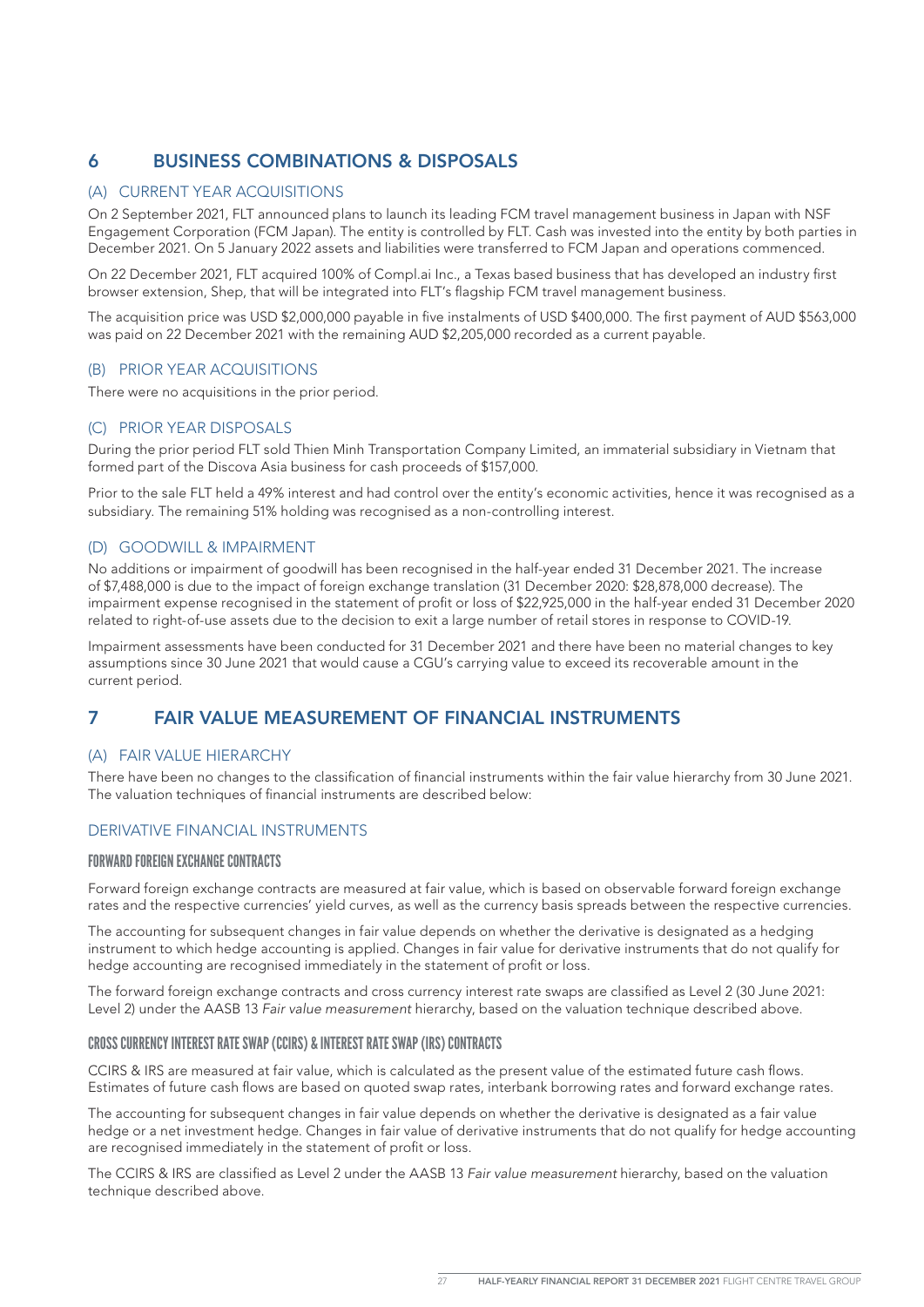## 7 FAIR VALUE MEASUREMENT OF FINANCIAL INSTRUMENTS (CONTINUED)

### DEBT SECURITIES

Refer to note 9 for valuation techniques of financial asset investments.

### CONTINGENT CONSIDERATION

Contingent consideration is recognised in relation to the acquisitions listed below. FLT has determined that it is classified as Level 3 (30 June 2021: Level 3) under the AASB 13 *Fair value measurement* hierarchy as the main valuation inputs outlined below are unobservable.

Any changes in the fair value of these liabilities are recorded through other income (as a gain or loss), finance costs or foreign exchange movements in other expenses in the statement of profit or loss.

The put option liabilities that exist, outlined for each company below, have been recognised as a financial liability and in the acquisition reserve of the parent entity.

#### AVMIN PTY LIMITED (AVMIN)

The financial liability related to the put option for AVMIN (\$3,683,000) has been recorded as current contingent consideration. The potential undiscounted amount of this liability has been estimated as the value of future expected cash flows for the settlement of the put option for AVMIN. The expected cash flows are based on a multiple of the average net profit after tax (NPAT) for the year ended 30 June 2021 and the forecast NPAT for the year ended 30 June 2022.

Reconciliation of Level 3 contingent consideration for the period is set out below:

|                                                                | <b>NOTES</b> | <b>31 DECEMBER</b><br>2021<br>\$′000 |
|----------------------------------------------------------------|--------------|--------------------------------------|
| Opening balance 1 July 2021                                    |              | 2,784                                |
| Losses / (gains) recognised in the statement of profit or loss | 3            | 899                                  |
| Closing balance 31 December 2021                               |              | 3,683                                |
|                                                                |              |                                      |
| Current contingent consideration                               |              | 3,683                                |
| Non-current contingent consideration                           |              |                                      |
| Total contingent consideration                                 |              | 3,683                                |

#### (B) FAIR VALUES OF OTHER FINANCIAL INSTRUMENTS

The group also has a number of financial instruments which are not measured at fair value in the balance sheet.

The carrying amount of the group's non-current receivables, and current and non-current borrowings and convertible notes, approximates their fair values, as commercial rates of interest are earned and paid respectively and the impact of discounting is not significant.

The carrying amount of cash, current receivables and current payables are assumed to approximate their fair value due to their short-term nature.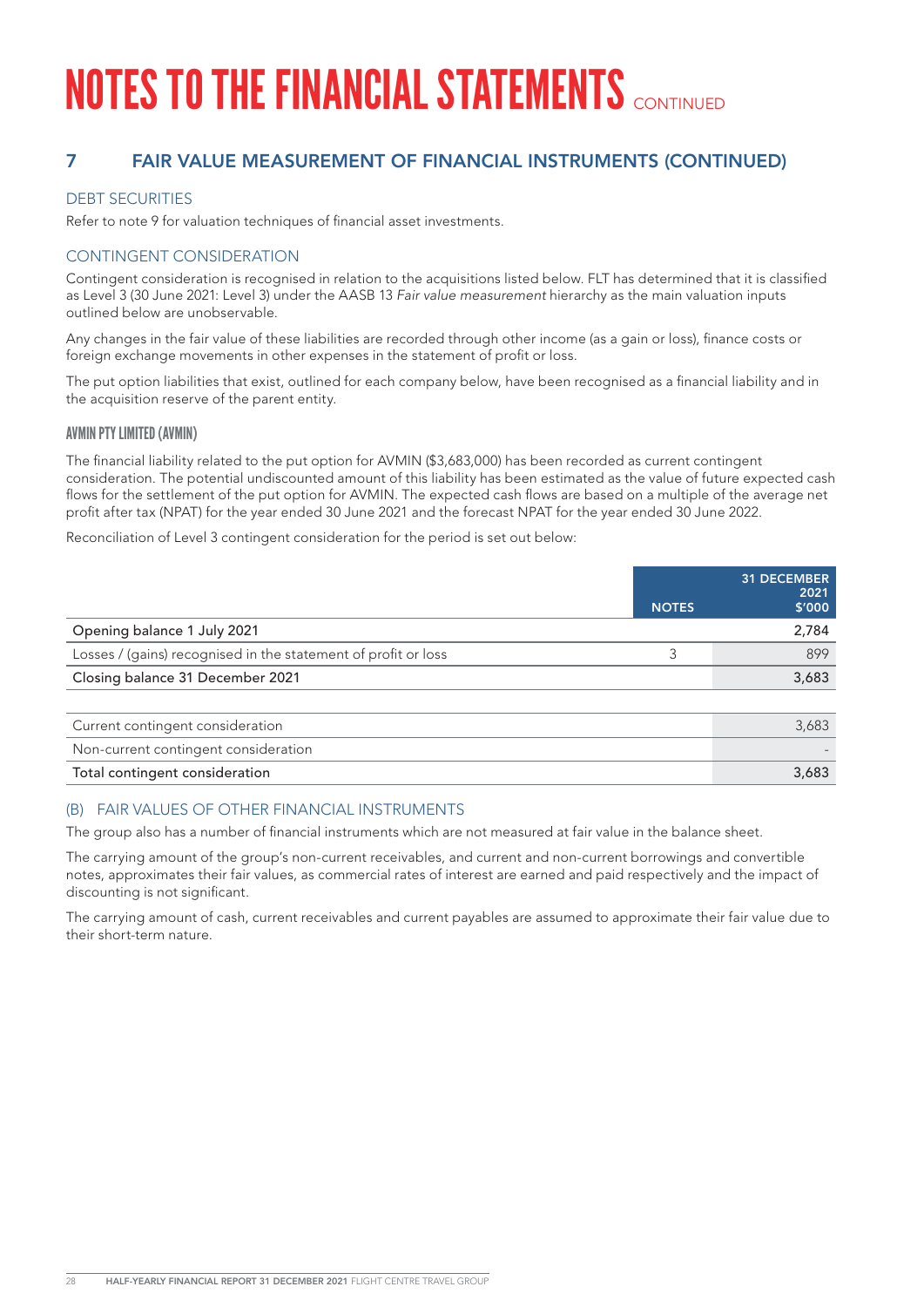## 8 CASH AND CASH EQUIVALENTS

|                                 | <b>31 DECEMBER</b><br>2021<br>\$'000 | <b>30 JUNE 2021</b><br>\$′000 |
|---------------------------------|--------------------------------------|-------------------------------|
| Cash at bank and on hand        | 1,078,009                            | 1,172,115                     |
| Restricted cash                 | 132.955                              | 118,716                       |
| Total cash and cash equivalents | 1,210,964                            | 1,290,831                     |

Restricted cash relates to cash held within legal entities of the Group for payment to product and service suppliers or cash held for supplier guarantees. Restricted cash includes monies paid to the Group by customers for payment to local International Air Transport Association (IATA) for ticketed travel arrangements.

## 9 FINANCIAL ASSET INVESTMENTS

| <b>CURRENT</b>                                                          | <b>31 DECEMBER</b><br>2021<br>\$′000 | 30 JUNE 2021<br>\$′000 |
|-------------------------------------------------------------------------|--------------------------------------|------------------------|
| Equity investments - Fair value through profit or loss (FVTPL)          |                                      | 4,320                  |
| Debt securities - Fair value through profit or loss (FVTPL)             |                                      | 5,916                  |
| Debt securities - Fair value through other comprehensive income (FVOCI) |                                      | 54,906                 |
| Debt securities - Amortised cost                                        | 187,724                              |                        |
| Total current financial asset investments                               | 187,724                              | 65,142                 |

#### NON-CURRENT

| Equity investments - Fair value through profit or loss (FVTPL)          | 4.465  |  |
|-------------------------------------------------------------------------|--------|--|
| Debt securities - Fair value through profit or loss (FVTPL)             | 8.271  |  |
| Debt securities - Fair value through other comprehensive income (FVOCI) | 54,722 |  |
| Total non-current financial asset investments                           | 67.458 |  |

Debt securities measured at FVTPL do not have contractual cash flow characteristics.

Debt securities at fair value through profit or loss and debt securities at fair value through other comprehensive income are measured at fair value, which is determined by reference to price quotations in a market for identical assets. As the assets are not heavily traded, FLT has determined that they are classified as Level 2 (30 June 2021: Level 2) under the AASB 13 *Fair value measurement* hierarchy, based on the valuation technique as described above.

Equity investments at FVTPL are measured at fair value, which is determined by an independent qualified valuer in accordance with Australian Accounting Standards (AASB's) and International Private Equity and Venture Capital Valuation Guidelines as adopted by Australian Private Equity and Venture Capital Association Limited. FLT has determined that they are classified as Level 3 (30 June 2021: Level 3) under the AASB 13 *Fair value measurement* hierarchy.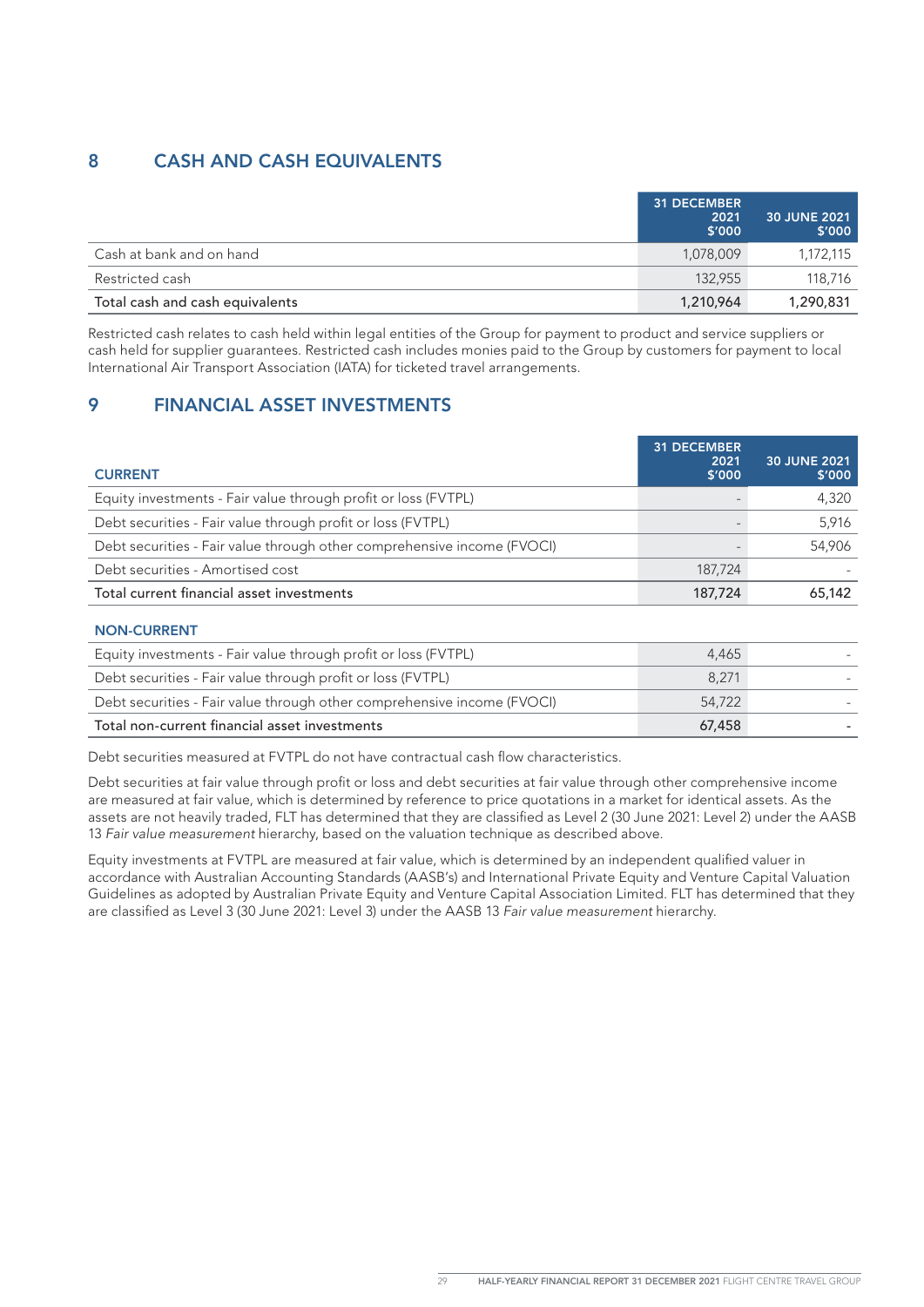## 10 LEASES

This note provides information for leases where the group is a lessee.

### AMOUNTS RECOGNISED IN THE STATEMENT OF PROFIT OR LOSS

The statement of profit or loss shows the following amounts relating to leases:

|                                                            | <b>31 DECEMBER</b><br>2021<br>\$'000 | <b>31 DECEMBER</b><br>2020<br>\$′000 |
|------------------------------------------------------------|--------------------------------------|--------------------------------------|
| Rent income from sub-leasing of right-of-use asset         | 3,168                                | 3,568                                |
| Interest expense on lease liabilities                      | (5,092)                              | (6, 335)                             |
| Rental expense relating to short-term and low-value leases | (1, 296)                             | (2, 230)                             |
| Depreciation/amortisation expense of right-of-use assets   | (34,097)                             | (43,001)                             |
|                                                            | (37, 317)                            | (47,998)                             |

### AMOUNTS RECOGNISED IN THE STATEMENT OF CASHFLOW

| Operating - payments of interest        | (5,092)   | (6, 335)  |
|-----------------------------------------|-----------|-----------|
| Financing - payments of principal       | (44.104)  | (50, 726) |
| Financing - surrender payments          | (2,228)   | (33,180)  |
| Total cash (outflow) relating to leases | (51, 424) | (90, 241) |

### AMOUNTS RECOGNISED IN THE BALANCE SHEET

The balance sheet shows the following amounts relating to leases:

|                                       | <b>RIGHT-OF-USE</b><br><b>ASSETS</b><br>\$'000 | <b>LEASE</b><br><b>LIABILITIES</b><br>\$′000 |
|---------------------------------------|------------------------------------------------|----------------------------------------------|
| Balance at 1 July 2021                | 243,690                                        | 368,453                                      |
| <b>Additions</b>                      | 2,832                                          | 2,817                                        |
| Disposals                             | (1,820)                                        | (9,446)                                      |
| Depreciation and amortisation expense | (34,097)                                       |                                              |
| Impairment reversal / (charge)        | 375                                            |                                              |
| Modification                          | 4,866                                          | 4,866                                        |
| Interest expense                      |                                                | 5,092                                        |
| Lease liability repayment             | $\overline{\phantom{0}}$                       | (49, 196)                                    |
| Foreign exchange differences          | 703                                            | 2,664                                        |
| Balance as at 31 December 2021        | 216,549                                        | 325,250                                      |

| CURRENT AND NON-CURRENT CLASSIFICATIONS | <b>31 DECEMBER</b><br>2021<br>\$'000 | <b>30 JUNE 2021</b><br>\$'000 |
|-----------------------------------------|--------------------------------------|-------------------------------|
| Current                                 | 96.787                               | 100,783                       |
| Non-current                             | 228,463                              | 267,670                       |
| Total lease liabilities                 | 325,250                              | 368,453                       |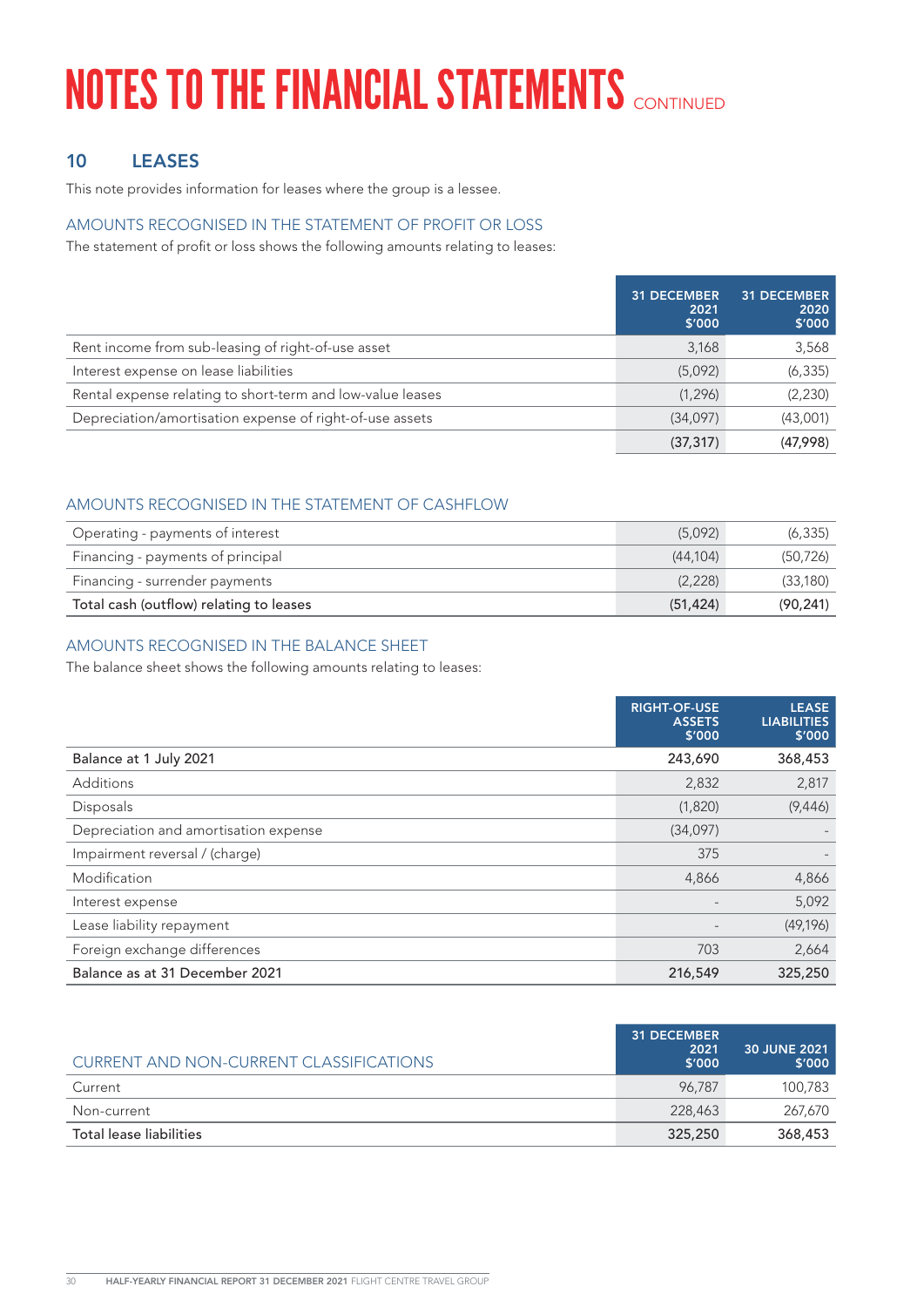## 11 CONTRACT LIABILITIES

| <b>CURRENT</b>             | <b>31 DECEMBER</b><br>2021<br>\$'000 | 30 JUNE 2021<br>\$′000 |
|----------------------------|--------------------------------------|------------------------|
| Deferred revenue           | 27,883                               | 38,983                 |
| Revenue constraint         | 18,987                               | 15,553                 |
| Total contract liabilities | 46,870                               | 54,536                 |
| <b>NON-CURRENT</b>         |                                      |                        |
| Deferred revenue           | 34,196                               | 34,945                 |
| Total contract liabilities | 34,196                               | 34,945                 |

Significant changes in contract liabilities

FLT has recognised a contract liability which recognises the uncertainty that the travel may be cancelled prior to departure. This is calculated using booking volumes and margins, known or anticipated travel restrictions and cancellation probability rates based on COVID-19 trading patterns. Refer to note 2 for further details.

The movement during the period represents constrained revenue refunded to the end consumer as the travel did not proceed and adjustments for constrained revenue as at 31 December 2021 for future travel.

### 12 BORROWINGS

| <b>CURRENT</b>                | <b>31 DECEMBER</b><br>2021<br>\$'000 | <b>30 JUNE 2021</b><br>\$'000 |
|-------------------------------|--------------------------------------|-------------------------------|
| Bank loans                    | 216.194                              | 212,126                       |
| Net unsecured notes principal |                                      | 41                            |
| Total current borrowings      | 216,194                              | 212,167                       |
| <b>NON-CURRENT</b>            |                                      |                               |

| Bank loans                   | 354,325 | 355.684 |
|------------------------------|---------|---------|
| Total non-current borrowings | 354,325 | 355,684 |

| Changes in liabilities arising from financing activities | <b>31 DECEMBER</b><br>2021<br>\$'000 |
|----------------------------------------------------------|--------------------------------------|
| Opening balance at 1 July 2021                           | 567,851                              |
| Cashflow - Proceeds from borrowings                      |                                      |
| Cashflow - Repayment of borrowings                       |                                      |
| Cashflow - Repayment of bank overdrafts                  |                                      |
| Foreign exchange movement                                | 1,926                                |
| Amortisation of borrowings at effective interest rate    | 742                                  |
| Closing balance at 31 December 2021                      | 570,519                              |

The group classifies interest paid as cash flows from operating activities.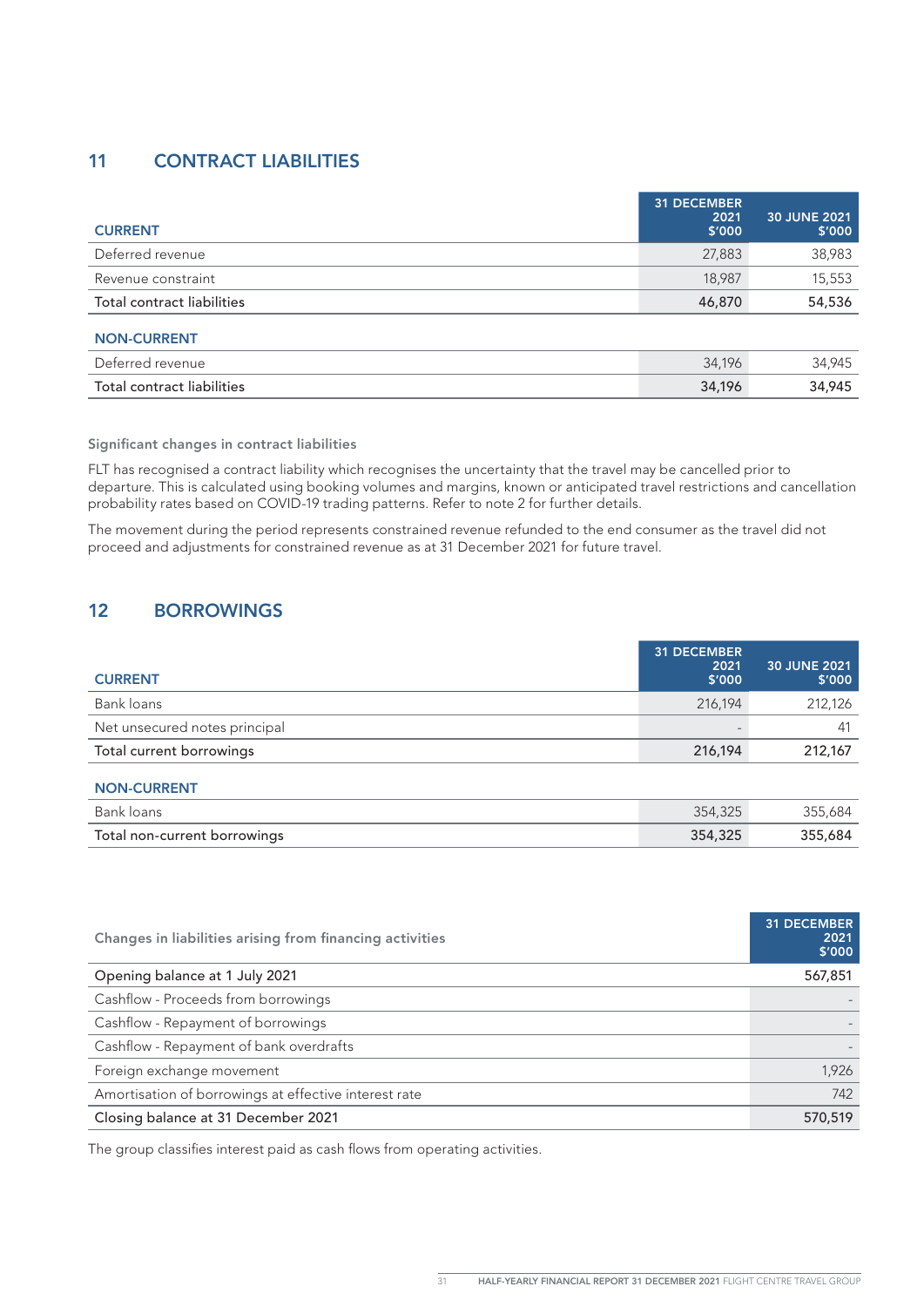## 13 CONVERTIBLE NOTES

a) Liability component of new issuance

#### Significant matters

On 1 November 2021, the Company issued convertible notes with an aggregate principal amount of \$400,000,000 and strike price of \$27.30 which mature in November 2028 and have a put date of May 2026. There was no movement in the number of these convertible notes since the issue date.

The bonds are convertible at the option of the bondholders into ordinary shares with the initial conversion price of \$27.30 per share at any time on or after 41 business days after issuance and up to the close of business on the maturity date.

Note holders have an option to redeem the bond at the end of 4.5 years at face value plus any accrued interest. Any convertible notes not converted will be redeemed on 1 November 2028 at the principal amount together with accrued but unpaid interest thereon. The bonds carry interest at a rate of 1.6250% per annum (effective interest rate of 7.12% per annum based on a four-and-a-half-year amortisation period on estimation of cashflow timing in line with four-and-a-halfyear redemption option), which is payable semi-annually in arrears in May and November. Interest expense for the period is \$3,741,000, comprised of \$2,673,000 amortisation and \$1,068,000 coupon accrued at period end in trade and other payables. The interest expense is recognised in finance costs in the statement of profit or loss.

The fair value of the liability component was estimated at the issuance date using an equivalent market interest rate for a similar bond without a conversion option. The residual amount is assigned as the equity component and is included in reserves. FLT applies significant judgment in determining the amortisation period.

In October 2021, Gainsdale Pty Ltd, CEO Graham Turner's shareholding company entered into a stock borrow agreement with UBS Securities Australia Limited placing 3,700,000 shares in a twelve month stock borrow facility to support the FLT convertible note issue.

The convertible notes issued during the period have been split into the liability and equity components as follows:

| <b>NOTES</b> | <b>31 DECEMBER</b><br>2021<br>\$′000 |
|--------------|--------------------------------------|
|              | 347,239                              |
| 13a          | 315,892                              |
|              | 9,831                                |
|              | (361)                                |
|              | 672,601                              |
|              |                                      |

| Nominal value of convertible notes issued during the period         | 400,000   |
|---------------------------------------------------------------------|-----------|
| Gross equity component of convertible note issued during the period | (76, 292) |
| Transaction costs attributable to issuance during the period        | (7,816)   |
| Total liability component of new issuance                           | 315,892   |
|                                                                     |           |

Deferred tax liability related to Equity component of convertible notes issued during the period ended 31 December 2021 is \$22,887,000. The Equity component of convertible notes after tax is \$53,405,000.

Transaction costs relate to the equity component of \$1,359,000 and liability component of \$6,457,000.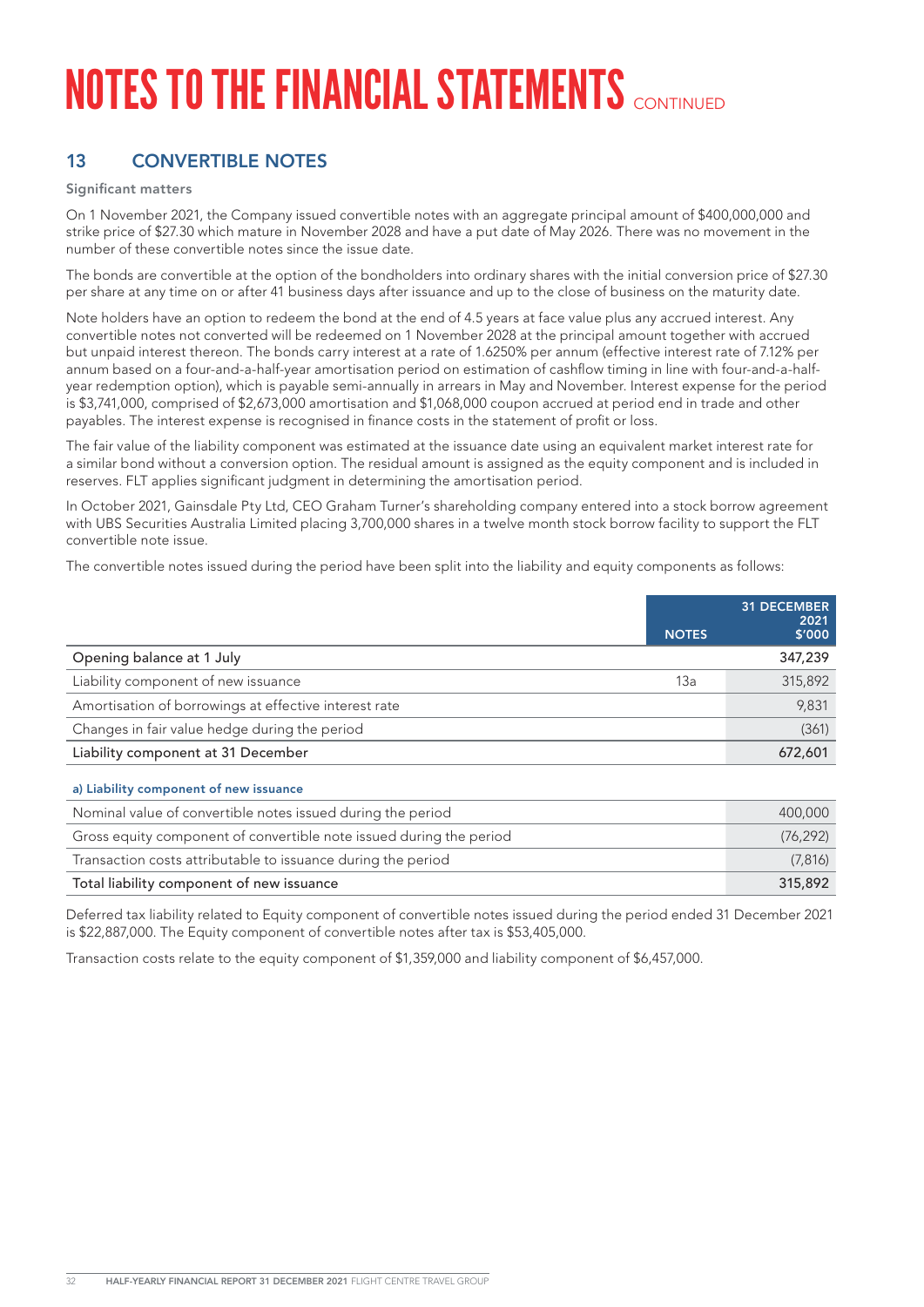## 13 CONVERTIBLE NOTES (CONTINUED)

Changes in liabilities arising from financing activities

|                                                                                 | 31 DECEMBER<br>2021<br>\$'000 |
|---------------------------------------------------------------------------------|-------------------------------|
| Opening balance at 1 July 2021                                                  | 347,239                       |
| Cashflow - proceeds from issuance of convertible note, net of transaction costs | 392,184                       |
| Gross equity component of convertible note                                      | (76, 292)                     |
| Amortisation of borrowings at effective interest rate                           | 9,831                         |
| Changes in fair value hedge during the period                                   | (361)                         |
| Closing balance at 31 December 2021                                             | 672,601                       |

#### *ACCOUNTING POLICY*

*The component of convertible notes that exhibits characteristics of a liability is recognised as a liability in the balance sheet, net of transaction costs. On issuance of convertible notes, the fair value of the liability component is determined using a market rate for an equivalent non-convertible note; and this amount is carried as a long-term liability on the amortised cost basis until extinguished on conversion or redemption. The increase in liability due to passage of time is recognised as finance cost. The remainder of the proceeds are allocated to the conversion option that is recognised and*  included in shareholders' equity, net of transaction costs. The carrying amount of the conversion option is not remeasured *in subsequent years. Transaction costs are apportioned between the liability and equity components of the convertible notes based on the allocation of proceeds to the liability and equity components when the instruments are first recognised.*

### 14 NET CASH / (DEBT)

|                                | <b>NOTES</b> | 31 DECEMBER<br>2021<br>\$'000 | <b>30 JUNE 2021</b><br>\$′000 |
|--------------------------------|--------------|-------------------------------|-------------------------------|
| Cash at bank and on hand       | 8            | 1,078,009                     | 1,172,115                     |
| Financial investments          | 9            | 255,182                       | 65,142                        |
|                                |              | 1,333,191                     | 1,237,257                     |
| Less:                          |              |                               |                               |
| Borrowings - current           | 12           | 216,194                       | 212,167                       |
| Borrowings - non-current       | 12           | 354,325                       | 355,684                       |
|                                |              | 570,519                       | 567,851                       |
|                                |              |                               |                               |
| Net cash / (debt) <sup>1</sup> |              | 762,672                       | 669,406                       |

FLT continues to be in a positive net cash position (30 June 2021: positive net cash).

*1 Net cash /(debt) = (Cash + current + non-current financial investments) – (current + non-current borrowings). The calculation excludes restricted cash (refer note 8) and excludes convertible notes (refer note 13). The calculation also excludes the impact of AASB 16 Leases in respect of the current and non-current lease liabilities.*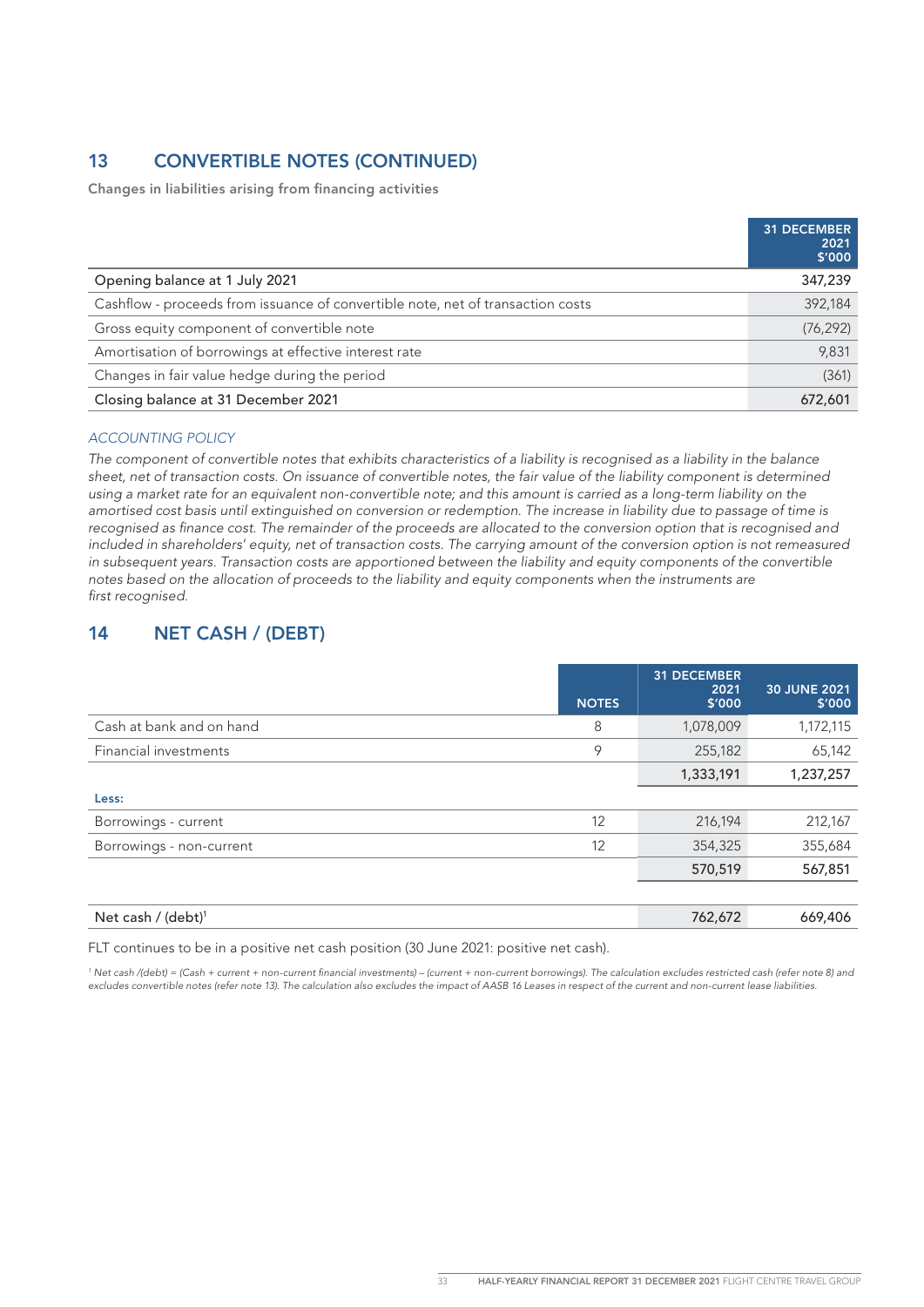## 15 DIVIDENDS

#### **OVERVIEW**

When determining dividend returns to shareholders, FLT's board considers a number of factors, including the company's anticipated cash requirements and current and future economic conditions.

The directors have determined it is not prudent to declare an interim dividend for the period ended 31 December 2021 given the loss for the period and the requirements of FLT's borrowing agreements.

A final dividend was not declared for 30 June 2021 (30 June 2020: nil) after taking into account the need to preserve cash and protect long-term shareholder value.

### 16 CONTRIBUTED EQUITY

#### **OVERVIEW**

Historically, movements in contributed equity have related to shares issued under the employee share plan (ESP), which reinforced the importance that FLT places on ownership to drive business improvement and overall results. Where shares in FLT have been acquired by on-market purchases prior to settling the vested entitlement, the cost of the acquired shares is carried as treasury shares and deducted from equity.

#### RECONCILIATION OF ORDINARY SHARE CAPITAL

The following reconciliation summarises the movements in issued capital during the period.

Issues of a similar nature have been grouped and the issue price shown is the weighted average. Detailed information on each issue of shares is publicly available via the ASX.

|                                  | <b>NUMBER OF</b><br><b>AUTHORISED</b> | <b>WEIGHTED</b><br><b>AVERAGE</b> |           |
|----------------------------------|---------------------------------------|-----------------------------------|-----------|
| <b>DETAILS</b>                   | <b>SHARES</b>                         | <b>ISSUE PRICE</b>                | \$′000    |
| Opening Balance 1 July 2020      | 198,968,556                           |                                   | 1,094,095 |
| Employee Share Plan (ESP)        | 201,253                               | \$13.19                           | 2,653     |
| <b>ESP Matched Shares</b>        | 7,934                                 | \$0.00                            |           |
| Closing Balance 31 December 2020 | 199,177,743                           |                                   | 1,096,748 |
|                                  |                                       |                                   |           |
| Opening Balance 1 July 2021      | 199,347,493                           |                                   | 1,099,056 |
| Employee Share Plan (ESP)        | 136,248                               | \$17.20                           | 2,344     |
| <b>ESP Matched Shares</b>        | 14,684                                | \$0.00                            |           |
| <b>LTRP</b>                      | 9,274                                 | \$0.00                            |           |
| Treasury shares                  | 100,000                               | \$16.18                           | 1,618     |
| Closing Balance 31 December 2021 | 199,607,699                           |                                   | 1,103,018 |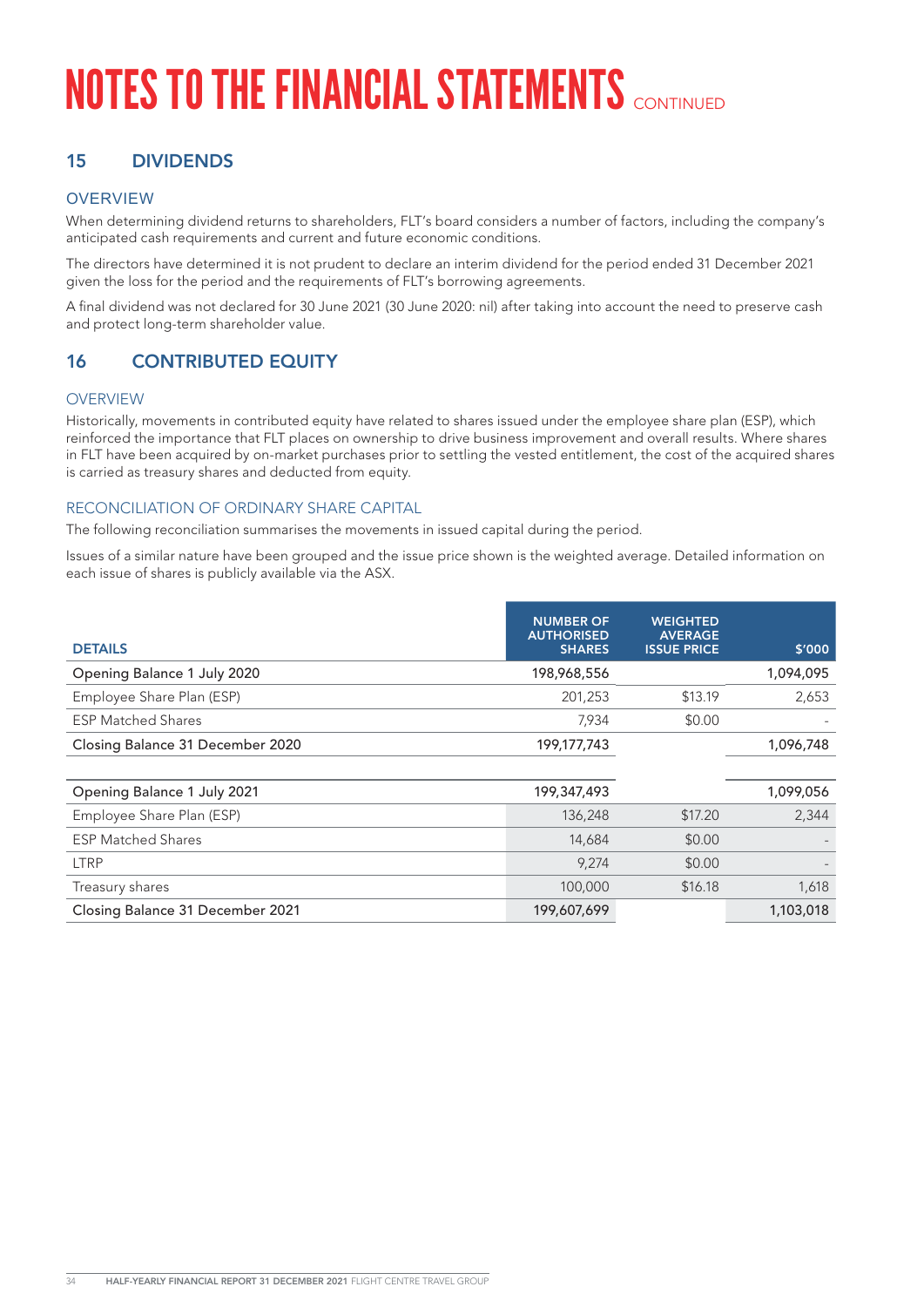## 16 CONTRIBUTED EQUITY (CONTINUED)

#### RECONCILIATION OF TREASURY SHARES

The following reconciliation summarises the movements in treasury shares held in a share trust for future allocation to the LTRP.

Items of a similar nature have been grouped and the price shown is the weighted average.

| <b>DETAILS</b>                   | <b>NUMBER OF</b><br><b>SHARES</b> | <b>WEIGHTED</b><br><b>AVERAGE</b><br><b>PRICE</b> | \$′000 |
|----------------------------------|-----------------------------------|---------------------------------------------------|--------|
| Opening Balance 1 July 2020      | $\overline{\phantom{a}}$          |                                                   | -      |
| Closing Balance 31 December 2020 |                                   |                                                   |        |

| <b>DETAILS</b>                                | <b>NUMBER OF</b><br><b>SHARES</b> | <b>WEIGHTED</b><br><b>AVERAGE</b><br><b>PRICE</b> | \$′000   |
|-----------------------------------------------|-----------------------------------|---------------------------------------------------|----------|
| Opening Balance 1 July 2021                   |                                   |                                                   |          |
| Purchase of shares by share trust             | (120, 239)                        | \$16.32                                           | (1,962)  |
| Allocation of shares to ESP matched shares    | 20,239                            | \$17.00                                           | 344      |
| Allocation of shares to LTRP                  | 24,782                            | \$18.98                                           | 470      |
| Gain/(loss) in equity on allocation of shares |                                   |                                                   | (69)     |
| Closing Balance 31 December 2021              | (75, 218)                         |                                                   | (1, 217) |

## 17 RESERVES

| <b>RESERVES</b>                      | <b>31 DECEMBER</b><br>2021<br>\$'000 | 30 JUNE 2021<br>\$'000 |
|--------------------------------------|--------------------------------------|------------------------|
| Cashflow hedge reserve               | 309                                  | 309                    |
| Share-based payments reserve         | 58,361                               | 34,487                 |
| <b>Acquisition Reserve</b>           | (39, 291)                            | (39, 291)              |
| Foreign currency translation reserve | 11,209                               | 2,179                  |
| Equity component of convertible note | 91,335                               | 37,930                 |
| Total reserves                       | 121,923                              | 35,614                 |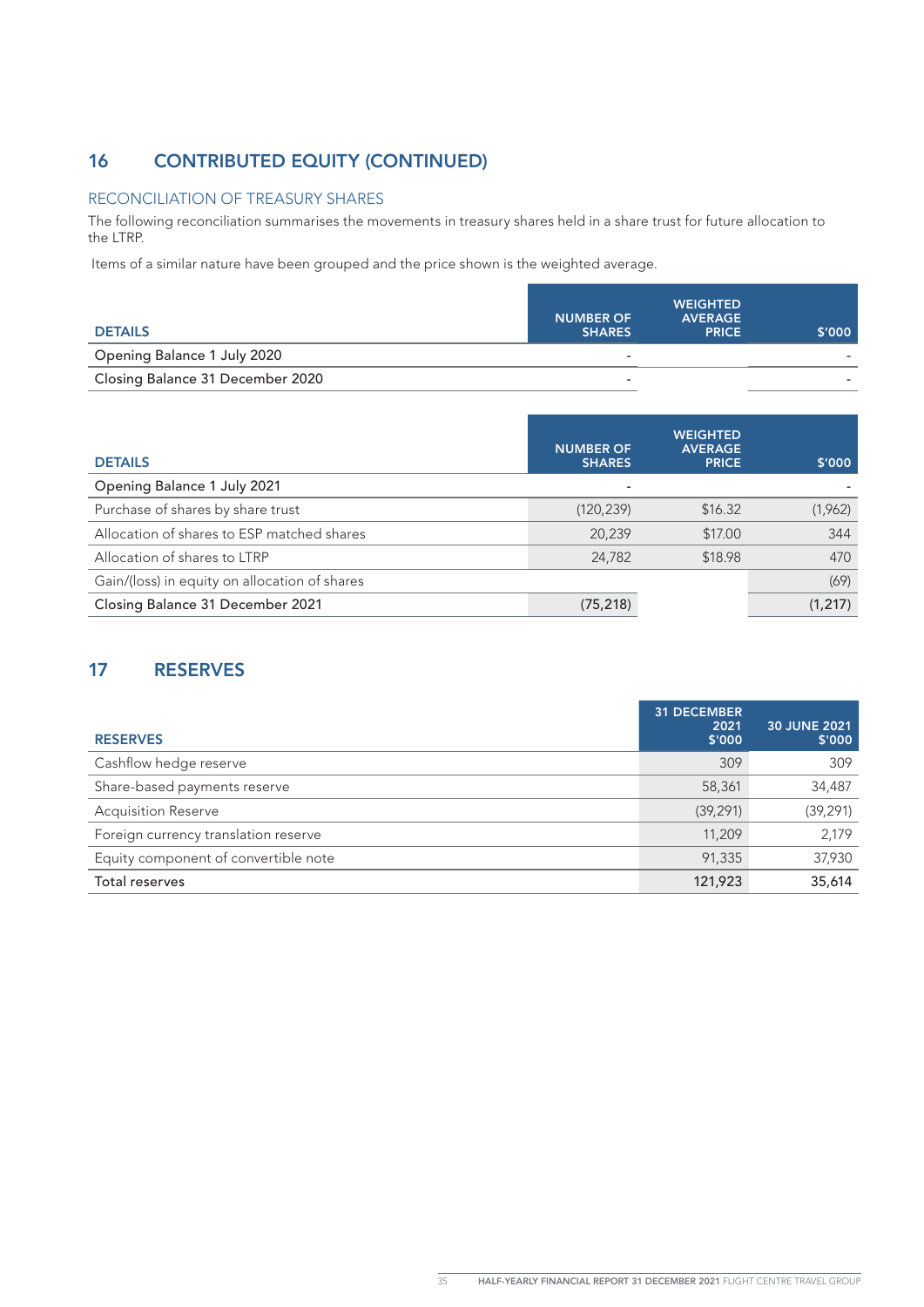## 18 EARNINGS PER SHARE

#### **OVERVIEW**

Statutory earnings per share (EPS) was a loss of 97.4 cents (2020': loss 115.6 cents), up 15.8% on the prior comparative period. At an underlying level<sup>2</sup>, EPS decreased 3.8% to a loss of 94.3 cents (2020': loss 90.8 cents).

|                                                                                                                                                                                 | <b>HALF-YEAR ENDED</b>                     |                                                                |
|---------------------------------------------------------------------------------------------------------------------------------------------------------------------------------|--------------------------------------------|----------------------------------------------------------------|
|                                                                                                                                                                                 | <b>31 DECEMBER</b><br>2021<br><b>CENTS</b> | <b>31 DECEMBER</b><br>2020<br><b>CENTS</b><br><b>RESTATED1</b> |
| (Loss) / profit attributable to the company's ordinary equity holders                                                                                                           | (97.4)                                     | (115.6)                                                        |
| Diluted earnings per share                                                                                                                                                      |                                            |                                                                |
| (Loss) / profit attributable to the company's ordinary equity holders <sup>3</sup>                                                                                              | (97.4)                                     | (115.6)                                                        |
|                                                                                                                                                                                 |                                            |                                                                |
| <b>RECONCILIATIONS OF EARNINGS USED IN CALCULATING</b><br><b>EARNINGS PER SHARE</b>                                                                                             | \$'000                                     | \$'000                                                         |
| (Loss) / profit after tax attributable to the company's ordinary equity holders used in<br>calculating basic and diluted earnings per share                                     | (194, 184)                                 | (230, 229)                                                     |
|                                                                                                                                                                                 |                                            |                                                                |
| WEIGHTED AVERAGE NUMBER OF SHARES USED AS THE DENOMINATOR                                                                                                                       | <b>NUMBER</b>                              | <b>NUMBER</b>                                                  |
| Weighted average number of ordinary shares used as the denominator in calculating<br>basic earnings per share <sup>4</sup>                                                      | 199,432,748                                | 199,079,109                                                    |
| Adjustments for calculation of diluted earnings per share:                                                                                                                      |                                            |                                                                |
| Share rights                                                                                                                                                                    |                                            |                                                                |
| Weighted average number of ordinary shares and potential ordinary shares<br>used as the denominator in calculating diluted earnings per share                                   | 199,432,748                                | 199,079,109                                                    |
| Restated as required for changes introduced by IFRIC Agenda Decision – Configuration or Customisation Costs in Cloud Computing Arrangements. Refer to note<br>22(b) for details |                                            |                                                                |

*2 Underlying EPS is an un-audited, non-IFRS measure and is not subject to audit or review procedures. Refer to note 1 for breakdown of underlying PBT. Underlying NPAT (used in the calculation of underlying EPS) also excludes the related underlying tax impact of \$235,000 (31 December 2020: \$20,428,000).*

*3 Diluted earnings per share is the same as basic earnings per share at 31 December 2021 given the Group has recorded a loss for the period.*

*4 The basic EPS denominator is the aggregate of the weighted average number of ordinary shares after deduction of the weighted average number of treasury shares outstanding during the period.*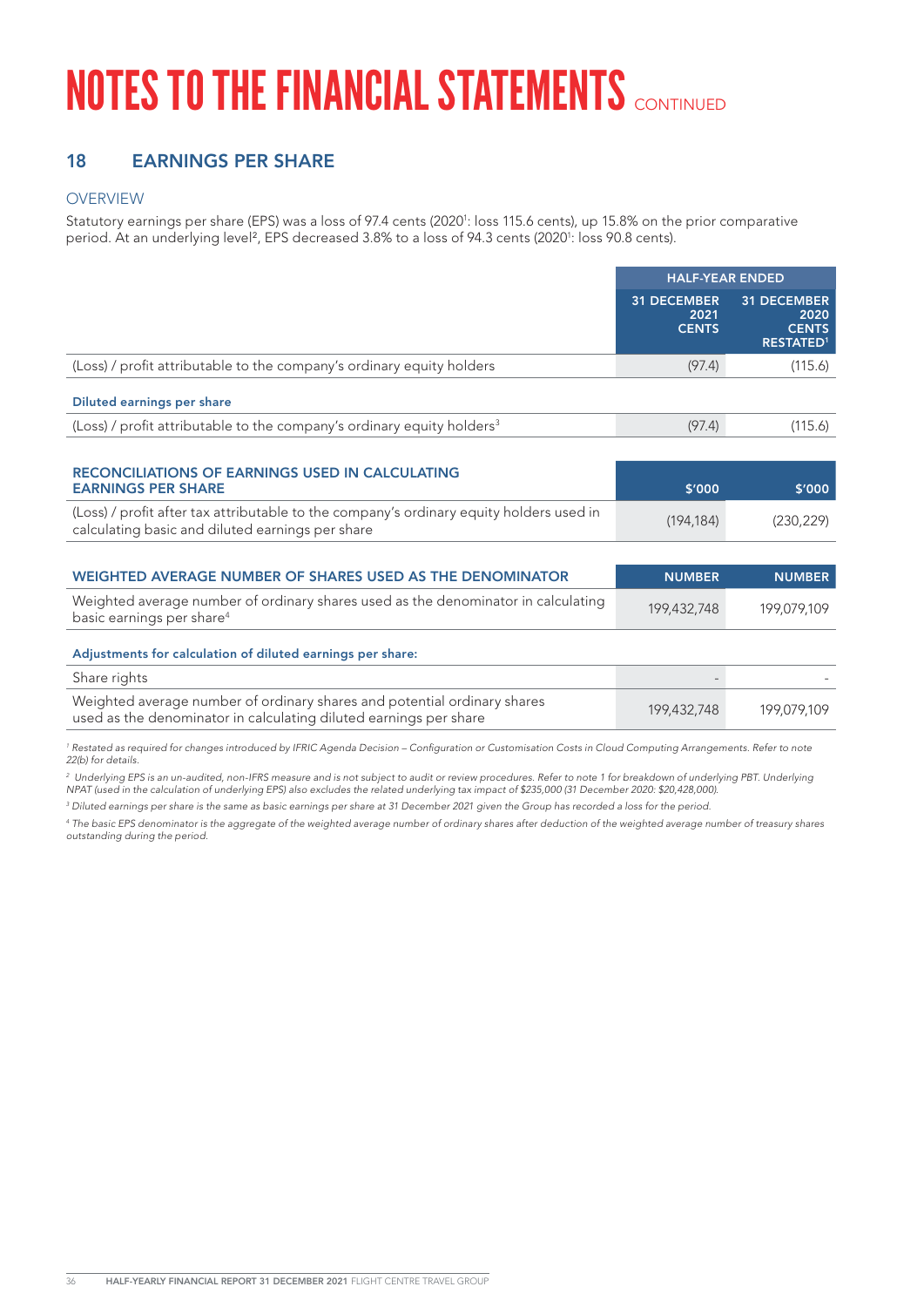## 19 CONTINGENT ASSETS AND LIABILITIES

#### GENERAL CONTINGENCIES

FLT is a global business and from time to time in the ordinary course of business it receives enquiries from various regulators and government bodies. FLT cooperates fully with all enquiries and these enquiries do not require disclosure in their initial state, however should the company become aware that an enquiry is developing further or if any regulatory or government action is taken against the group, appropriate disclosure would be made in accordance with the relevant accounting standards.

As a global business, from time to time FLT is also subject to various claims and litigation from third parties during the ordinary course of its business. The directors of FLT have given consideration to such matters which are or may be subject to claims or litigation at period end and, unless specific provisions have been made, are of the opinion that no material contingent liability for such claims of litigation exists.

The group had no other material contingent assets or liabilities.

### 20 EVENTS OCCURRING AFTER THE END OF THE REPORTING PERIOD

On 5 January 2022 assets and liabilities were transferred to the FLT and NSF Engagement Corporation entity (FCM Japan) and operations commenced.

The initial accounting for the above acquisition is incomplete at the time the financial statements are authorised for issue given the dates of acquisition.

There are no other significant events after the end of the reporting period which have come to our attention.

### 21 SEASONALITY

The historical seasonal nature of the FLT business has not been observed due to the financial impacts of COVID-19.

For further details on FLT's outlook, please refer to the Outlook section of the Directors' Report.

### 22 BASIS OF PREPARATION AND CHANGES TO THE GROUP'S ACCOUNTING POLICIES

#### (A) BASIS OF PREPARATION

This general purpose financial report for the interim half-year reporting period ended 31 December 2021 has been prepared on a going concern basis in accordance with Accounting Standard AASB 134 *Interim Financial Reporting* and the *Corporations Act 2001*.

This interim financial report does not include all the notes of the type normally included in an annual financial report. Accordingly, this report is to be read in conjunction with the annual report for the year ended 30 June 2021 and any public announcements made by Flight Centre Travel Group Limited during the interim reporting period in accordance with the continuous disclosure requirements of the *Corporations Act 2001* and ASX Listing Rules.

The accounting policies adopted are consistent with those applied at 30 June 2021 unless otherwise stated.

#### RECLASSIFICATION

Certain prior period amounts have been reclassified to conform to the current period's presentation.

#### (B) NEW ACCOUNTING STANDARDS AND INTERPRETATIONS

New or amended standards and interpretations that became applicable to FLT for the first time for the 31 December 2021 interim half-year report did not result in a material financial impact to the group's accounting policies or require any retrospective adjustments, with the exception of IFRIC Agenda Decision – Configuration or customisation costs in a cloud computing arrangement.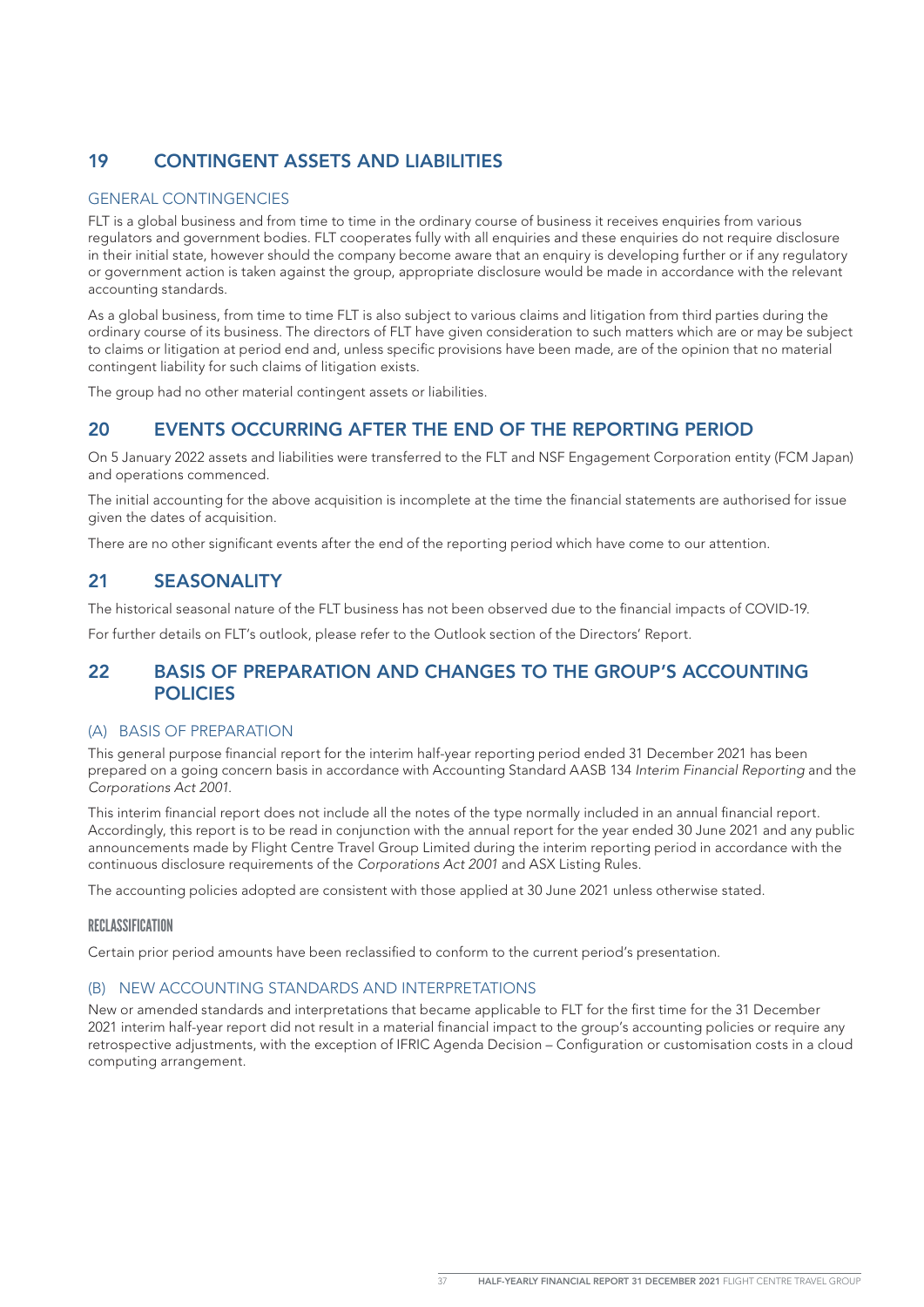### 22 BASIS OF PREPARATION AND CHANGES TO THE GROUP'S ACCOUNTING POLICIES (CONTINUED)

#### IFRIC AGENDA DECISION – CONFIGURATION OR CUSTOMISATION COSTS IN A CLOUD COMPUTING ARRANGEMENT

In April 2021, the IFRS Interpretations Committee (IFRIC) published an agenda decision for configuration and customisation costs incurred related to a Software-as-a-Service (SaaS) arrangement. FLT changed its accounting policy in relation to configuration and customisation costs incurred in implementing SaaS arrangements in the 30 June 2021 financial report with a retrospective impact at 1 July 2019 disclosed. The retrospective change has been applied in the 31 December 2021 financial statements with a retrospective impact at 1 July 2020 disclosed. The nature and effect of the changes as a result of changing this policy are described below.

#### *ACCOUNTING POLICY – SOFTWARE-AS-A-SERVICE (SAAS) ARRANGEMENTS*

*SaaS arrangements are arrangements in which the Group does not currently control the underlying software used in the arrangement.*

*Where costs incurred to configure or customise SaaS arrangements result in the creation of a resource which is identifiable, and where the Group has the power to obtain the future economic benefits flowing from the underlying resource and to restrict the access of others to those benefits, such costs are recognised as a separate intangible software asset and amortised over the useful life of the software on a straight-line basis. The amortisation is reviewed at least at the end of each reporting period and any changes are treated as changes in accounting estimates.*

Where costs incurred to configure or customise do not result in the recognition of an intangible software asset, then *those costs that provide the Group with a distinct service (in addition to the SaaS access) are now recognised as expenses when the supplier provides the services. When such costs incurred do not provide a distinct service, the costs are now*  recognised as expenses over the duration of the SaaS contract. Previously some costs had been capitalised and amortised *over its useful life.*

*A fulfilment asset is recognised for costs which are eligible for capitalisation under AASB 15 Revenue from Contracts with Customers.*

The following tables show the adjustments recognised for each individual line item. Line items that were not affected by the changes have not been included. As a result, the sub-totals and totals disclosed cannot be recalculated from the amounts provided.

| <b>STATEMENT OF PROFIT OR LOSS</b>           | <b>NOTES</b> | <b>31 DECEMBER</b><br>2020<br><b>AS ORIGINALLY</b><br><b>PRESENTED</b><br>\$'000 | <b>IMPACT OF</b><br><b>CHANGE</b><br><b>IN ACCOUNTING</b><br><b>POLICY</b><br>\$'000 | <b>31 DECEMBER</b><br>2020<br><b>RESTATED</b><br>\$'000 |
|----------------------------------------------|--------------|----------------------------------------------------------------------------------|--------------------------------------------------------------------------------------|---------------------------------------------------------|
| Agency revenue from the provision of travel  | 2            | 147,850                                                                          | (420)                                                                                | 147,430                                                 |
| Amortisation and depreciation                |              | (82, 829)                                                                        | 6,382                                                                                | (76, 447)                                               |
| Communication & IT                           | 5            | (54, 541)                                                                        | (1,696)                                                                              | (56, 237)                                               |
| Other expenses                               | 5            | (12, 507)                                                                        | 179                                                                                  | (12, 328)                                               |
|                                              |              |                                                                                  |                                                                                      |                                                         |
| (Loss) before income tax                     |              | (317, 289)                                                                       | 4,445                                                                                | (312, 844)                                              |
| Income tax credit                            |              | 83,745                                                                           | (1,426)                                                                              | 82,319                                                  |
| (Loss) after income tax                      |              | (233, 544)                                                                       | 3,019                                                                                | (230, 525)                                              |
| (Loss) after tax attributable to:            |              |                                                                                  |                                                                                      |                                                         |
| Company owners                               |              | (233, 248)                                                                       | 3,019                                                                                | (230, 229)                                              |
| Non-controlling interests                    |              | (296)                                                                            |                                                                                      | (296)                                                   |
|                                              |              | (233, 544)                                                                       | 3,019                                                                                | (230, 525)                                              |
| <b>CONSOLIDATED STATEMENT OF CASH FLOWS</b>  |              |                                                                                  |                                                                                      |                                                         |
| Payments to suppliers and employees          |              | (1,170,682)                                                                      | (1,696)                                                                              | (1, 172, 378)                                           |
| Net cash (outflow) from operating activities |              | (659, 964)                                                                       | (1,696)                                                                              | (661, 660)                                              |
| Payments for intangibles                     |              | (18, 347)                                                                        | 1,696                                                                                | (16,651)                                                |
| Net cash inflow from investing activities    |              | 39,170                                                                           | 1,696                                                                                | 40,866                                                  |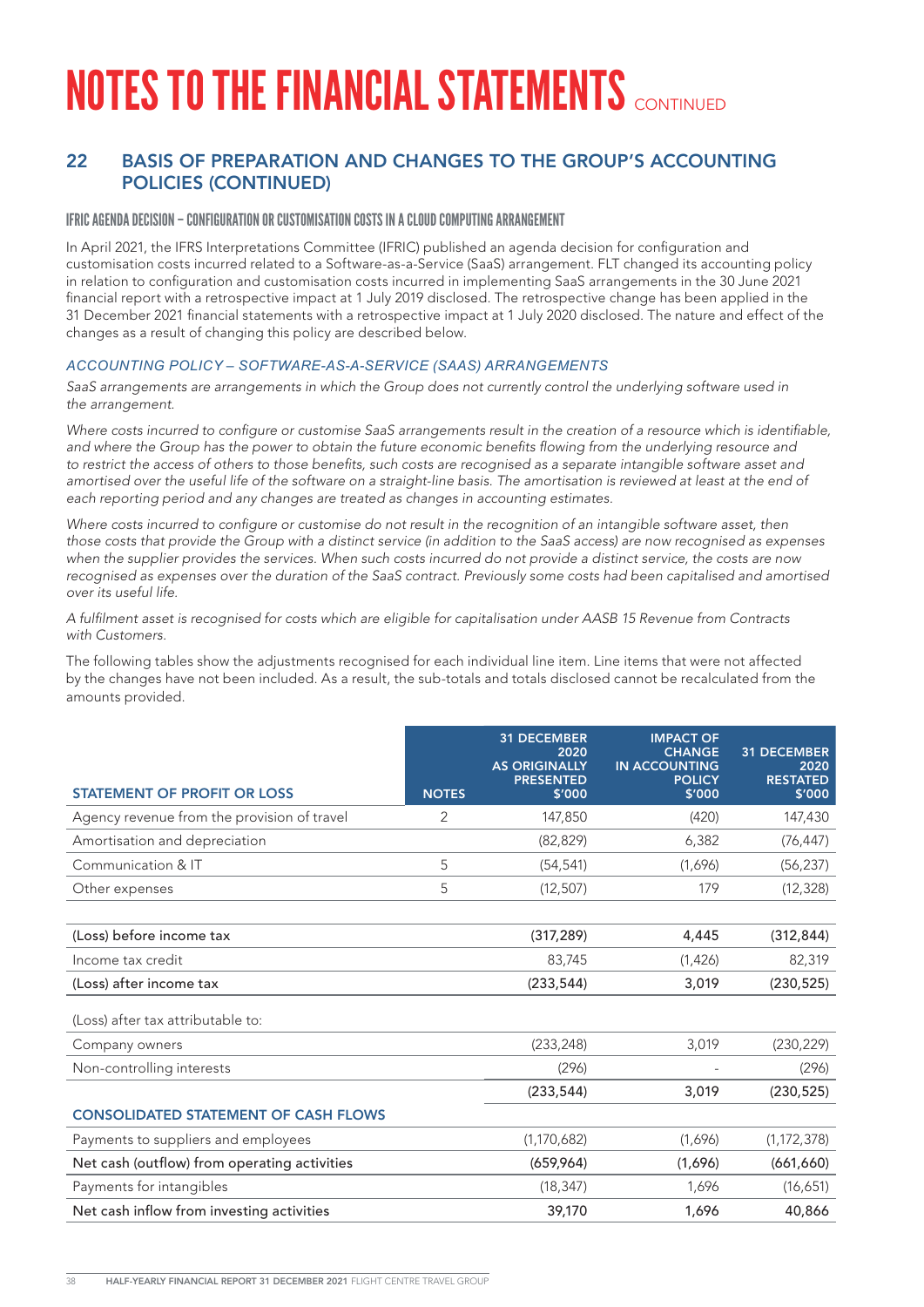### 22 BASIS OF PREPARATION AND CHANGES TO THE GROUP'S ACCOUNTING POLICIES (CONTINUED)

(Loss) / earnings per share for (loss) / profit attributable to the ordinary equity holders of the company

|                                     |     | <b>CENTS</b> | <b>CENTS</b>   | <b>CENTS</b><br><b>RESTATED</b> |
|-------------------------------------|-----|--------------|----------------|---------------------------------|
| Basic (loss) / earnings per share   | 18  | (117.2)      |                | (115.6)                         |
| Diluted (loss) / earnings per share | 18. | (117.2)      | $\overline{a}$ | (115.6)                         |

|                                                              | 2020<br>\$′000<br><b>RESTATED</b> |
|--------------------------------------------------------------|-----------------------------------|
| Opening retained profits 31 December as originally presented | 54,469                            |
| Impact on:                                                   |                                   |
| Intangible assets                                            | (45, 773)                         |
| Deferred tax assets                                          | 10,930                            |
| Fulfilment assets                                            | 5,646                             |
| Foreign exchange reserve                                     | (1,006)                           |
| Opening retained profits 31 December - restated              | 24,266                            |

Critical accounting estimates, assumptions and judgements

In the process of applying the above policy, management has made the following judgements which have the most significant effect on the amounts recognised in the consolidated financial statements.

• Determining whether cloud computing arrangements contain a software licence intangible asset

The Group evaluates a cloud computing arrangement to determine if it provides a resource that the Group can control. The Group determines that a software licence intangible asset exists in a cloud computing arrangement when both of the following are met at the inception of the arrangement:

- The Group has the contractual right to take possession of the software during the hosting period without significant penalty.
- It is feasible for the Group to run the software on its own hardware or contract with another party unrelated to the supplier to host the software.
- Determination whether configuration and customisation costs provide a distinct service to access to the SaaS The Group applies judgement in determining whether costs incurred provide a distinct service, aside from access to the SaaS. Where it is determined that no distinct service is identifiable, the related costs are recognised as expenses over the duration of the service contract.

#### (C) NEW ACCOUNTING STANDARDS AND INTERPRETATIONS ISSUED BUT NOT YET EFFECTIVE

Certain new accounting standards and interpretations have been published that are not mandatory for the 31 December 2021 reporting period. The standards are not expected to have a material financial impact on the entity in the current or future reporting periods and on foreseeable future transactions.

The group has not elected to apply any pronouncements before their operative date in the interim half-year reporting period beginning 1 July 2021.

In the prior period, FLT early adopted AASB issued AASB 2020-4 Amendments to Australian Accounting Standards – COVID-19-Related Rent Concessions and AASB 2021-3 Amendments to Australian Accounting Standards – COVID-19 Related Rent Concessions beyond 30 June 2021. The amendment provides a practical expedient that allows for the lessee to remeasure its lease liabilities from renegotiated leases as a direct consequence of COVID-19 with the corresponding adjustment to the right-of-use asset.

FLT elected to use the practical expedient.

In applying the practical expedient, FLT remeasured its lease liabilities for qualifying leases, with the corresponding adjustment to right-of-use assets. In this approach, the discount rate is not updated to remeasure the lease liability and there is no impact to the statement of profit or loss.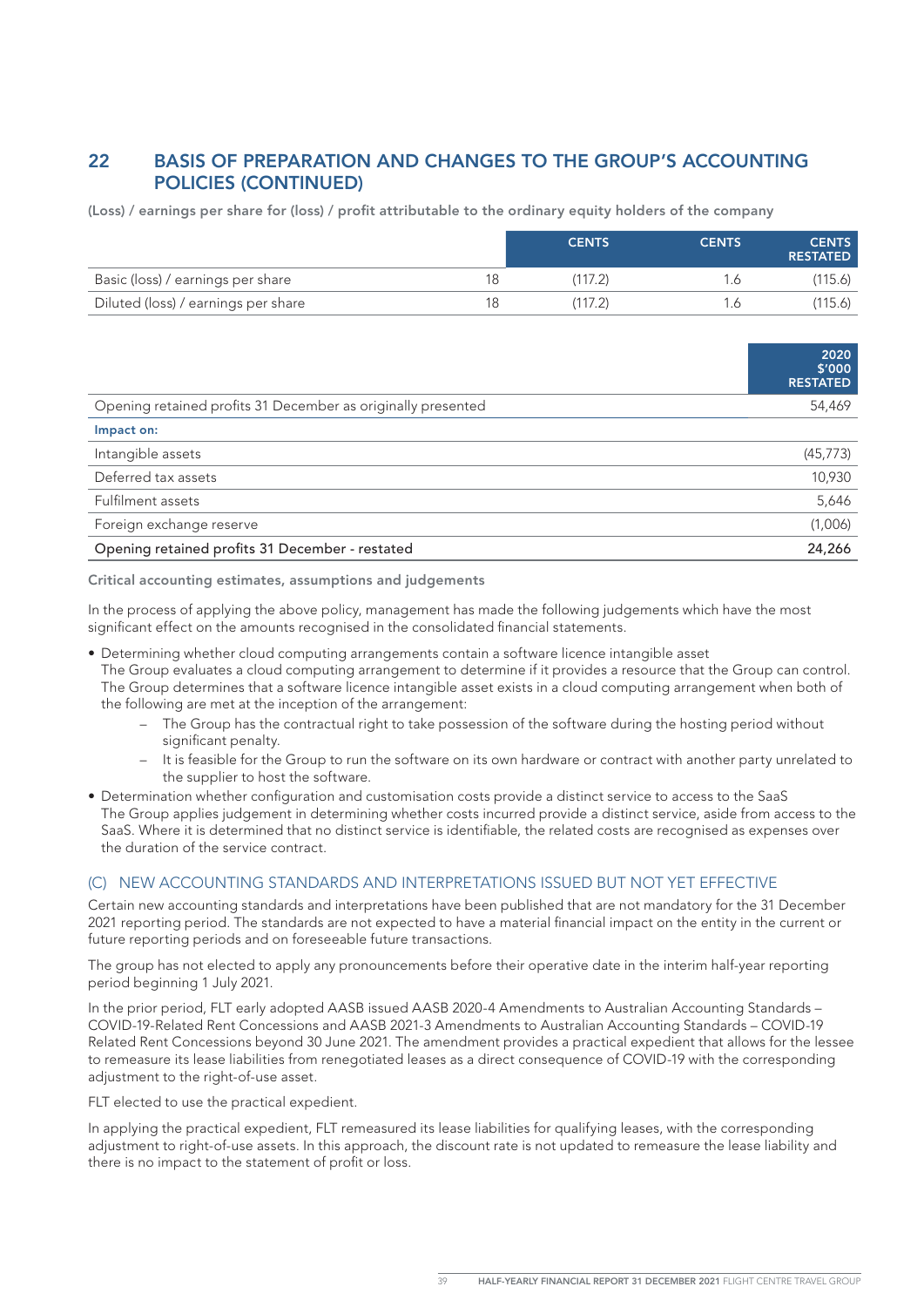# DIRECTORS' DECLARATION

In accordance with a resolution of the directors of Flight Centre Travel Group Limited, I state that:

In the opinion of the directors:

- (a) the financial statements and notes of Flight Centre Travel Group Limited for the half-year ended 31 December 2021 are in accordance with the *Corporations Act 2001*, including:
	- (i) giving a true and fair view of the consolidated entity's financial position as at 31 December 2021 and of its performance for the half-year ended on that date; and
	- (ii) complying with Accounting Standard AASB 134 *Interim Financial Reporting* and the *Corporations Regulations 2001*; and
- (b) there are reasonable grounds to believe that the Company will be able to pay its debts as and when they become due and payable.

On behalf of the board

for

G.F. Turner Director 24 February 2022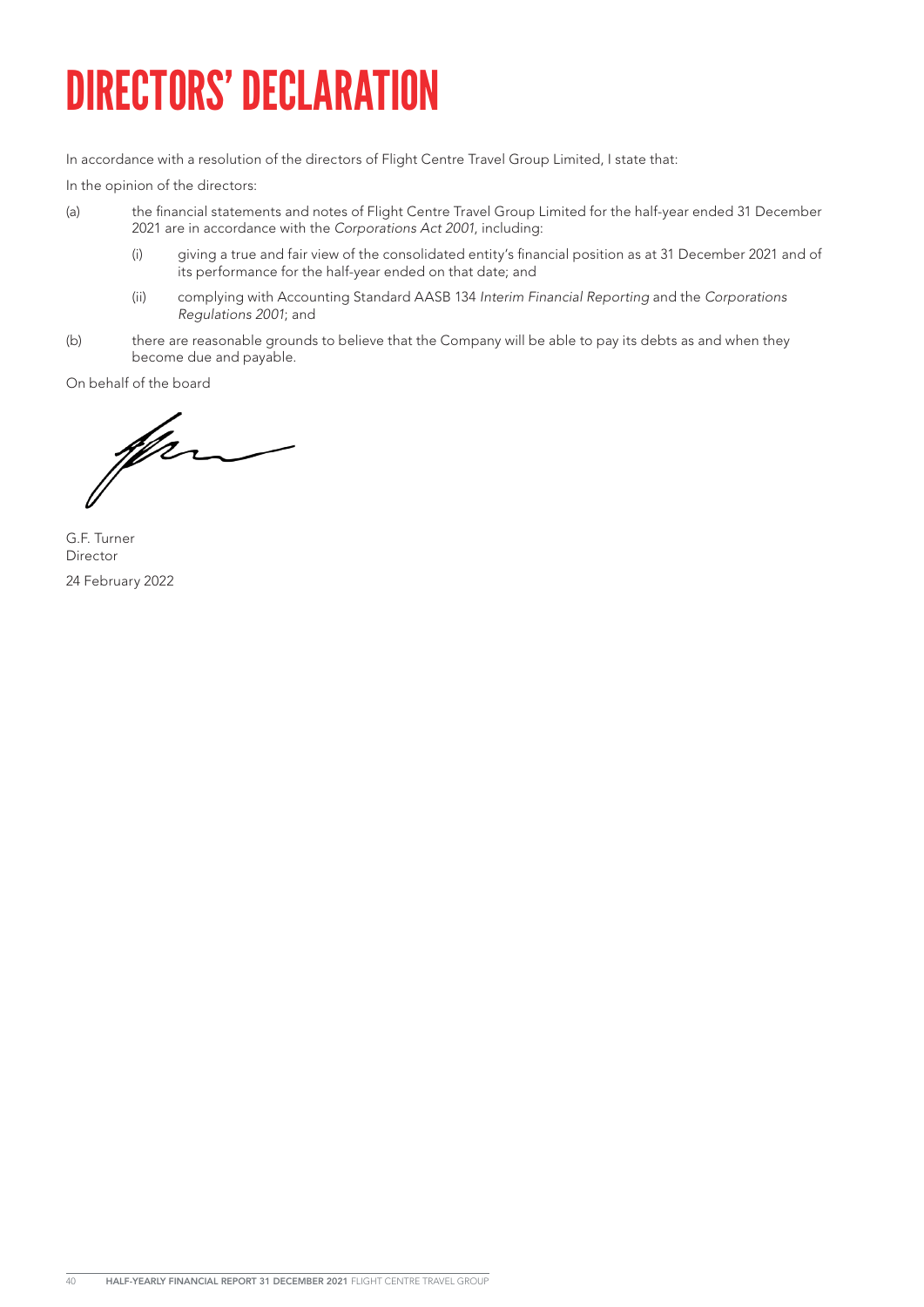

Ernst & Young 111 Eagle Street Brisbane QLD 4000 Australia GPO Box 7878 Brisbane QLD 4001

Tel: +61 7 3011 3333 Fax: +61 7 3011 3100 ey.com/au

# **Independent Auditor's Review Report to the Members of Flight Centre Travel Group Limited**

### **Conclusion**

We have reviewed the accompanying half-year financial report of Flight Centre Travel Group Limited (the Company) and its subsidiaries (collectively the Group), which comprises the balance sheet as at 31 December 2021, the statement of profit and loss, statement of other comprehensive income, statement of cash flows and statement of changes in equity for the half-year ended on that date, notes comprising a summary of significant accounting policies and other explanatory information, and the directors' declaration.

Based on our review, which is not an audit, we have not become aware of any matter that makes us believe that the half-year financial report of the Group does not comply with the *Corporations Act 2001*, including:

- a. Giving a true and fair view of the consolidated financial position of the Group as at 31 December 2021 and of its consolidated financial performance for the half-year ended on that date; and
- b. Complying with Accounting Standard AASB 134 *Interim Financial Reporting* and the *Corporations Regulations 2001*.

### **Basis for conclusion**

We conducted our review in accordance with ASRE 2410 *Review of a Financial Report Performed by the Independent Auditor of the Entity* (ASRE 2410). Our responsibilities are further described in the *Auditor's responsibilities for the review of the half-year financial report* section of our report. We are independent of the Group in accordance with the auditor independence requirements of the *Corporations Act 2001* and the ethical requirements of the Accounting Professional and Ethical Standards Board's APES 110 *Code of Ethics for Professional Accountants* (*including Independence Standards)* (the Code) that are relevant to our audit of the annual financial report in Australia. We have also fulfilled our other ethical responsibilities in accordance with the Code.

### **Directors' responsibilities for the half-year financial report**

The directors of the Company are responsible for the preparation of the half-year financial report that gives a true and fair view in accordance with Australian Accounting Standards and the *Corporations Act 2001* and for such internal control as the directors determine is necessary to enable the preparation of the half-year financial report that gives a true and fair view and is free from material misstatement, whether due to fraud or error.

#### **Auditor's responsibilities for the review of the half-year financial report**

Our responsibility is to express a conclusion on the half-year financial report based on our review. ASRE 2410 requires us to conclude whether we have become aware of any matter that makes us believe that the half-year financial report is not in accordance with the *Corporations Act 2001* including giving a true and fair view of the Group's financial position as at 31 December 2021 and its performance for the half-year ended on that date, and complying with Accounting Standard AASB 134 *Interim Financial Reporting* and the *Corporations Regulations 2001*.